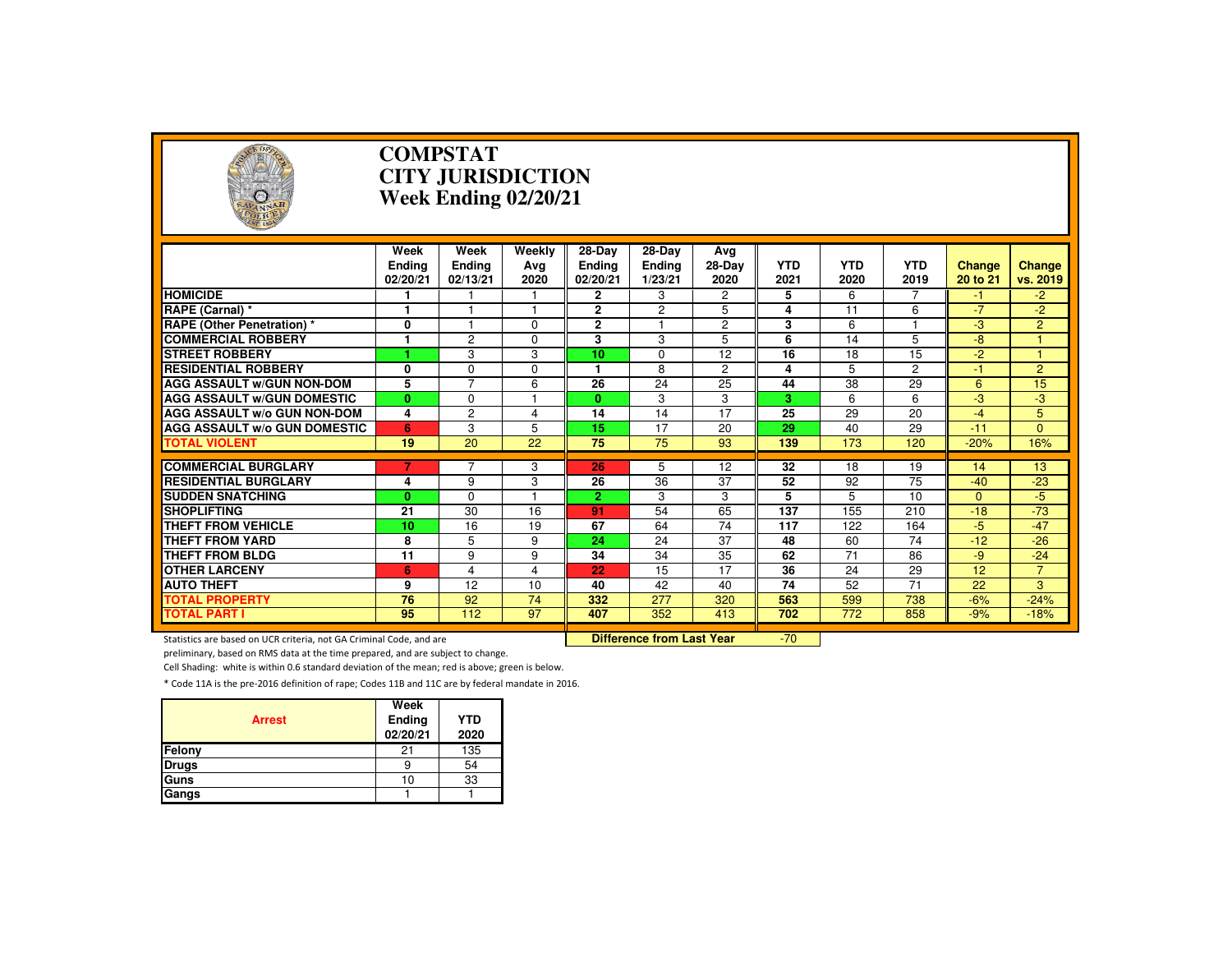

#### **COMPSTATNORTH PRECINCTWeek Ending 02/20/21**

#### **PRECINCT COMMANDER:**

**CAPT. CARY HILL**



|                                     | Week<br><b>Endina</b><br>02/20/21 | Week<br><b>Ending</b><br>02/13/21 | Weekly<br>Avg<br>2020 | $28 - Day$<br><b>Ending</b><br>02/20/21 | 28-Day<br><b>Ending</b><br>1/23/21 | Avg<br>28-Day<br>2020   | <b>YTD</b><br>2021 | <b>YTD</b><br>2020 | <b>YTD</b><br>2019 | Change<br>20 to 21 | Change<br>vs. 2019 |
|-------------------------------------|-----------------------------------|-----------------------------------|-----------------------|-----------------------------------------|------------------------------------|-------------------------|--------------------|--------------------|--------------------|--------------------|--------------------|
| <b>HOMICIDE</b>                     | 0                                 | $\Omega$                          | $\Omega$              | 0                                       |                                    |                         |                    | $\Omega$           |                    |                    | $\Omega$           |
| RAPE (Carnal) *                     | $\mathbf{0}$                      | $\Omega$                          | 0                     | 0                                       |                                    | $\overline{c}$          | н                  | 4                  | $\overline{2}$     | $-3$               | $-1$               |
| <b>RAPE (Other Penetration) *</b>   | $\bf{0}$                          | $\Omega$                          | $\Omega$              | $\bf{0}$                                | $\Omega$                           | 0                       | $\bf{0}$           | $\Omega$           | $\Omega$           | $\Omega$           | $\Omega$           |
| <b>COMMERCIAL ROBBERY</b>           | $\mathbf{0}$                      | $\Omega$                          | 0                     | 0                                       | $\Omega$                           |                         | 0                  | $\overline{c}$     |                    | $-2$               | -1                 |
| <b>STREET ROBBERY</b>               | $\bf{0}$                          |                                   |                       | 3                                       | $\Omega$                           | 4                       | 3                  | 7                  | 3                  | $-4$               | $\Omega$           |
| <b>RESIDENTIAL ROBBERY</b>          | $\mathbf{0}$                      | $\Omega$                          | 0                     | 0                                       | 6                                  | 0                       | ٠                  |                    | $\Omega$           | $\Omega$           | и                  |
| <b>AGG ASSAULT W/GUN NON-DOM</b>    | 1                                 |                                   | 2                     | 6                                       | $\overline{7}$                     | $\overline{7}$          | 8                  | 12                 | 4                  | $-4$               | 4                  |
| <b>AGG ASSAULT W/GUN DOMESTIC</b>   | $\mathbf{0}$                      | $\Omega$                          | $\Omega$              | 0                                       | $\overline{2}$                     | $\overline{\mathbf{1}}$ | $\overline{2}$     |                    |                    | 4.                 | 4                  |
| <b>AGG ASSAULT W/o GUN NON-DOM</b>  | 4                                 | 0                                 |                       | $\overline{7}$                          | 4                                  | 5                       | 11                 | 13                 | 9                  | $-2$               | $\overline{2}$     |
| <b>AGG ASSAULT W/o GUN DOMESTIC</b> | $\bf{0}$                          |                                   |                       | 2.                                      | 7                                  | 5                       | 7                  | 8                  | 5                  | -17                | $\overline{2}$     |
| <b>TOTAL VIOLENT</b>                | 5                                 | 3                                 | 6                     | 18                                      | 28                                 | 25                      | 34                 | 48                 | 26                 | $-29%$             | 31%                |
|                                     |                                   |                                   |                       |                                         |                                    |                         |                    |                    |                    |                    |                    |
| <b>COMMERCIAL BURGLARY</b>          |                                   |                                   |                       | 5                                       | 2                                  | 3                       | 7                  | 6                  |                    |                    | 0                  |
| <b>RESIDENTIAL BURGLARY</b>         | и                                 | 3                                 | $\overline{1}$        | 5                                       | $\overline{7}$                     | $\overline{7}$          | 10                 | 17                 | 9                  | $-7$               | H                  |
| <b>SUDDEN SNATCHING</b>             | $\bf{0}$                          | 0                                 | 0                     | 0                                       | 2                                  | 2                       | $\mathbf{2}$       | $\overline{c}$     | 3                  | $\Omega$           | -1                 |
| <b>SHOPLIFTING</b>                  | 1                                 | 4                                 | 2                     | $\overline{7}$                          |                                    | 10                      | 11                 | 17                 | 28                 | -6                 | $-17$              |
| <b>THEFT FROM VEHICLE</b>           | $\mathbf{2}$                      | 4                                 | 4                     | 20                                      | 16                                 | 17                      | 33                 | 25                 | 35                 | 8                  | $-2$               |
| <b>THEFT FROM YARD</b>              | $\mathbf{0}$                      |                                   | 2                     | 3                                       | 11                                 | 10                      | 14                 | 15                 | 22                 | $\bullet$          | $-8$               |
| <b>THEFT FROM BLDG</b>              | $\bf{0}$                          | $\overline{c}$                    | $\overline{2}$        | $\overline{2}$                          | 14                                 | 8                       | 13                 | 18                 | 20                 | $-5$               | $-7$               |
| <b>OTHER LARCENY</b>                | $\bf{0}$                          |                                   |                       | $\overline{2}$                          | $\overline{c}$                     | 4                       | 5                  | 5                  | 6                  | $\Omega$           | -1                 |
| <b>AUTO THEFT</b>                   | 4                                 | $\overline{c}$                    | 2                     | 14                                      | 13                                 | 9                       | $\overline{27}$    | 12                 | 8                  | 15                 | 19                 |
| <b>TOTAL PROPERTY</b>               | 9                                 | 18                                | 16                    | 58                                      | 68                                 | 68                      | 122                | 117                | 138                | 4%                 | $-12%$             |
| <b>TOTAL PART I</b>                 | 14                                | $\overline{21}$                   | 22                    | $\overline{76}$                         | 96                                 | 93                      | 156                | 165                | 164                | $-5%$              | $-5%$              |

Statistics are based on UCR criteria, not GA Criminal Code, and are **Difference from Last Year** 

-9

preliminary, based on RMS data at the time prepared, and are subject to change.

Cell Shading: white is within 0.6 standard deviation of the mean; red is above; green is below.

| <b>Arrests</b> | Week<br><b>Ending</b><br>02/20/21 | <b>YTD</b><br>2020 |
|----------------|-----------------------------------|--------------------|
| Felony         |                                   | 30                 |
| <b>Drugs</b>   |                                   |                    |
| Guns           |                                   |                    |
| Gangs          |                                   |                    |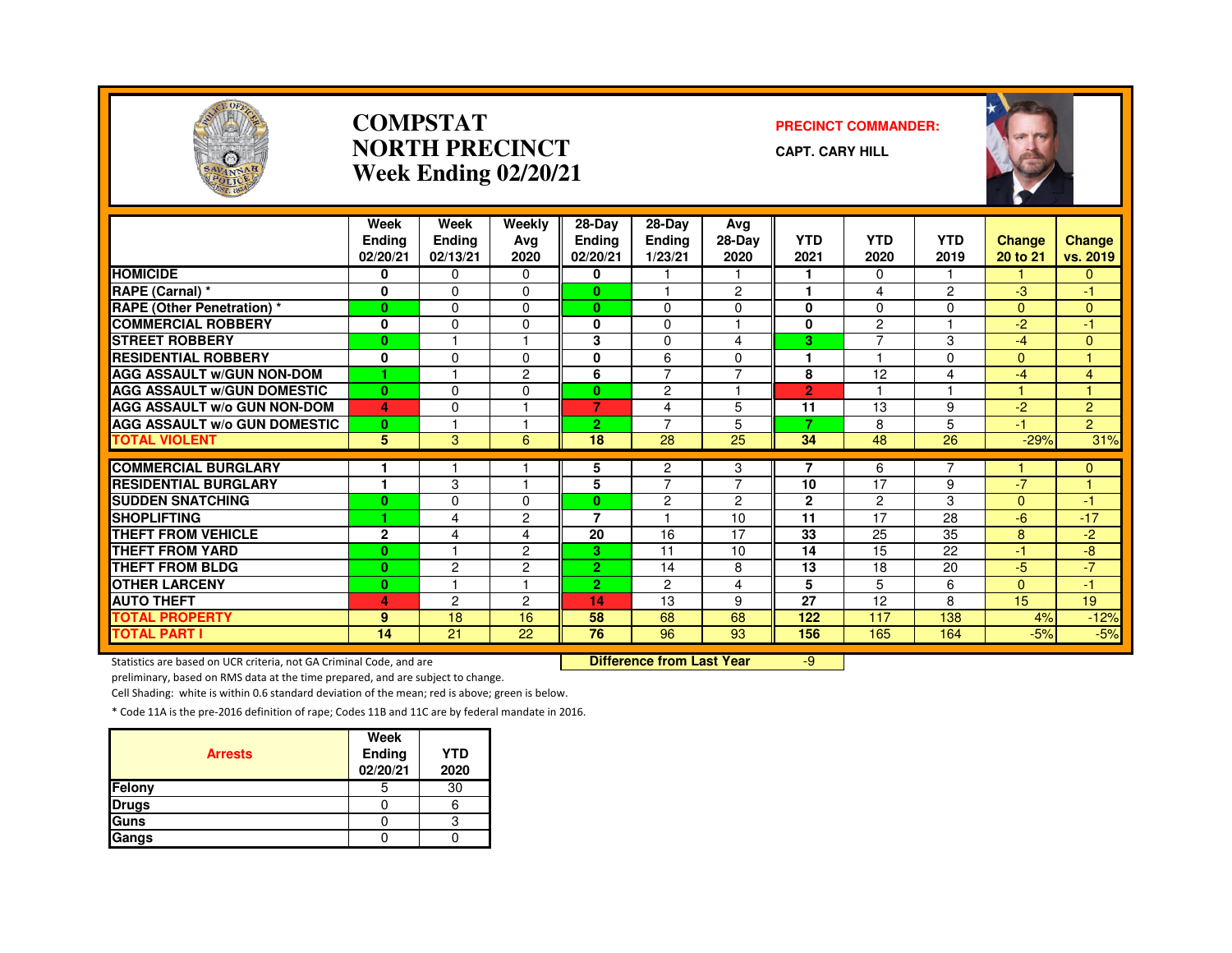

#### **COMPSTATCENTRAL PRECINCTWeek Ending 02/20/21**

#### **PRECINCT COMMANDER:**

**CAPT. TONYA REID**



|                                     | Week<br><b>Ending</b> | Week<br><b>Ending</b> | Weekly<br>Avg  | 28-Day<br><b>Ending</b> | $28-Dav$<br><b>Ending</b> | Avg<br>28-Day | <b>YTD</b>   | <b>YTD</b>              | <b>YTD</b>               | Change       | Change         |
|-------------------------------------|-----------------------|-----------------------|----------------|-------------------------|---------------------------|---------------|--------------|-------------------------|--------------------------|--------------|----------------|
|                                     | 02/20/21              | 02/13/21              | 2020           | 02/20/21                | 1/23/21                   | 2020          | 2021         | 2020                    | 2019                     | 20 to 21     | vs. 2019       |
| <b>HOMICIDE</b>                     |                       | $\Omega$              | $\Omega$       |                         |                           |               | $\mathbf{2}$ | 5                       |                          | $-3$         |                |
| RAPE (Carnal) *                     |                       | $\Omega$              | $\Omega$       |                         | $\Omega$                  |               |              | 5                       |                          | $-4$         | $\Omega$       |
| <b>RAPE (Other Penetration) *</b>   | 0                     |                       | $\Omega$       |                         | 0                         | 0             | н            |                         |                          | 0            | 0              |
| <b>COMMERCIAL ROBBERY</b>           | ۴                     |                       | $\Omega$       | $\mathbf{2}$            |                           |               | 3            | $\overline{c}$          |                          |              | $\overline{2}$ |
| <b>STREET ROBBERY</b>               | м                     | $\mathbf 0$           |                | 3                       | 4                         | 3             | 6            | 3                       | 4                        | 3            | $\overline{2}$ |
| <b>RESIDENTIAL ROBBERY</b>          | $\bf{0}$              | $\Omega$              | $\Omega$       | 0                       | $\mathbf 0$               |               | $\mathbf{0}$ | $\overline{\mathbf{1}}$ | 0                        | $-1$         | $\overline{0}$ |
| <b>AGG ASSAULT W/GUN NON-DOM</b>    | $\mathbf{2}$          | $\overline{c}$        | $\overline{2}$ | 8                       | 9                         | 6             | 16           | 12                      | 12                       | 4            | $\overline{4}$ |
| <b>AGG ASSAULT W/GUN DOMESTIC</b>   | $\bf{0}$              | $\Omega$              | $\Omega$       | $\mathbf{0}$            | $\Omega$                  |               | $\mathbf{0}$ | 3                       | 3                        | -3           | -3             |
| <b>AGG ASSAULT W/o GUN NON-DOM</b>  | $\mathbf{0}$          | $\Omega$              |                | $\mathbf{0}$            | 2                         | 4             | $\mathbf{2}$ | 6                       | 4                        | $-4$         | $-2$           |
| <b>AGG ASSAULT W/o GUN DOMESTIC</b> | $\overline{2}$        |                       |                | 3.                      | $\overline{c}$            | 5             | 5            | 8                       | $\overline{\phantom{0}}$ | $-3$         | $-2$           |
| <b>TOTAL VIOLENT</b>                | 8                     | 5                     | 6              | 19                      | 19                        | 24            | 36           | 46                      | 34                       | $-22%$       | 6%             |
|                                     |                       |                       |                |                         |                           |               |              |                         |                          |              |                |
| <b>COMMERCIAL BURGLARY</b>          | 0                     |                       |                | 7                       | 2                         | 4             | 10           | 6                       |                          | 4            | 9              |
| <b>RESIDENTIAL BURGLARY</b>         |                       | 3                     |                | 6                       | 11                        | 11            | 14           | 32                      | 23                       | $-18$        | -9             |
| <b>SUDDEN SNATCHING</b>             | $\bf{0}$              | $\Omega$              | $\Omega$       |                         | $\Omega$                  |               |              |                         | $\overline{c}$           | $\Omega$     | -1             |
| <b>SHOPLIFTING</b>                  | 3                     | 3                     | 3              | 15                      | 13                        | 12            | 23           | 26                      | 31                       | $-3$         | $-8$           |
| <b>THEFT FROM VEHICLE</b>           | 4                     | 5                     | 4              | 18                      | 14                        | 16            | 32           | 21                      | 21                       | 11           | 11             |
| <b>THEFT FROM YARD</b>              | 4                     | 3                     | 3              | 11                      | 4                         | 11            | 15           | 22                      | 22                       | $-7$         | $-7$           |
| <b>THEFT FROM BLDG</b>              | ۴                     | 3                     | $\mathbf{2}$   | 5                       | $\overline{7}$            | 8             | 11           | 11                      | 17                       | $\mathbf{0}$ | $-6$           |
| <b>OTHER LARCENY</b>                | $\overline{2}$        |                       |                | 6                       | 3                         | 5             | 9            | 6                       | 10                       | 3            | -1.            |
| <b>AUTO THEFT</b>                   | $\mathbf{2}$          | 5                     | 3              | 12                      | 5                         | 12            | 16           | 22                      | 20                       | $-6$         | $-4$           |
| TOTAL PROPERTY                      | 17                    | 24                    | 18             | 81                      | 59                        | 80            | 131          | 147                     | 147                      | $-11%$       | $-11%$         |
| <b>TOTAL PART I</b>                 | 25                    | 29                    | 24             | 100                     | 78                        | 104           | 167          | 193                     | 181                      | $-13%$       | $-8%$          |

Statistics are based on UCR criteria, not GA Criminal Code, and are **Difference from Last Year** 

-26

preliminary, based on RMS data at the time prepared, and are subject to change.

Cell Shading: white is within 0.6 standard deviation of the mean; red is above; green is below.

| <b>Arrests</b> | Week<br>Ending<br>02/20/21 | <b>YTD</b><br>2020 |
|----------------|----------------------------|--------------------|
| Felony         |                            | 57                 |
| <b>Drugs</b>   | 5                          | 20                 |
| Guns           | 5                          | 14                 |
| Gangs          |                            |                    |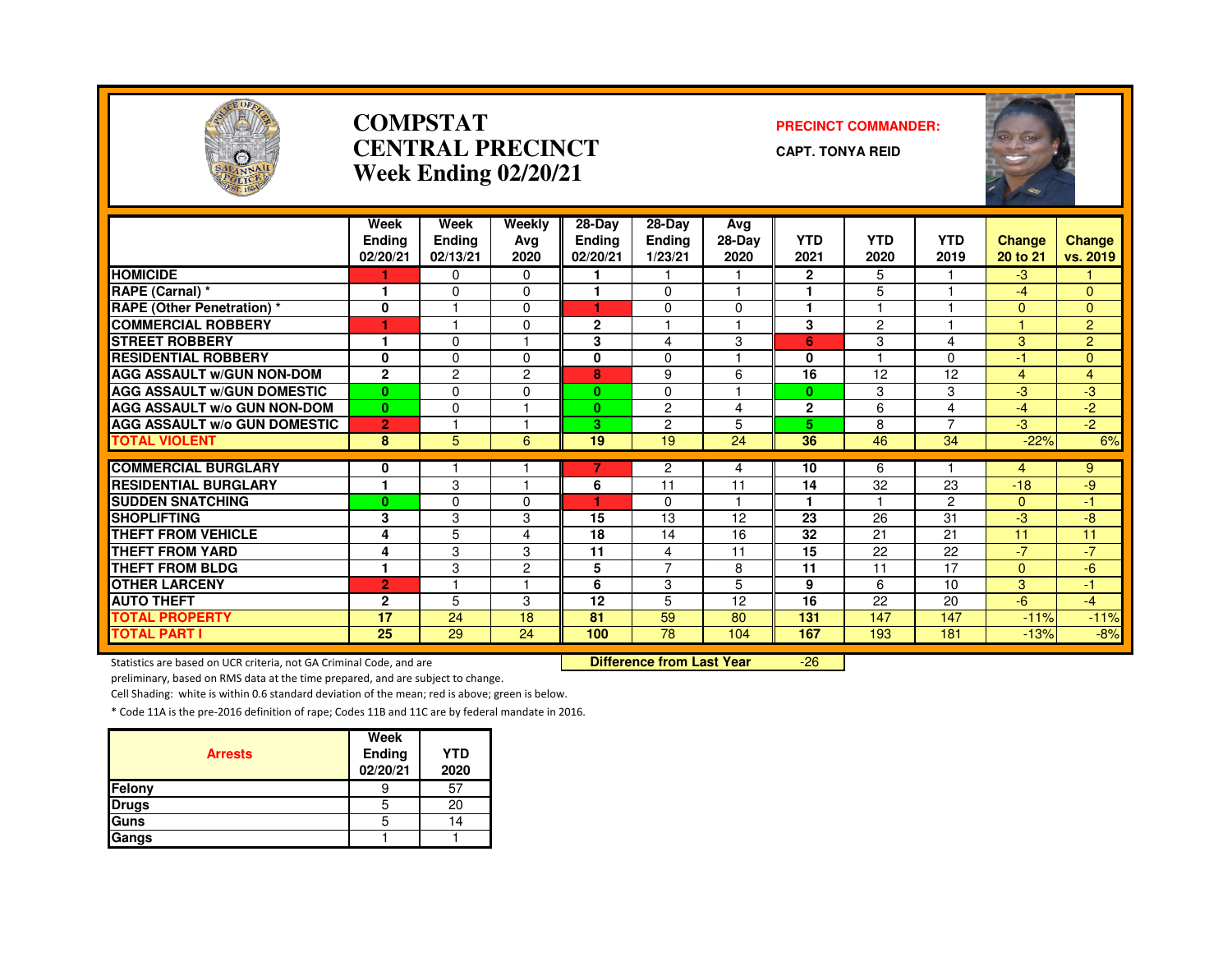

#### **COMPSTATSOUTH PRECINCTWeek Ending 02/20/21**

#### **PRECINCT COMMANDER:**

**CAPT. MICHELLE HALFORD**



|                                                           | Week<br>Endina<br>02/20/21     | Week<br><b>Ending</b><br>02/13/21 | Weekly<br>Avg<br>2020 | 28-Day<br><b>Ending</b><br>02/20/21 | $28-Dav$<br><b>Endina</b><br>1/23/21 | Avg<br>28-Day<br>2020 | <b>YTD</b><br>2021   | <b>YTD</b><br>2020 | <b>YTD</b><br>2019 | <b>Change</b><br>20 to 21 | <b>Change</b><br>vs. 2019 |
|-----------------------------------------------------------|--------------------------------|-----------------------------------|-----------------------|-------------------------------------|--------------------------------------|-----------------------|----------------------|--------------------|--------------------|---------------------------|---------------------------|
| <b>HOMICIDE</b>                                           | 0                              |                                   | $\Omega$              |                                     | $\Omega$                             | $\Omega$              | 1                    | 1                  | 4                  | $\Omega$                  | -3                        |
| RAPE (Carnal) *                                           | 0                              |                                   | 0                     |                                     | $\Omega$                             |                       | 1                    | $\overline{c}$     | $\overline{2}$     | $-1$                      | -1                        |
| <b>RAPE</b> (Other Penetration) *                         | $\bf{0}$                       | $\Omega$                          | 0                     | ٠                                   | $\Omega$                             |                       |                      | 4                  | $\Omega$           | -3                        |                           |
| <b>COMMERCIAL ROBBERY</b>                                 | 0                              |                                   | $\Omega$              |                                     |                                      | $\overline{c}$        | $\mathbf{2}$         | 7                  | 2                  | -5                        | $\mathbf{0}$              |
| <b>STREET ROBBERY</b>                                     | $\bf{0}$                       | $\overline{2}$                    |                       | G.                                  | $\overline{c}$                       | $\overline{c}$        | 5                    | 4                  | 4                  |                           |                           |
| <b>RESIDENTIAL ROBBERY</b>                                | $\mathbf{0}$                   | $\mathbf{0}$                      | O                     | 0                                   | 2                                    |                       | $\overline{2}$       | 2                  | 0                  | $\Omega$                  | $\overline{2}$            |
| <b>AGG ASSAULT W/GUN NON-DOM</b>                          | $\mathbf{0}$                   | $\overline{c}$                    |                       | $\overline{2}$                      | 5                                    | 5                     | $\overline{7}$       | $\overline{ }$     | 3                  | $\mathbf{0}$              | $\overline{4}$            |
| <b>AGG ASSAULT W/GUN DOMESTIC</b>                         | $\mathbf{0}$                   | $\Omega$                          | $\Omega$              | 0                                   | $\Omega$                             | м                     | $\bf{0}$             | ٠                  | $\overline{2}$     | $-1$                      | $-2$                      |
| <b>AGG ASSAULT W/o GUN NON-DOM</b>                        | $\bf{0}$                       |                                   |                       | 4                                   | 4                                    | 3                     | 5                    | 2                  | 3                  | 3                         | $\overline{2}$            |
| <b>AGG ASSAULT W/o GUN DOMESTIC</b>                       | 3                              |                                   |                       | 6                                   | 5                                    | 5                     | 11                   | 10                 | 8                  |                           | 3                         |
| <b>TOTAL VIOLENT</b>                                      | 3                              | 9                                 | 5                     | 19                                  | 19                                   | 20                    | 35                   | 40                 | 28                 | $-13%$                    | 25%                       |
|                                                           |                                |                                   |                       |                                     |                                      |                       |                      |                    |                    |                           |                           |
| <b>COMMERCIAL BURGLARY</b><br><b>RESIDENTIAL BURGLARY</b> | 5                              | 4<br>$\Omega$                     |                       | 11                                  | 0                                    | 3                     | 11<br>8              | 19                 | 9<br>8             | 10<br>$-11$               | $\overline{2}$            |
|                                                           | 0                              |                                   |                       | 3                                   | 8                                    | 8                     |                      |                    |                    |                           | $\Omega$                  |
| <b>SUDDEN SNATCHING</b><br><b>SHOPLIFTING</b>             | $\bf{0}$                       | $\Omega$<br>16                    | 0<br>7                | 50                                  | 34                                   | 27                    | $\overline{2}$<br>79 | 60                 | 2<br>120           | 19                        | $\mathbf{0}$<br>$-41$     |
|                                                           | 13                             |                                   |                       |                                     |                                      |                       |                      |                    |                    |                           |                           |
| <b>THEFT FROM VEHICLE</b><br><b>THEFT FROM YARD</b>       | $\overline{2}$<br>$\mathbf{2}$ | 2                                 | 6                     | 14                                  | 24                                   | 22<br>$\overline{7}$  | 32<br>9              | 35<br>7            | 47<br>13           | -3<br>2                   | $-15$<br>$-4$             |
| <b>THEFT FROM BLDG</b>                                    |                                |                                   | 2                     | 5<br>17                             | 4<br>7                               |                       | 23                   |                    |                    | $\overline{7}$            |                           |
|                                                           | 6                              | м                                 | 3                     | 7                                   |                                      | 10                    |                      | 16                 | 29                 |                           | -6                        |
| <b>OTHER LARCENY</b>                                      | 3                              |                                   |                       |                                     | 6                                    | 4                     | 12                   | 4                  | 4                  | 8                         | 8                         |
| <b>AUTO THEFT</b>                                         | 1                              | 5                                 | 2                     | 7                                   | 9                                    | 10                    | 16                   | 9                  | 17                 | $\overline{7}$            | -1                        |
| <b>TOTAL PROPERTY</b>                                     | 32                             | 30                                | 22                    | 115                                 | 93                                   | 92                    | 192                  | 152                | 249                | 26%                       | $-23%$                    |
| <b>TOTAL PART I</b>                                       | 35                             | 39                                | 26                    | 134                                 | 112                                  | 112                   | 227                  | 192                | 277                | 18%                       | $-18%$                    |

Statistics are based on UCR criteria, not GA Criminal Code, and are **Difference from Last Year** 

<sup>35</sup>

preliminary, based on RMS data at the time prepared, and are subject to change.

Cell Shading: white is within 0.6 standard deviation of the mean; red is above; green is below.

| <b>Arrests</b> | Week<br>Ending<br>02/20/21 | <b>YTD</b><br>2020 |
|----------------|----------------------------|--------------------|
| Felony         |                            | 33                 |
| <b>Drugs</b>   |                            | 15                 |
| Guns           |                            |                    |
| Gangs          |                            |                    |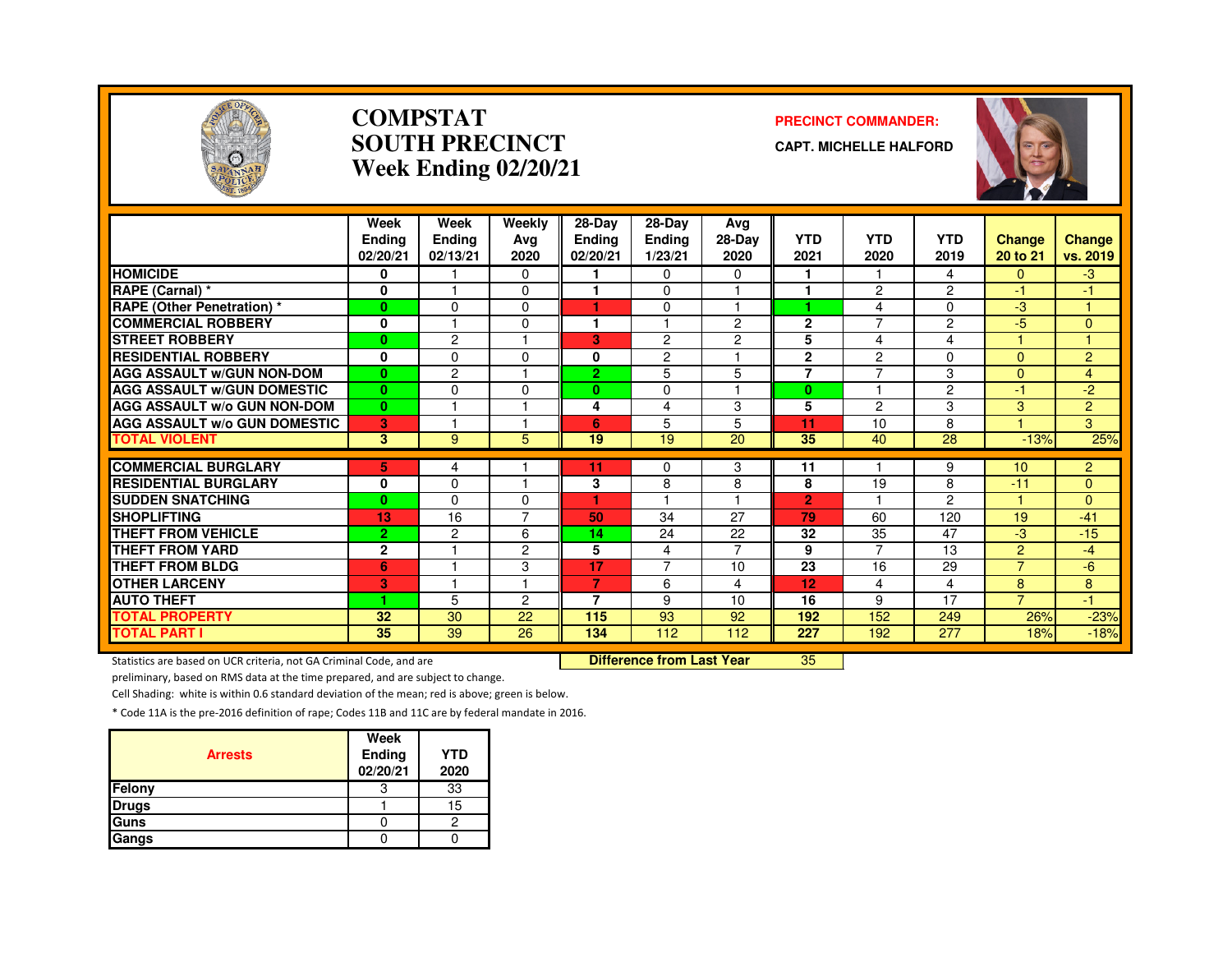

#### **COMPSTATEAST PRECINCTWeek Ending 02/20/21**

#### **PRECINCT COMMANDER:**

**CAPT. GEORGE GUNDICH**



|                                              | Week<br><b>Ending</b><br>02/20/21 | Week<br>Ending<br>02/13/21 | Weekly<br>Avg<br>2020 | $28-Dav$<br><b>Ending</b><br>02/20/21 | 28-Dav<br><b>Ending</b><br>1/23/21 | Ava<br>28-Day<br>2020 | <b>YTD</b><br>2021 | <b>YTD</b><br>2020 | <b>YTD</b><br>2019 | <b>Change</b><br>20 to 21 | <b>Change</b><br>vs. 2019 |
|----------------------------------------------|-----------------------------------|----------------------------|-----------------------|---------------------------------------|------------------------------------|-----------------------|--------------------|--------------------|--------------------|---------------------------|---------------------------|
| <b>HOMICIDE</b>                              | 0                                 | 0                          | $\Omega$              | 0                                     |                                    | 0                     |                    | $\Omega$           |                    |                           | 0                         |
| RAPE (Carnal) *                              | 0                                 | $\Omega$                   | $\Omega$              | 0                                     |                                    | $\Omega$              |                    | $\Omega$           |                    |                           | $\Omega$                  |
| <b>RAPE (Other Penetration) *</b>            | $\bf{0}$                          | $\Omega$                   | $\Omega$              | $\mathbf{0}$                          |                                    | ٠                     |                    |                    | $\Omega$           | $\Omega$                  |                           |
| <b>COMMERCIAL ROBBERY</b>                    | 0                                 | $\Omega$                   | $\Omega$              | $\bf{0}$                              |                                    | 1                     | ٠                  | 3                  |                    | $-2$                      | $\Omega$                  |
| <b>STREET ROBBERY</b>                        | $\bf{0}$                          | $\Omega$                   |                       |                                       |                                    | 2                     | $\mathbf{2}$       | 4                  | 4                  | $-2$                      | $-2$                      |
| <b>RESIDENTIAL ROBBERY</b>                   | 0                                 | $\Omega$                   | 0                     |                                       | 0                                  | 0                     |                    |                    | $\overline{2}$     | $\Omega$                  | -1                        |
| <b>AGG ASSAULT W/GUN NON-DOM</b>             | $\mathbf{2}$                      | $\overline{c}$             | $\overline{c}$        | 10 <sub>1</sub>                       | 3                                  | $\overline{7}$        | 13                 | $\overline{7}$     | 10                 | 6                         | 3                         |
| <b>AGG ASSAULT W/GUN DOMESTIC</b>            | $\bf{0}$                          | $\Omega$                   | $\Omega$              | $\mathbf{0}$                          |                                    | 1                     | и                  |                    | $\Omega$           | $\Omega$                  |                           |
| <b>AGG ASSAULT W/o GUN NON-DOM</b>           | $\mathbf{0}$                      | м                          | м                     | 3                                     | 4                                  | 5                     | $\overline{7}$     | 8                  | 4                  | $-1$                      | 3                         |
| <b>AGG ASSAULT w/o GUN DOMESTIC</b>          | 1                                 | $\Omega$                   | м                     | 4                                     | 3                                  | 6                     | 6                  | 14                 | 9                  | -8                        | $-3$                      |
| <b>TOTAL VIOLENT</b>                         | 3                                 | 3                          | 6                     | 19                                    | 16                                 | 24                    | 34                 | 39                 | 32                 | $-13%$                    | 6%                        |
| <b>COMMERCIAL BURGLARY</b>                   |                                   |                            |                       |                                       |                                    | $\overline{2}$        |                    |                    | $\overline{2}$     |                           | $\overline{2}$            |
| <b>RESIDENTIAL BURGLARY</b>                  | $\overline{2}$                    | 3                          | $\Omega$              | 3<br>12                               | 10                                 | 11                    | 4<br>20            | 5<br>24            | 35                 | -1<br>$-4$                | $-15$                     |
| <b>SUDDEN SNATCHING</b>                      |                                   | $\Omega$                   | $\Omega$              | $\mathbf{0}$                          | 0                                  | 0                     | $\bf{0}$           |                    | 3                  | $-1$                      | -3                        |
| <b>SHOPLIFTING</b>                           | $\bf{0}$                          | 7                          | 4                     | 19                                    | 6                                  | 16                    | 24                 | 52                 | 31                 | $-28$                     | $-7$                      |
| <b>THEFT FROM VEHICLE</b>                    | 4<br>$\mathbf{2}$                 | 5                          | 5                     | 15                                    | 10                                 | 19                    | 20                 | 41                 | 61                 | $-21$                     | $-41$                     |
| <b>THEFT FROM YARD</b>                       | $\mathbf{2}$                      | $\Omega$                   | 2                     | 5                                     | 5                                  | 9                     | 10                 | 16                 | 17                 | $-6$                      | $-7$                      |
| <b>THEFT FROM BLDG</b>                       |                                   |                            | $\overline{2}$        | 10                                    | 6                                  |                       | 15                 | 26                 |                    | $-11$                     |                           |
| <b>OTHER LARCENY</b>                         | 4<br>$\mathbf{1}$                 | 3<br>м                     | н                     | 7.                                    | 4                                  | 10<br>5               | 10                 | 9                  | 20<br>9            |                           | $-5$<br>$\overline{4}$    |
| <b>AUTO THEFT</b>                            | $\overline{2}$                    | $\Omega$                   | 2                     | 7                                     | 15                                 |                       | 15                 |                    | 26                 | 6                         |                           |
|                                              | 18                                | 20                         | 18                    | 78                                    | 57                                 | 9<br>81               | 118                | 9<br>183           | 204                |                           | $-11$                     |
| <b>TOTAL PROPERTY</b><br><b>TOTAL PART I</b> | 21                                | 23                         | 24                    | 97                                    | 73                                 | 104                   | 152                | 222                | 236                | $-36%$<br>$-32%$          | $-42%$<br>$-36%$          |
|                                              |                                   |                            |                       |                                       |                                    |                       |                    |                    |                    |                           |                           |

Statistics are based on UCR criteria, not GA Criminal Code, and are **Difference from Last Year** 

-70

preliminary, based on RMS data at the time prepared, and are subject to change.

Cell Shading: white is within 0.6 standard deviation of the mean; red is above; green is below.

| <b>Arrests</b> | Week<br>Ending<br>02/20/21 | <b>YTD</b><br>2020 |
|----------------|----------------------------|--------------------|
| Felony         |                            | 15                 |
| <b>Drugs</b>   | 3                          | 13                 |
| Guns           | b                          | 14                 |
| Gangs          |                            |                    |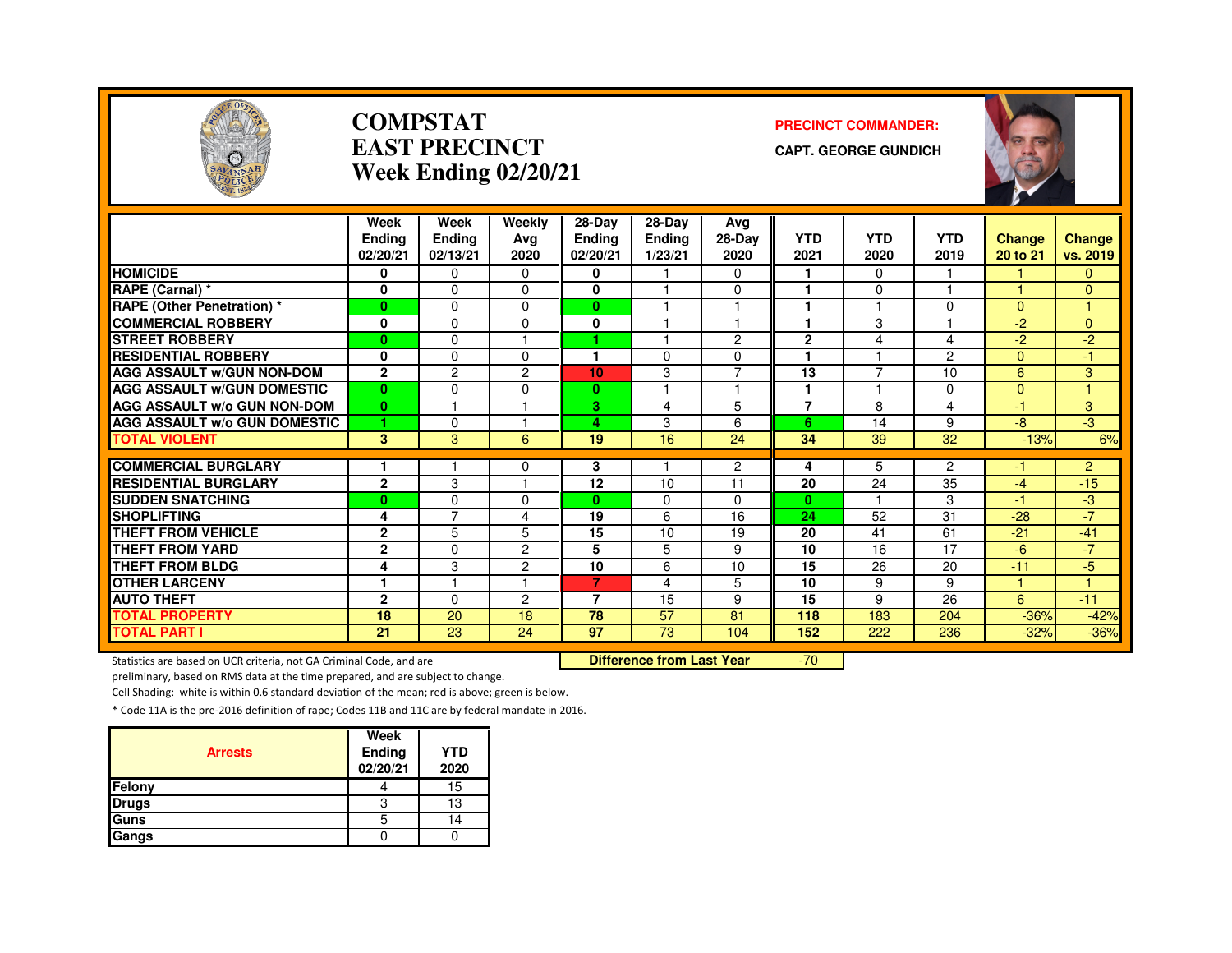# **BEAT 21 North PrecinctWeek Ending 02/20/21**

|                                     |                |                           | <b>Last 4 Weeks</b> |               | 28 Days       | 28 Day  |                |              |                |                      |                      |
|-------------------------------------|----------------|---------------------------|---------------------|---------------|---------------|---------|----------------|--------------|----------------|----------------------|----------------------|
|                                     | Ending         | Ending                    | <b>Endina</b>       | <b>Endina</b> | <b>Endina</b> | Average | <b>YTD</b>     | <b>YTD</b>   | <b>YTD</b>     | <b>Change</b>        | <b>Change</b>        |
|                                     | 01/30/21       | 02/06/21                  | 02/13/21            | 02/20/21      | 02/20/21      | 2020    | 2021           | 2020         | 2019           | 20 to 21             | vs. 2019             |
| <b>HOMICIDE</b>                     | $\mathbf{0}$   | $\mathbf{0}$              | 0                   | 0             | $\mathbf{0}$  | 0.0     | $\Omega$       | $\Omega$     | $\Omega$       | $\Omega$             | $\Omega$             |
| RAPE (Carnal) *                     | $\Omega$       | $\Omega$                  | $\Omega$            | $\Omega$      | $\Omega$      | 0.2     | 1              | $\mathbf{1}$ | $\Omega$       | $\Omega$             | $\blacktriangleleft$ |
| RAPE (Other Penetration) *          | $\Omega$       | $\Omega$                  | $\Omega$            | $\Omega$      | $\Omega$      | 0.0     | $\Omega$       | $\Omega$     | $\Omega$       | $\Omega$             | $\Omega$             |
| <b>COMMERCIAL ROBBERY</b>           | $\Omega$       | $\Omega$                  | $\Omega$            | $\Omega$      | $\Omega$      | 0.0     | $\Omega$       | $\Omega$     | $\Omega$       | $\Omega$             | $\Omega$             |
| <b>STREET ROBBERY</b>               | 0              | $\Omega$                  | $\Omega$            | $\Omega$      | $\Omega$      | 0.4     | $\Omega$       | $\mathbf{1}$ | $\Omega$       | $-1$                 | $\Omega$             |
| <b>RESIDENTIAL ROBBERY</b>          | $\Omega$       | $\Omega$                  | $\Omega$            | $\Omega$      | $\Omega$      | 0.0     | $\Omega$       | $\Omega$     | $\Omega$       | $\mathbf{0}$         | $\Omega$             |
| <b>AGG ASSAULT w/GUN NON-DOM</b>    | $\Omega$       | $\Omega$                  | $\Omega$            | $\Omega$      | $\Omega$      | 0.4     | $\Omega$       | $\Omega$     | $\Omega$       | $\Omega$             | $\Omega$             |
| <b>AGG ASSAULT W/GUN DOMESTIC</b>   | $\Omega$       | $\Omega$                  | $\Omega$            | $\Omega$      | $\Omega$      | 0.2     | $\Omega$       | $\Omega$     | $\Omega$       | $\Omega$             | $\Omega$             |
| <b>AGG ASSAULT W/o GUN NON-DOM</b>  | $\Omega$       | $\Omega$                  | $\Omega$            | $\mathbf{0}$  | $\mathbf{0}$  | 0.1     | $\Omega$       | 0            | 0              | $\Omega$             | $\Omega$             |
| <b>AGG ASSAULT W/o GUN DOMESTIC</b> | $\Omega$       | $\Omega$                  | $\Omega$            | $\Omega$      | $\Omega$      | 1.2     | $\Omega$       | 4            | $\Omega$       | $-4$                 | $\Omega$             |
| <b>TOTAL VIOLENT</b>                | $\Omega$       | $\Omega$                  | $\Omega$            | $\Omega$      | $\Omega$      | 2.5     | $\mathbf{1}$   | 6            | $\Omega$       | $-83%$               | #DIV/0!              |
| <b>COMMERCIAL BURGLARY</b>          | $\Omega$       | $\mathbf{0}$              | 0                   | $\mathbf{0}$  | $\Omega$      | 0.2     | $\mathbf{0}$   | 1            | $\mathbf{1}$   | -1                   | $-1$                 |
| <b>RESIDENTIAL BURGLARY</b>         | $\Omega$       | $\Omega$                  | $\Omega$            | $\Omega$      | $\Omega$      | 0.8     | $\overline{2}$ | 3            | 4              | $-1$                 | $-2$                 |
| <b>SUDDEN SNATCHING</b>             | $\Omega$       | $\Omega$                  | $\Omega$            | $\Omega$      | $\Omega$      | 0.2     | $\Omega$       | $\Omega$     | $\Omega$       | $\Omega$             | $\Omega$             |
| <b>SHOPLIFTING</b>                  | 0              | 0                         | $\mathbf{1}$        | 0             | $\mathbf{1}$  | 0.2     | $\mathbf{1}$   | 0            | 0              | 1                    | -1                   |
| <b>THEFT FROM VEHICLE</b>           | 1              | $\Omega$                  | $\overline{2}$      | $\Omega$      | 3             | 1.0     | 6              | $\mathbf{1}$ | 5              | 5 <sup>5</sup>       | $\blacktriangleleft$ |
| <b>THEFT FROM YARD</b>              | $\mathbf{1}$   | $\Omega$                  | $\Omega$            | $\Omega$      | $\mathbf{1}$  | 0.5     | $\mathbf{1}$   | $\Omega$     | $\mathbf{1}$   | $\blacktriangleleft$ | $\Omega$             |
| <b>THEFT FROM BLDG</b>              | $\Omega$       | $\Omega$                  | $\Omega$            | $\Omega$      | $\Omega$      | 0.7     | 4              | $\mathbf{1}$ | $\Omega$       | 3                    | $\overline{4}$       |
| <b>OTHER LARCENY</b>                | 0              | $\Omega$                  | $\Omega$            | $\Omega$      | $\Omega$      | 0.2     | $\overline{2}$ | $\Omega$     | $\Omega$       | $\overline{2}$       | $\overline{2}$       |
| <b>AUTO THEFT</b>                   | $\overline{2}$ | $\overline{2}$            | $\mathbf{1}$        | $\mathbf{1}$  | 6             | 0.6     | 8              | $\Omega$     | $\overline{2}$ | 8                    | 6                    |
| <b>TOTAL PROPERTY</b>               | $\overline{4}$ | $\overline{2}$            | $\overline{4}$      | $\mathbf{1}$  | 11            | 4.4     | 24             | 6            | 13             | 300%                 | 85%                  |
| <b>TOTAL PART I</b>                 | $\overline{4}$ | $\overline{2}$            | $\overline{4}$      | $\mathbf{1}$  | 11            | 6.8     | 25             | 12           | 13             | 108%                 | 92%                  |
|                                     |                | Difference from Last Year |                     | 13            |               |         |                |              |                |                      |                      |

 **Difference from Last Year**

Statistics are based on UCR criteria, not GA Criminal Code.

\* Rape Code 11A is the historical definition of rape (aka Legacy Rape); Rape Codes 11B and 11C are those moved from Part II to Part I in 2017.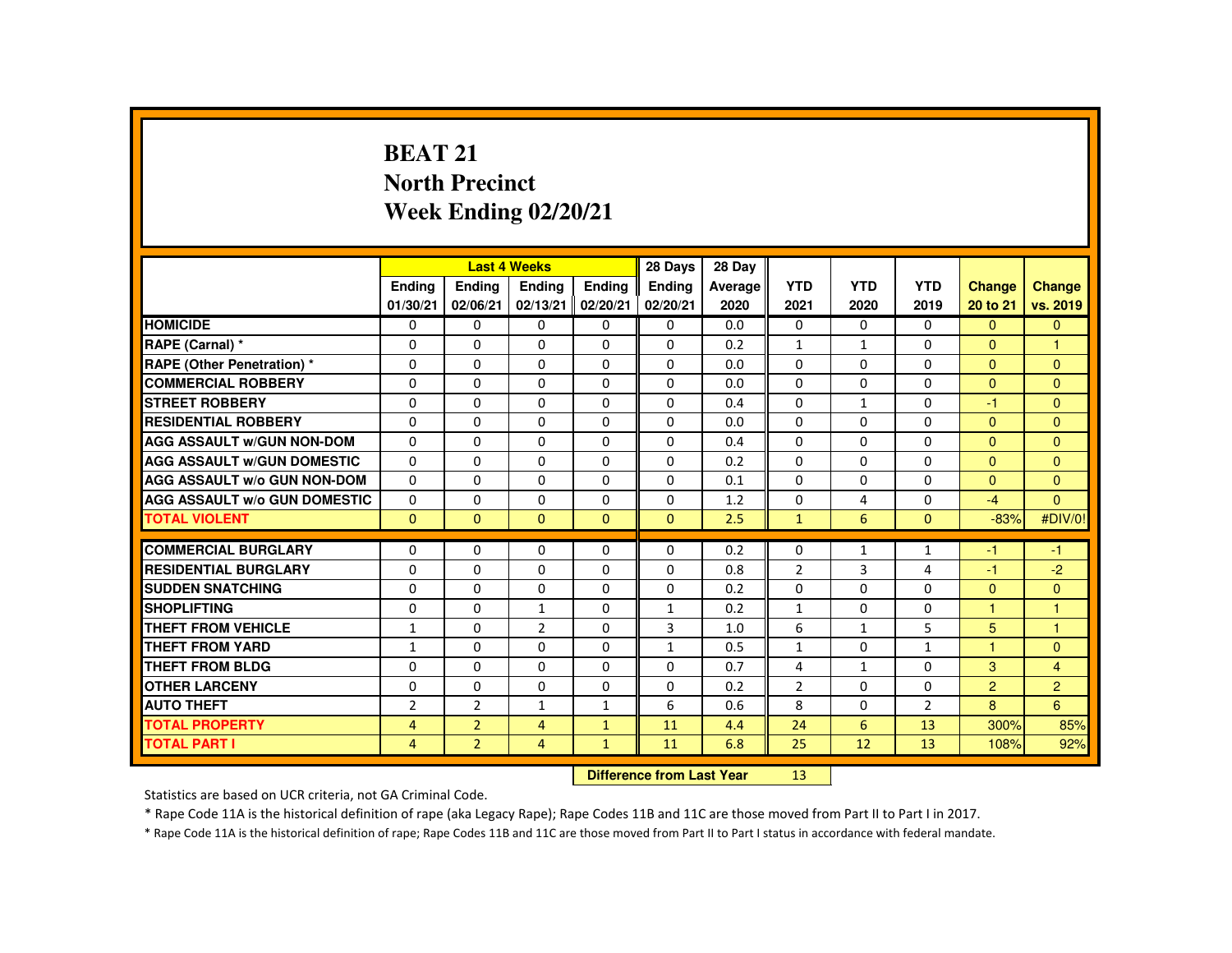# **BEAT 22 North PrecinctWeek Ending 02/20/21**

|                                     |                           |                | <b>Last 4 Weeks</b> |                | 28 Days        | 28 Day  |                |                |                |                |                |
|-------------------------------------|---------------------------|----------------|---------------------|----------------|----------------|---------|----------------|----------------|----------------|----------------|----------------|
|                                     | <b>Endina</b>             | <b>Ending</b>  | <b>Endina</b>       | <b>Endina</b>  | <b>Endina</b>  | Average | <b>YTD</b>     | <b>YTD</b>     | <b>YTD</b>     | <b>Change</b>  | Change         |
|                                     | 01/23/20                  | 02/06/21       | 02/13/21            | 02/20/21       | 02/20/21       | 2020    | 2021           | 2020           | 2019           | 20 to 21       | vs. 2019       |
| <b>HOMICIDE</b>                     | 0                         | $\mathbf{0}$   | $\mathbf{0}$        | $\Omega$       | 0              | 0.2     | 0              | $\Omega$       | $\mathbf{1}$   | $\Omega$       | $-1$           |
| RAPE (Carnal) *                     | $\Omega$                  | $\Omega$       | $\Omega$            | $\Omega$       | $\Omega$       | 0.2     | $\Omega$       | $\Omega$       | $\Omega$       | $\Omega$       | $\Omega$       |
| <b>RAPE (Other Penetration) *</b>   | $\mathbf{0}$              | $\Omega$       | $\mathbf{0}$        | $\Omega$       | 0              | 0.1     | 0              | $\Omega$       | 0              | $\Omega$       | $\mathbf{0}$   |
| <b>COMMERCIAL ROBBERY</b>           | $\Omega$                  | $\Omega$       | $\Omega$            | $\Omega$       | $\Omega$       | 0.1     | $\Omega$       | $\Omega$       | $\mathbf{0}$   | $\Omega$       | $\Omega$       |
| <b>STREET ROBBERY</b>               | $\mathbf{0}$              | $\Omega$       | $\Omega$            | $\Omega$       | $\Omega$       | 0.5     | $\Omega$       | $\Omega$       | $\Omega$       | $\Omega$       | $\Omega$       |
| <b>RESIDENTIAL ROBBERY</b>          | $\mathbf{0}$              | $\Omega$       | $\Omega$            | $\Omega$       | $\Omega$       | 0.1     | $\Omega$       | $\Omega$       | $\Omega$       | $\Omega$       | $\Omega$       |
| <b>AGG ASSAULT W/GUN NON-DOM</b>    | $\mathbf{0}$              | $\overline{2}$ | $\mathbf{1}$        | $\Omega$       | 3              | 2.6     | 4              | $\overline{7}$ | 3              | $-3$           | $\overline{1}$ |
| <b>AGG ASSAULT W/GUN DOMESTIC</b>   | $\Omega$                  | $\Omega$       | $\Omega$            | $\Omega$       | $\Omega$       | 0.2     | $\overline{2}$ | $\Omega$       | $\Omega$       | 2              | $\overline{2}$ |
| <b>AGG ASSAULT W/o GUN NON-DOM</b>  | $\Omega$                  | $\Omega$       | $\Omega$            | $\Omega$       | $\Omega$       | 0.5     | $\mathbf{1}$   | $\mathbf{1}$   | $\mathbf{1}$   | $\mathbf{0}$   | $\Omega$       |
| <b>AGG ASSAULT W/o GUN DOMESTIC</b> | 0                         | $\mathbf 0$    | 1                   | 0              | 1              | 0.7     | $\overline{2}$ | 0              | $\overline{2}$ | $\overline{2}$ | $\overline{0}$ |
| <b>TOTAL VIOLENT</b>                | $\Omega$                  | $\overline{2}$ | $\overline{2}$      | $\Omega$       | $\overline{4}$ | 5.0     | $\overline{9}$ | 8              | $\overline{7}$ | 13%            | 29%            |
| <b>COMMERCIAL BURGLARY</b>          | $\mathbf{0}$              | $\Omega$       | $\mathbf{1}$        | $\Omega$       | 1              | 0.3     | $\overline{2}$ | 1              | $\overline{2}$ | 1              | $\mathbf{0}$   |
| <b>RESIDENTIAL BURGLARY</b>         | $\Omega$                  | $\Omega$       | $\overline{2}$      | $\Omega$       | $\overline{2}$ | 2.3     | $\overline{2}$ | $\overline{7}$ | 3              | $-5$           | $-1$           |
| <b>SUDDEN SNATCHING</b>             | $\Omega$                  | $\Omega$       | $\Omega$            | $\Omega$       | $\Omega$       | 0.1     | $\Omega$       | $\Omega$       | $\Omega$       | $\mathbf{0}$   | $\Omega$       |
| <b>SHOPLIFTING</b>                  | $\Omega$                  | $\Omega$       | $\Omega$            | $\Omega$       | $\Omega$       | 0.5     | $\Omega$       | $\overline{2}$ | 3              | $-2$           | $-3$           |
| THEFT FROM VEHICLE                  | $\mathbf{1}$              | $\overline{2}$ | $\Omega$            | $\mathbf{1}$   | 4              | 2.3     | 4              | 9              | 5              | $-5$           | $-1$           |
| <b>THEFT FROM YARD</b>              | $\Omega$                  | $\Omega$       | $\Omega$            | $\Omega$       | $\Omega$       | 0.9     | $\overline{2}$ | $\Omega$       | 6              | $\overline{2}$ | $-4$           |
| <b>THEFT FROM BLDG</b>              | $\mathbf{0}$              | $\Omega$       | $\Omega$            | $\Omega$       | $\Omega$       | 1.1     | $\mathbf{1}$   | 4              | 5              | $-3$           | $-4$           |
| <b>OTHER LARCENY</b>                | $\Omega$                  | $\Omega$       | $\Omega$            | $\Omega$       | $\Omega$       | 0.6     | $\Omega$       | $\Omega$       | $\Omega$       | $\Omega$       | $\Omega$       |
| <b>AUTO THEFT</b>                   | $\Omega$                  | $\Omega$       | $\Omega$            | $\overline{2}$ | $\overline{2}$ | 1.7     | 4              | 4              | $\mathbf{1}$   | $\mathbf{0}$   | 3              |
| <b>TOTAL PROPERTY</b>               | $\mathbf{1}$              | $\overline{2}$ | 3                   | $\overline{3}$ | 9              | 9.8     | 15             | 27             | 25             | $-44%$         | $-40%$         |
| <b>TOTAL PART I</b>                 | $\mathbf{1}$              | 4              | 5                   | $\overline{3}$ | 13             | 14.8    | 24             | 35             | 32             | $-31%$         | $-25%$         |
|                                     | Difference from Loot Voor |                |                     |                |                |         | 11             |                |                |                |                |

 **Difference from Last Year**-11

Statistics are based on UCR criteria, not GA Criminal Code.

\* Rape Code 11A is the historical definition of rape (aka Legacy Rape); Rape Codes 11B and 11C are those moved from Part II to Part I in 2017.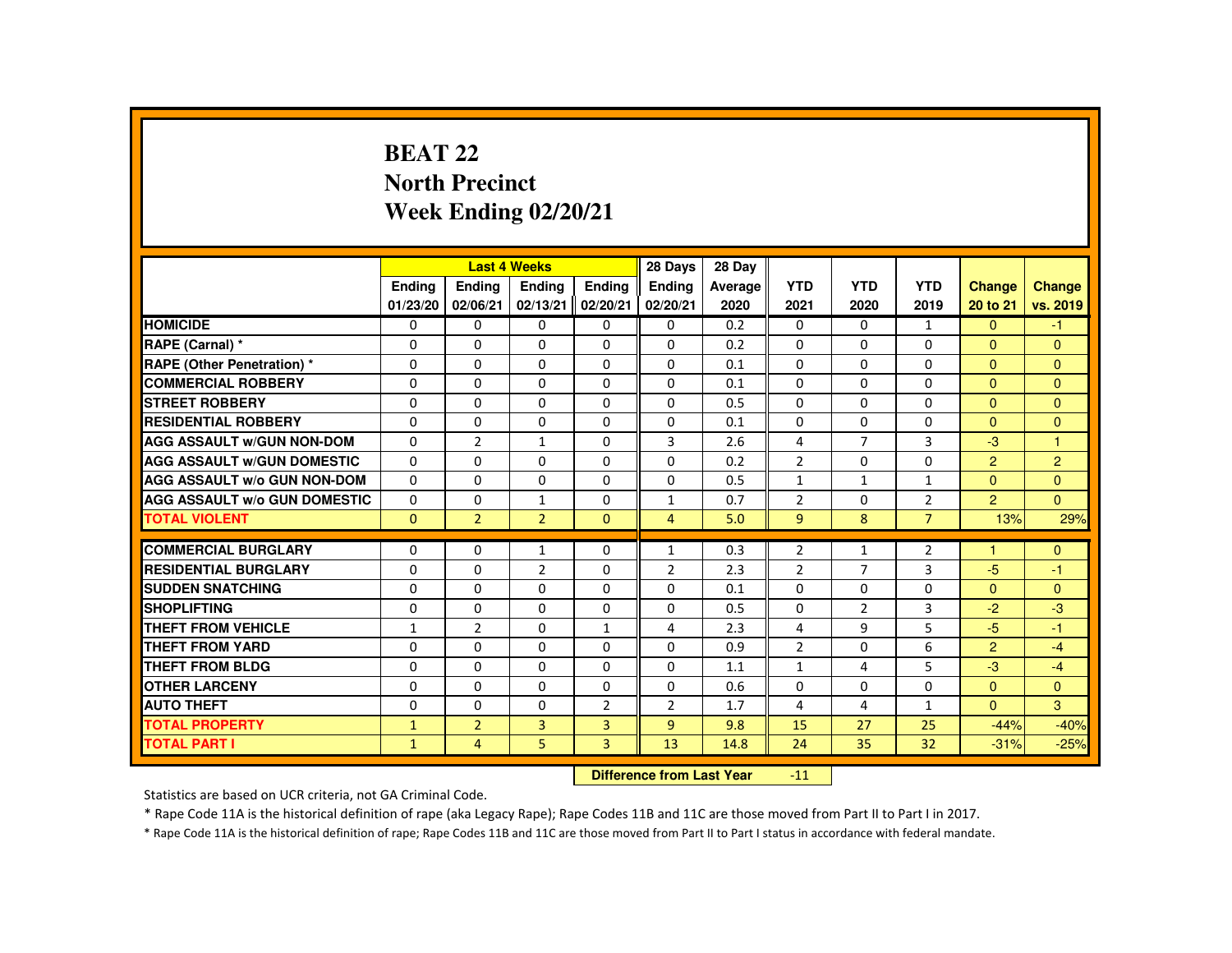# **BEAT 23 North PrecinctWeek Ending 02/20/21**

|                                     |                |                | <b>Last 4 Weeks</b> |                | 28 Days                   | 28 Day  |                |                |                |                |                      |
|-------------------------------------|----------------|----------------|---------------------|----------------|---------------------------|---------|----------------|----------------|----------------|----------------|----------------------|
|                                     | <b>Ending</b>  | <b>Ending</b>  | <b>Endina</b>       | <b>Endina</b>  | <b>Endina</b>             | Average | <b>YTD</b>     | <b>YTD</b>     | <b>YTD</b>     | <b>Change</b>  | <b>Change</b>        |
|                                     | 01/23/20       | 02/06/21       | 02/13/21            | 02/20/21       | 02/20/21                  | 2020    | 2021           | 2020           | 2019           | 20 to 21       | vs. 2019             |
| <b>HOMICIDE</b>                     | 0              | $\mathbf{0}$   | $\Omega$            | $\Omega$       | 0                         | 0.3     | 0              | $\Omega$       | 0              | $\Omega$       | $\mathbf{0}$         |
| RAPE (Carnal) *                     | $\Omega$       | $\Omega$       | $\Omega$            | $\Omega$       | $\Omega$                  | 0.2     | $\Omega$       | $\Omega$       | $\mathbf{1}$   | $\Omega$       | $-1$                 |
| <b>RAPE (Other Penetration) *</b>   | $\mathbf 0$    | $\Omega$       | $\Omega$            | 0              | 0                         | 0.2     | 0              | 0              | 0              | $\overline{0}$ | $\mathbf{0}$         |
| <b>COMMERCIAL ROBBERY</b>           | $\Omega$       | $\Omega$       | $\Omega$            | $\Omega$       | $\Omega$                  | 0.0     | $\Omega$       | $\Omega$       | $\Omega$       | $\Omega$       | $\Omega$             |
| <b>STREET ROBBERY</b>               | $\Omega$       | $\mathbf{1}$   | $\Omega$            | $\Omega$       | $\mathbf{1}$              | 0.3     | $\mathbf{1}$   | $\overline{3}$ | $\mathbf{1}$   | $-2$           | $\Omega$             |
| <b>RESIDENTIAL ROBBERY</b>          | $\Omega$       | $\Omega$       | $\mathbf{0}$        | $\Omega$       | $\Omega$                  | 0.0     | $\Omega$       | 1              | $\Omega$       | $-1$           | $\overline{0}$       |
| <b>AGG ASSAULT W/GUN NON-DOM</b>    | $\mathbf{1}$   | $\Omega$       | $\Omega$            | $\Omega$       | $\mathbf{1}$              | 1.6     | $\overline{2}$ | 1              | $\mathbf{1}$   | 1              | $\mathbf{1}$         |
| <b>AGG ASSAULT W/GUN DOMESTIC</b>   | $\Omega$       | $\Omega$       | $\Omega$            | $\Omega$       | $\Omega$                  | 0.2     | $\Omega$       | $\Omega$       | $\Omega$       | $\Omega$       | $\Omega$             |
| <b>AGG ASSAULT w/o GUN NON-DOM</b>  | $\Omega$       | $\Omega$       | $\Omega$            | $\Omega$       | $\Omega$                  | 0.4     | $\Omega$       | $\mathbf{1}$   | $\overline{2}$ | $-1$           | $-2$                 |
| <b>AGG ASSAULT W/o GUN DOMESTIC</b> | $\mathbf{1}$   | $\Omega$       | $\mathbf{0}$        | 0              | 1                         | 0.8     | $\overline{2}$ | 0              | $\mathbf{1}$   | $\overline{2}$ | $\blacktriangleleft$ |
| <b>TOTAL VIOLENT</b>                | $\overline{2}$ | $\mathbf{1}$   | $\Omega$            | $\Omega$       | $\overline{3}$            | 3.9     | 5              | 6              | 6              | $-17%$         | $-17%$               |
| <b>COMMERCIAL BURGLARY</b>          | $\Omega$       | $\Omega$       | $\Omega$            | $\Omega$       | 0                         | 0.7     | $\mathbf{1}$   | 1              | $\overline{2}$ | $\mathbf{0}$   | $-1$                 |
| <b>RESIDENTIAL BURGLARY</b>         | $\Omega$       | $\Omega$       | $\Omega$            | $\mathbf{1}$   | $\mathbf{1}$              | 1.6     | 3              | 3              | $\overline{2}$ | $\Omega$       | 1                    |
| <b>SUDDEN SNATCHING</b>             | $\Omega$       | $\Omega$       | $\Omega$            | $\Omega$       | $\Omega$                  | 0.2     | $\mathbf{1}$   | $\Omega$       | $\Omega$       | 1              | $\overline{1}$       |
| <b>SHOPLIFTING</b>                  | $\Omega$       | $\Omega$       | $\Omega$            | $\Omega$       | $\Omega$                  | 1.2     | $\Omega$       | $\mathbf{1}$   | $\overline{2}$ | -1             | $-2$                 |
| <b>THEFT FROM VEHICLE</b>           | $\Omega$       | $\Omega$       | $\mathbf{1}$        | $\Omega$       | $\mathbf{1}$              | 2.5     | 5              | 5              | $\overline{2}$ | $\Omega$       | 3 <sup>°</sup>       |
| <b>THEFT FROM YARD</b>              | $\mathbf{0}$   | $\mathbf{1}$   | $\Omega$            | $\Omega$       | $\mathbf{1}$              | 2.3     | 3              | 5              | $\mathbf{1}$   | $-2$           | $\overline{2}$       |
| THEFT FROM BLDG                     | $\mathbf{0}$   | $\Omega$       | $\Omega$            | $\Omega$       | $\Omega$                  | 0.9     | $\mathbf{1}$   | $\overline{2}$ | $\overline{2}$ | -1             | $-1$                 |
| <b>OTHER LARCENY</b>                | $\Omega$       | $\Omega$       | $\Omega$            | $\Omega$       | $\Omega$                  | 0.4     | $\mathbf{1}$   | $\Omega$       | $\Omega$       | 1              | 1                    |
| <b>AUTO THEFT</b>                   | $\mathbf{1}$   | $\mathbf{1}$   | $\mathbf{1}$        | $\mathbf{1}$   | 4                         | 1.5     | 5              | $\overline{2}$ | 4              | 3              | $\overline{1}$       |
| <b>TOTAL PROPERTY</b>               | $\mathbf{1}$   | 2 <sup>1</sup> | $\overline{2}$      | $\overline{2}$ | $\overline{7}$            | 11.4    | 20             | 19             | 15             | 5%             | 33%                  |
| <b>TOTAL PART I</b>                 | 3              | 3              | $\overline{2}$      | $\overline{2}$ | 10                        | 15.4    | 25             | 25             | 21             | 0%             | 19%                  |
|                                     |                |                |                     |                | Difference from Leat Voor |         | $\sim$         |                |                |                |                      |

 **Difference from Last Year**r 0

Statistics are based on UCR criteria, not GA Criminal Code.

\* Rape Code 11A is the historical definition of rape (aka Legacy Rape); Rape Codes 11B and 11C are those moved from Part II to Part I in 2017.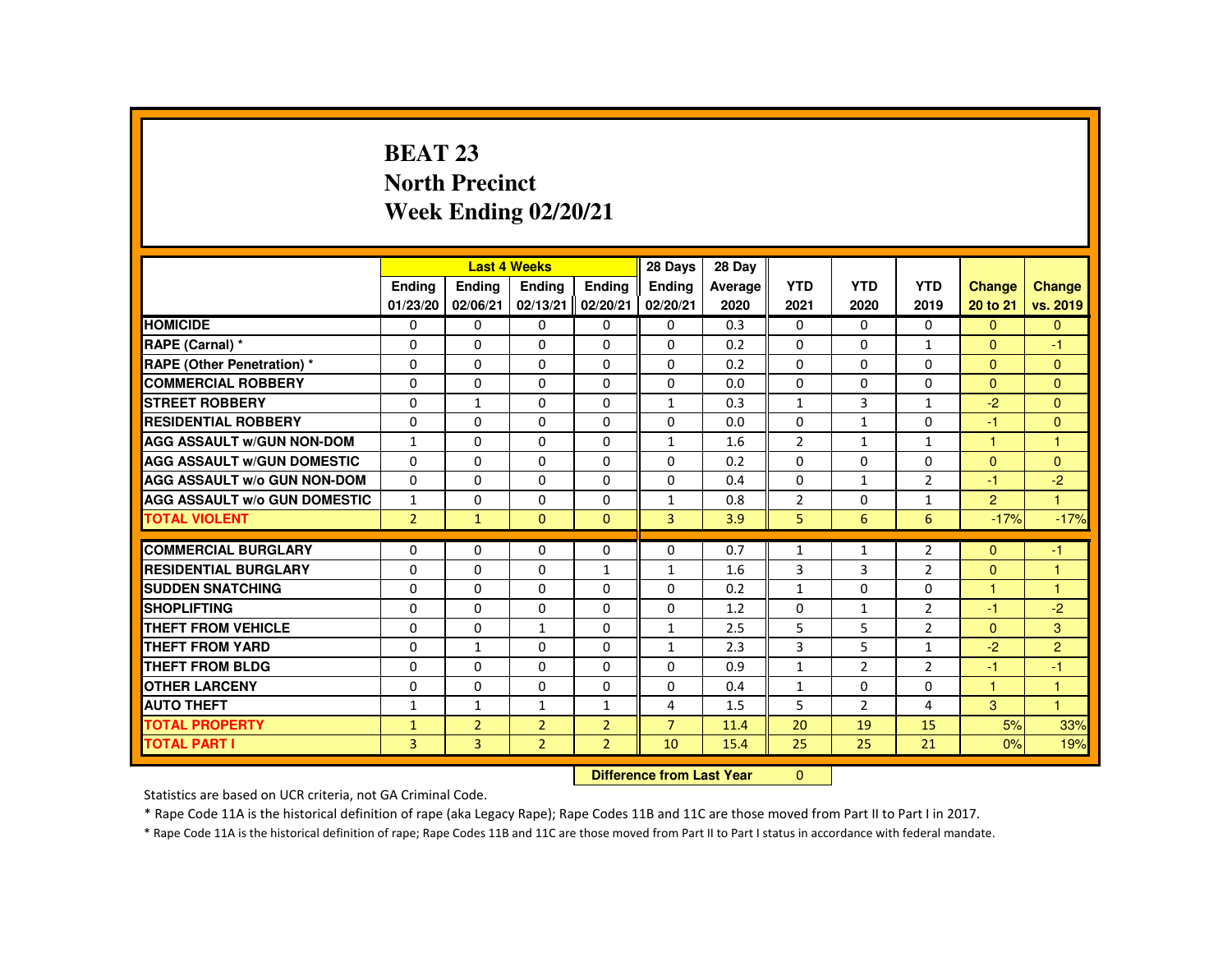# **BEAT 24 North PrecinctWeek Ending 02/20/21**

|                                     |                  |                            | <b>Last 4 Weeks</b> |               | 28 Days        | 28 Day  |                |                |                |                |                      |
|-------------------------------------|------------------|----------------------------|---------------------|---------------|----------------|---------|----------------|----------------|----------------|----------------|----------------------|
|                                     | Ending           | Ending                     | Ending              | <b>Endina</b> | <b>Endina</b>  | Average | <b>YTD</b>     | <b>YTD</b>     | <b>YTD</b>     | <b>Change</b>  | Change               |
|                                     | 01/23/20         | 02/06/21                   | 02/13/21            | 02/20/21      | 02/20/21       | 2020    | 2021           | 2020           | 2019           | 20 to 21       | vs. 2019             |
| <b>HOMICIDE</b>                     | 0                | $\Omega$                   | $\Omega$            | $\Omega$      | 0              | 0.1     | 0              | $\Omega$       | 0              | $\Omega$       | $\mathbf{0}$         |
| RAPE (Carnal) *                     | 0                | $\Omega$                   | $\Omega$            | $\Omega$      | $\Omega$       | 0.2     | $\Omega$       | $\Omega$       | $\Omega$       | $\Omega$       | $\Omega$             |
| <b>RAPE (Other Penetration) *</b>   | $\Omega$         | $\Omega$                   | $\Omega$            | $\Omega$      | $\Omega$       | 0.0     | $\Omega$       | $\Omega$       | $\Omega$       | $\Omega$       | $\Omega$             |
| <b>COMMERCIAL ROBBERY</b>           | $\Omega$         | $\Omega$                   | $\Omega$            | $\Omega$      | $\Omega$       | 0.6     | $\Omega$       | 1              | $\Omega$       | $-1$           | $\Omega$             |
| <b>STREET ROBBERY</b>               | $\mathbf{1}$     | $\Omega$                   | $\mathbf{1}$        | $\Omega$      | $\overline{2}$ | 0.4     | $\overline{2}$ | $\Omega$       | $\Omega$       | $\overline{2}$ | $\overline{2}$       |
| <b>RESIDENTIAL ROBBERY</b>          | $\mathbf{0}$     | $\Omega$                   | $\mathbf{0}$        | 0             | 0              | 0.0     | $\Omega$       | 0              | 0              | $\Omega$       | $\Omega$             |
| <b>AGG ASSAULT W/GUN NON-DOM</b>    | $\mathbf{1}$     | $\Omega$                   | $\Omega$            | $\Omega$      | $\mathbf{1}$   | 0.6     | $\mathbf{1}$   | $\overline{2}$ | $\Omega$       | -1             | $\overline{1}$       |
| <b>AGG ASSAULT W/GUN DOMESTIC</b>   | $\Omega$         | $\Omega$                   | $\Omega$            | $\Omega$      | $\Omega$       | 0.0     | $\Omega$       | 0              | $\Omega$       | $\Omega$       | $\Omega$             |
| <b>AGG ASSAULT W/o GUN NON-DOM</b>  | $\Omega$         | $\Omega$                   | $\Omega$            | $\Omega$      | $\Omega$       | 0.5     | $\Omega$       | $\overline{2}$ | $\Omega$       | $-2$           | $\Omega$             |
| <b>AGG ASSAULT W/o GUN DOMESTIC</b> | $\Omega$         | $\Omega$                   | $\Omega$            | $\Omega$      | $\Omega$       | 0.3     | $\Omega$       | $\mathbf{1}$   | $\Omega$       | $-1$           | $\Omega$             |
| <b>TOTAL VIOLENT</b>                | $\overline{2}$   | $\Omega$                   | $\mathbf{1}$        | $\Omega$      | $\overline{3}$ | 2.7     | $\overline{3}$ | 6              | $\Omega$       | $-50%$         | #DIV/0!              |
| <b>COMMERCIAL BURGLARY</b>          | $\Omega$         | $\Omega$                   | $\Omega$            | $\Omega$      | $\Omega$       | 0.2     | $\Omega$       | $\Omega$       | $\Omega$       | $\Omega$       | $\mathbf{0}$         |
| <b>RESIDENTIAL BURGLARY</b>         | $\Omega$         | $\Omega$                   |                     | $\Omega$      |                | 0.8     |                |                | $\Omega$       | $\Omega$       | $\overline{1}$       |
| <b>SUDDEN SNATCHING</b>             |                  |                            | $\mathbf{1}$        |               | $\mathbf{1}$   |         | $\mathbf{1}$   | $\mathbf{1}$   |                |                |                      |
| <b>SHOPLIFTING</b>                  | $\mathbf{0}$     | $\Omega$                   | $\mathbf{0}$        | $\mathbf{0}$  | 0              | 0.1     | 0              | $\mathbf{1}$   | 0              | $-1$           | $\mathbf{0}$<br>$-7$ |
| <b>THEFT FROM VEHICLE</b>           | $\Omega$         | $\Omega$<br>$\overline{2}$ | $\mathbf{1}$        | $\Omega$      | $\mathbf{1}$   | 2.2     | $\mathbf{1}$   | $\overline{2}$ | 8<br>9         | $-1$           |                      |
|                                     | $\Omega$         |                            | $\Omega$            | $\Omega$      | $\overline{2}$ | 3.5     | 3              | 3              |                | $\Omega$       | $-6$                 |
| <b>THEFT FROM YARD</b>              | $\Omega$         | $\Omega$                   | $\Omega$            | $\Omega$      | $\Omega$       | 1.7     | $\overline{2}$ | 4              | 6              | $-2$           | $-4$                 |
| <b>THEFT FROM BLDG</b>              | 0                | $\Omega$                   | $\Omega$            | $\Omega$      | 0              | 0.8     | $\Omega$       | 3              | $\overline{2}$ | $-3$           | $-2$                 |
| <b>OTHER LARCENY</b>                | 1                | $\Omega$                   | $\Omega$            | $\Omega$      | 1              | 1.2     | $\mathbf{1}$   | 3              | $\overline{2}$ | $-2$           | $-1$                 |
| <b>AUTO THEFT</b>                   | $\Omega$         | $\Omega$                   | $\Omega$            | $\Omega$      | $\Omega$       | 1.3     | $\mathbf{1}$   | 2              | $\mathbf{1}$   | $-1$           | $\Omega$             |
| <b>TOTAL PROPERTY</b>               | $\mathbf{1}$     | $\overline{2}$             | $\overline{2}$      | $\Omega$      | 5              | 11.8    | $\overline{9}$ | 19             | 28             | $-53%$         | $-68%$               |
| <b>TOTAL PART I</b>                 | $\overline{3}$   | $\overline{2}$             | $\overline{3}$      | $\mathbf{0}$  | 8              | 14.5    | 12             | 25             | 28             | $-52%$         | $-57%$               |
|                                     | <b>INSECTION</b> |                            |                     |               |                |         |                |                |                |                |                      |

 **Difference from Last Year**-13

Statistics are based on UCR criteria, not GA Criminal Code.

\* Rape Code 11A is the historical definition of rape (aka Legacy Rape); Rape Codes 11B and 11C are those moved from Part II to Part I in 2017.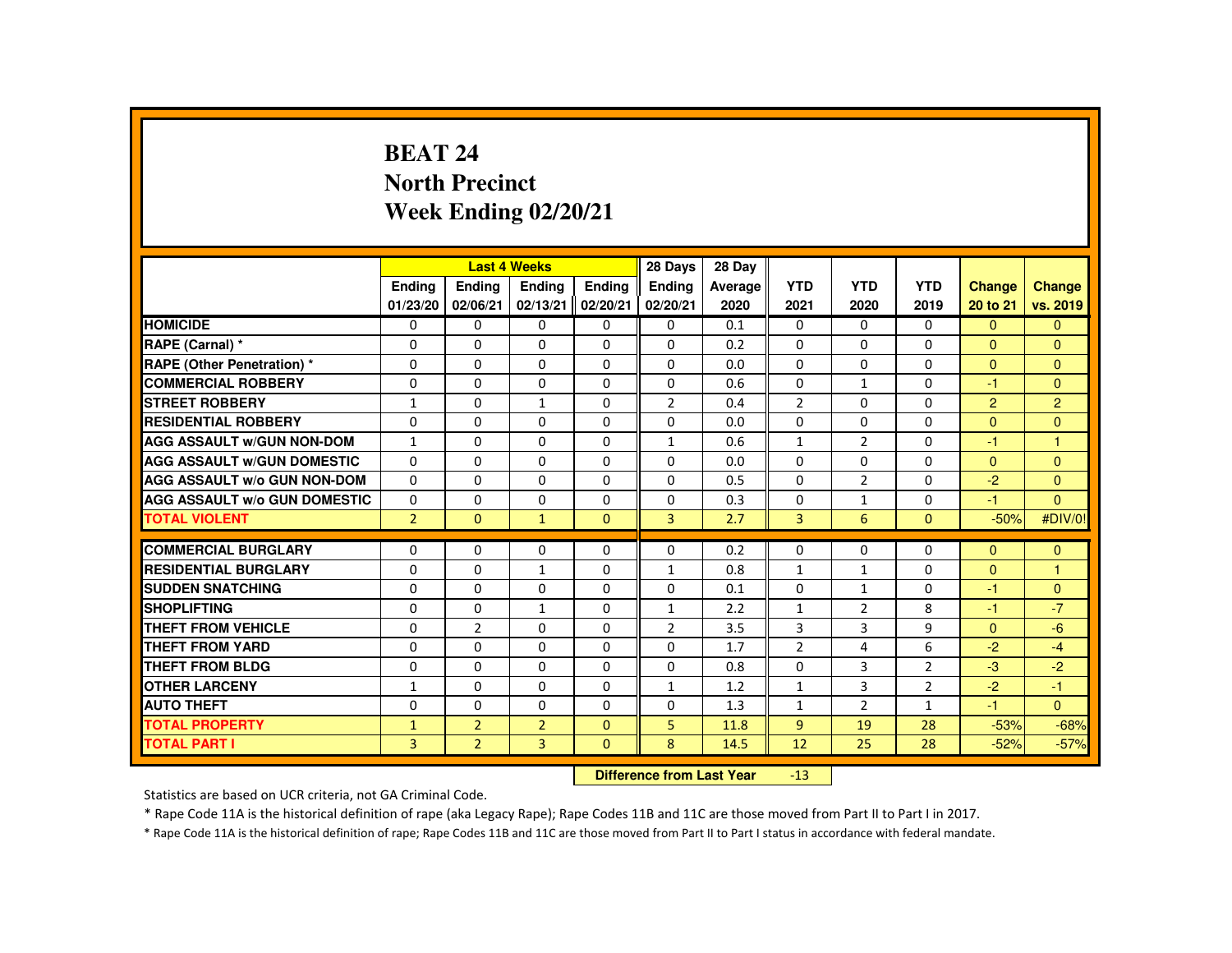# **BEAT 25 North PrecinctWeek Ending 02/20/21**

|                                     |                |                | <b>Last 4 Weeks</b> |                | 28 Days                                                                                                                                                                                                                        | 28 Day  |                |                |                |                |                |
|-------------------------------------|----------------|----------------|---------------------|----------------|--------------------------------------------------------------------------------------------------------------------------------------------------------------------------------------------------------------------------------|---------|----------------|----------------|----------------|----------------|----------------|
|                                     | <b>Endina</b>  | <b>Ending</b>  | <b>Ending</b>       | Ending         | Ending                                                                                                                                                                                                                         | Average | <b>YTD</b>     | <b>YTD</b>     | <b>YTD</b>     | <b>Change</b>  | <b>Change</b>  |
|                                     | 01/23/20       | 02/06/21       | 02/13/21            | 02/20/21       | 02/20/21                                                                                                                                                                                                                       | 2020    | 2021           | 2020           | 2019           | 20 to 21       | vs. 2019       |
| <b>HOMICIDE</b>                     | $\Omega$       | $\Omega$       | $\mathbf{0}$        | $\mathbf{0}$   | 0                                                                                                                                                                                                                              | 0.1     | 0              | $\Omega$       | $\Omega$       | $\Omega$       | $\Omega$       |
| RAPE (Carnal) *                     | 0              | $\Omega$       | $\Omega$            | $\Omega$       | $\Omega$                                                                                                                                                                                                                       | 0.2     | $\Omega$       | $\mathbf{1}$   | $\mathbf{1}$   | -1             | $-1$           |
| RAPE (Other Penetration) *          | $\Omega$       | $\Omega$       | $\Omega$            | $\Omega$       | $\Omega$                                                                                                                                                                                                                       | 0.0     | $\Omega$       | $\Omega$       | $\Omega$       | $\Omega$       | $\Omega$       |
| <b>COMMERCIAL ROBBERY</b>           | $\Omega$       | $\Omega$       | $\Omega$            | $\Omega$       | $\Omega$                                                                                                                                                                                                                       | 0.0     | $\Omega$       | $\Omega$       | $\mathbf{1}$   | $\Omega$       | $-1$           |
| <b>STREET ROBBERY</b>               | $\Omega$       | $\Omega$       | $\Omega$            | $\Omega$       | $\Omega$                                                                                                                                                                                                                       | 0.2     | $\Omega$       | $\Omega$       | $\Omega$       | $\Omega$       | $\Omega$       |
| <b>RESIDENTIAL ROBBERY</b>          | $\Omega$       | $\Omega$       | $\Omega$            | $\mathbf{0}$   | 0                                                                                                                                                                                                                              | 0.2     | $\mathbf{1}$   | 0              | 0              | $\mathbf{1}$   | $\mathbf{1}$   |
| <b>AGG ASSAULT W/GUN NON-DOM</b>    | $\Omega$       | $\Omega$       | $\Omega$            | $\mathbf{1}$   | $\mathbf{1}$                                                                                                                                                                                                                   | 0.0     | $\mathbf{1}$   | $\Omega$       | $\Omega$       | 1              | $\overline{1}$ |
| <b>AGG ASSAULT W/GUN DOMESTIC</b>   | $\Omega$       | $\Omega$       | $\Omega$            | $\Omega$       | $\Omega$                                                                                                                                                                                                                       | 0.0     | $\Omega$       | $\Omega$       | $\Omega$       | $\Omega$       | $\mathbf{0}$   |
| <b>AGG ASSAULT W/o GUN NON-DOM</b>  | $\Omega$       | $\Omega$       | $\Omega$            | $\Omega$       | $\Omega$                                                                                                                                                                                                                       | 0.5     | $\Omega$       | $\overline{2}$ | $\mathbf{1}$   | $-2$           | $-1$           |
| <b>AGG ASSAULT W/o GUN DOMESTIC</b> | $\Omega$       | $\Omega$       | $\Omega$            | $\Omega$       | $\Omega$                                                                                                                                                                                                                       | 0.5     | $\Omega$       | $\mathbf{1}$   | $\Omega$       | $-1$           | $\Omega$       |
| <b>TOTAL VIOLENT</b>                | $\mathbf{0}$   | $\mathbf{0}$   | $\mathbf{0}$        | $\mathbf{1}$   | $\mathbf{1}$                                                                                                                                                                                                                   | 1.5     | $\overline{2}$ | $\overline{4}$ | 3              | $-50%$         | $-33%$         |
|                                     |                |                |                     |                |                                                                                                                                                                                                                                |         |                |                |                |                |                |
| <b>COMMERCIAL BURGLARY</b>          | $\overline{2}$ | $\Omega$       | $\Omega$            | $\Omega$       | $\overline{2}$                                                                                                                                                                                                                 | 0.6     | $\overline{2}$ | $\overline{2}$ | $\Omega$       | $\Omega$       | $\overline{2}$ |
| <b>RESIDENTIAL BURGLARY</b>         | $\mathbf{1}$   | $\Omega$       | $\Omega$            | $\Omega$       | $\mathbf{1}$                                                                                                                                                                                                                   | 0.8     | $\overline{2}$ | $\mathbf{1}$   | $\Omega$       | $\overline{1}$ | $\overline{2}$ |
| <b>SUDDEN SNATCHING</b>             | $\Omega$       | $\mathbf{0}$   | $\mathbf{0}$        | 0              | 0                                                                                                                                                                                                                              | 0.2     | 0              | 0              | 0              | $\mathbf{0}$   | $\mathbf{0}$   |
| <b>SHOPLIFTING</b>                  | $\Omega$       | $\Omega$       | $\mathbf{1}$        | $\mathbf{1}$   | $\overline{2}$                                                                                                                                                                                                                 | 1.5     | 4              | $\overline{2}$ | 5              | $\overline{2}$ | $-1$           |
| <b>THEFT FROM VEHICLE</b>           | $\mathbf{1}$   | $\overline{2}$ | $\Omega$            | $\Omega$       | 3                                                                                                                                                                                                                              | 3.1     | 5              | $\overline{2}$ | 3              | 3              | $\overline{2}$ |
| <b>THEFT FROM YARD</b>              | $\Omega$       | $\Omega$       | $\Omega$            | $\Omega$       | $\Omega$                                                                                                                                                                                                                       | 1.3     | $\overline{2}$ | 3              | 3              | $-1$           | $-1$           |
| <b>THEFT FROM BLDG</b>              | $\Omega$       | $\Omega$       | $\mathbf{1}$        | $\Omega$       | $\mathbf{1}$                                                                                                                                                                                                                   | 0.8     | 4              | 4              | 3              | $\Omega$       | $\mathbf{1}$   |
| <b>OTHER LARCENY</b>                | $\Omega$       | $\Omega$       | $\mathbf{1}$        | 0              | $\mathbf{1}$                                                                                                                                                                                                                   | 1.1     | $\mathbf{1}$   | $\overline{2}$ | $\overline{2}$ | -1             | $-1$           |
| <b>AUTO THEFT</b>                   | $\Omega$       | $\mathbf{1}$   | $\Omega$            | $\Omega$       | $\mathbf{1}$                                                                                                                                                                                                                   | 0.8     | 5              | $\mathbf{1}$   | $\Omega$       | $\overline{4}$ | 5              |
| <b>TOTAL PROPERTY</b>               | $\overline{4}$ | $\overline{3}$ | 3                   | $\mathbf{1}$   | 11                                                                                                                                                                                                                             | 10.0    | 25             | 17             | 16             | 47%            | 56%            |
| <b>TOTAL PART I</b>                 | $\overline{4}$ | 3              | 3                   | $\overline{2}$ | 12                                                                                                                                                                                                                             | 11.4    | 27             | 21             | 19             | 29%            | 42%            |
|                                     |                |                |                     | <b>CARLES</b>  | a described to a control of the second states of the second states of the second states of the second states of the second states of the second states of the second states of the second states of the second states of the s |         | $\sim$         |                |                |                |                |

 **Difference from Last Year**<sup>6</sup>

Statistics are based on UCR criteria, not GA Criminal Code.

\* Rape Code 11A is the historical definition of rape (aka Legacy Rape); Rape Codes 11B and 11C are those moved from Part II to Part I in 2017.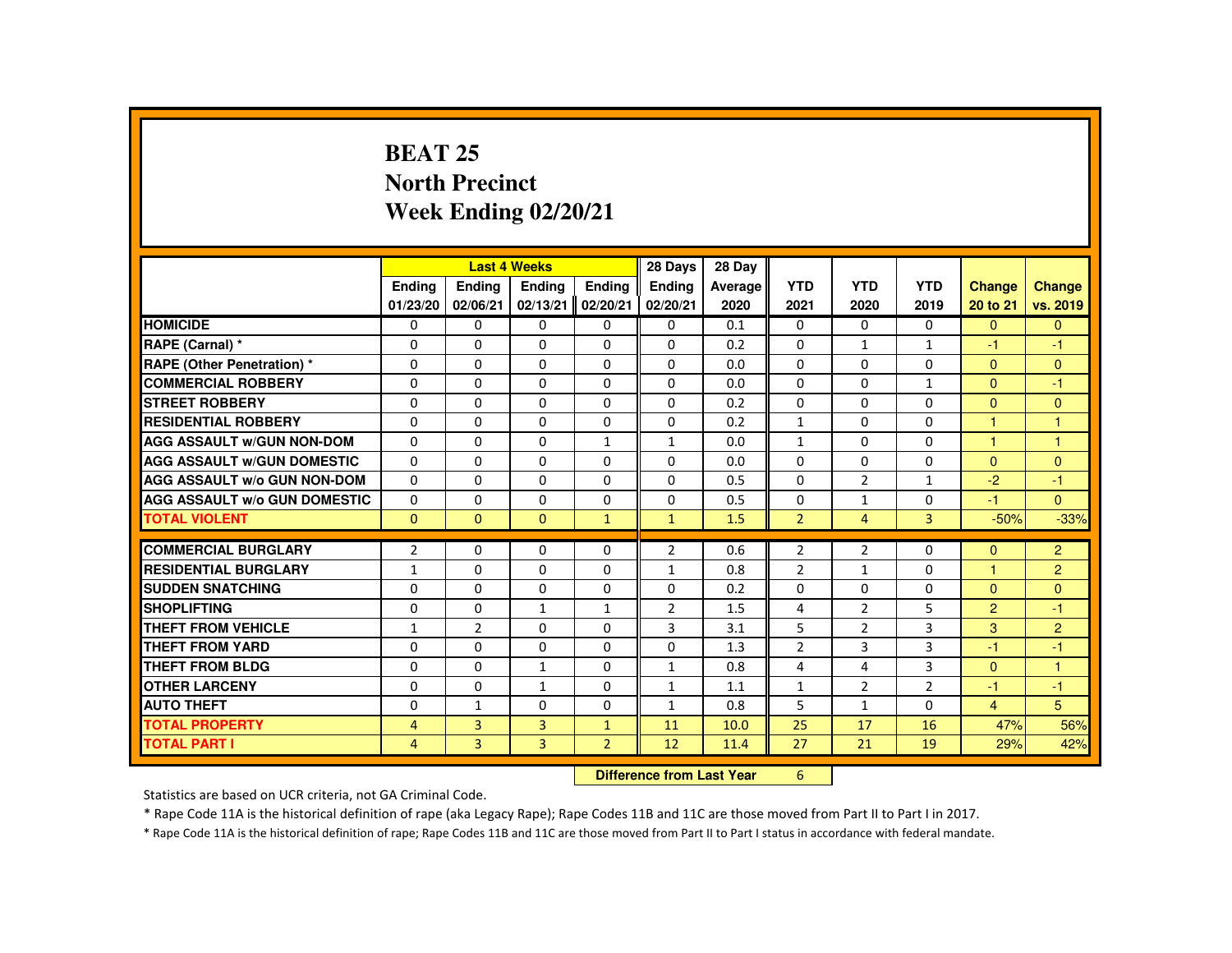# **BEAT 26 North PrecinctWeek Ending 02/20/21**

|                                     |                |                                  | <b>Last 4 Weeks</b> |                | 28 Days        | 28 Day  |                |                |                |                |                |
|-------------------------------------|----------------|----------------------------------|---------------------|----------------|----------------|---------|----------------|----------------|----------------|----------------|----------------|
|                                     | Ending         | Ending                           | <b>Endina</b>       | <b>Endina</b>  | <b>Endina</b>  | Average | <b>YTD</b>     | <b>YTD</b>     | <b>YTD</b>     | <b>Change</b>  | Change         |
|                                     | 01/23/20       | 02/06/21                         | 02/13/21            | 02/20/21       | 02/20/21       | 2020    | 2021           | 2020           | 2019           | 20 to 21       | vs. 2019       |
| <b>HOMICIDE</b>                     | 0              | $\mathbf 0$                      | $\mathbf{0}$        | 0              | 0              | 0.0     | 0              | $\Omega$       | $\Omega$       | $\overline{0}$ | $\mathbf{0}$   |
| RAPE (Carnal) *                     | $\Omega$       | $\Omega$                         | $\Omega$            | $\Omega$       | $\Omega$       | 0.4     | $\Omega$       | $\mathbf{1}$   | $\Omega$       | -1             | $\Omega$       |
| <b>RAPE (Other Penetration) *</b>   | $\Omega$       | $\Omega$                         | $\Omega$            | $\Omega$       | $\Omega$       | 0.1     | $\Omega$       | $\Omega$       | $\Omega$       | $\Omega$       | $\overline{0}$ |
| <b>COMMERCIAL ROBBERY</b>           | $\mathbf{0}$   | $\Omega$                         | $\Omega$            | $\Omega$       | $\Omega$       | 0.1     | $\Omega$       | $\mathbf{1}$   | $\Omega$       | $-1$           | $\Omega$       |
| <b>STREET ROBBERY</b>               | $\mathbf 0$    | $\Omega$                         | $\Omega$            | $\Omega$       | $\Omega$       | 0.9     | $\Omega$       | $\overline{2}$ | $\overline{2}$ | $-2$           | $-2$           |
| <b>RESIDENTIAL ROBBERY</b>          | $\Omega$       | $\Omega$                         | $\Omega$            | $\Omega$       | $\Omega$       | 0.0     | $\Omega$       | $\Omega$       | $\Omega$       | $\Omega$       | $\Omega$       |
| <b>AGG ASSAULT w/GUN NON-DOM</b>    | $\Omega$       | $\Omega$                         | $\Omega$            | $\Omega$       | $\Omega$       | 0.5     | $\Omega$       | $\Omega$       | $\Omega$       | $\Omega$       | $\Omega$       |
| <b>AGG ASSAULT W/GUN DOMESTIC</b>   | $\Omega$       | $\Omega$                         | $\Omega$            | $\Omega$       | $\Omega$       | 0.0     | $\Omega$       | $\Omega$       | $\Omega$       | $\Omega$       | $\Omega$       |
| <b>AGG ASSAULT W/o GUN NON-DOM</b>  | $\mathbf{1}$   | $\mathbf{1}$                     | $\Omega$            | $\overline{2}$ | 4              | 1.8     | 4              | 3              | $\overline{2}$ | $\mathbf{1}$   | $\overline{2}$ |
| <b>AGG ASSAULT W/o GUN DOMESTIC</b> | $\mathbf{0}$   | $\Omega$                         | $\Omega$            | $\Omega$       | $\Omega$       | 0.6     | $\Omega$       | $\Omega$       | $\mathbf{1}$   | $\Omega$       | $-1$           |
| <b>TOTAL VIOLENT</b>                | $\mathbf{1}$   | $\mathbf{1}$                     | $\mathbf{0}$        | 2 <sup>1</sup> | $\overline{4}$ | 4.3     | $\overline{4}$ | $\overline{7}$ | 5              | $-43%$         | $-20%$         |
| <b>COMMERCIAL BURGLARY</b>          | $\mathbf{0}$   | $\Omega$                         | $\mathbf{0}$        | $\mathbf{1}$   | $\mathbf{1}$   | 1.0     | 1              | 1              | 1              | $\mathbf{0}$   | $\mathbf{0}$   |
| <b>RESIDENTIAL BURGLARY</b>         | $\Omega$       | $\Omega$                         | $\Omega$            | $\Omega$       | $\Omega$       | 0.0     | 0              | $\Omega$       | 0              | $\mathbf{0}$   | $\mathbf{0}$   |
| <b>SUDDEN SNATCHING</b>             | $\Omega$       | $\Omega$                         | $\Omega$            | $\Omega$       | $\Omega$       | 0.5     | $\mathbf{1}$   | $\Omega$       | $\mathbf{1}$   | $\mathbf{1}$   | $\Omega$       |
| <b>SHOPLIFTING</b>                  | $\mathbf{1}$   | $\Omega$                         | 1                   | $\mathbf{0}$   | 2              | 2.3     | 4              | 5              | 5              | -1             | $-1$           |
| <b>THEFT FROM VEHICLE</b>           | $\overline{2}$ | 3                                | $\mathbf{1}$        | $\Omega$       | 6              | 2.5     | $\overline{7}$ | $\overline{3}$ | 4              | $\overline{4}$ | 3              |
| <b>THEFT FROM YARD</b>              | $\Omega$       | $\Omega$                         | $\Omega$            | $\Omega$       | 0              | 1.7     | $\mathbf{1}$   | 3              | 4              | $-2$           | $-3$           |
| <b>THEFT FROM BLDG</b>              | $\Omega$       | $\Omega$                         | $\mathbf{1}$        | $\Omega$       | $\mathbf{1}$   | 1.1     | $\overline{2}$ | $\mathbf{1}$   | $\overline{2}$ | $\mathbf{1}$   | $\Omega$       |
| <b>OTHER LARCENY</b>                | 0              | $\Omega$                         | $\mathbf{0}$        | 0              | 0              | 0.2     | $\Omega$       | 0              | $\overline{2}$ | $\mathbf{0}$   | $-2$           |
| <b>AUTO THEFT</b>                   | $\mathbf{0}$   | $\Omega$                         | $\Omega$            | $\Omega$       | $\Omega$       | 1.3     | $\overline{2}$ | $\mathbf{1}$   | $\Omega$       | 1              | $\overline{2}$ |
| <b>TOTAL PROPERTY</b>               | 3              | $\overline{3}$                   | 3                   | $\mathbf{1}$   | 10             | 10.6    | 18             | 14             | 19             | 29%            | $-5%$          |
| <b>TOTAL PART I</b>                 | $\overline{4}$ | $\overline{4}$                   | $\overline{3}$      | $\overline{3}$ | 14             | 14.9    | 22             | 21             | 24             | 5%             | $-8%$          |
|                                     |                | <b>Difference from Last Year</b> |                     | $\mathbf{1}$   |                |         |                |                |                |                |                |

 **Difference from Last Year**

Statistics are based on UCR criteria, not GA Criminal Code.

\* Rape Code 11A is the historical definition of rape (aka Legacy Rape); Rape Codes 11B and 11C are those moved from Part II to Part I in 2017.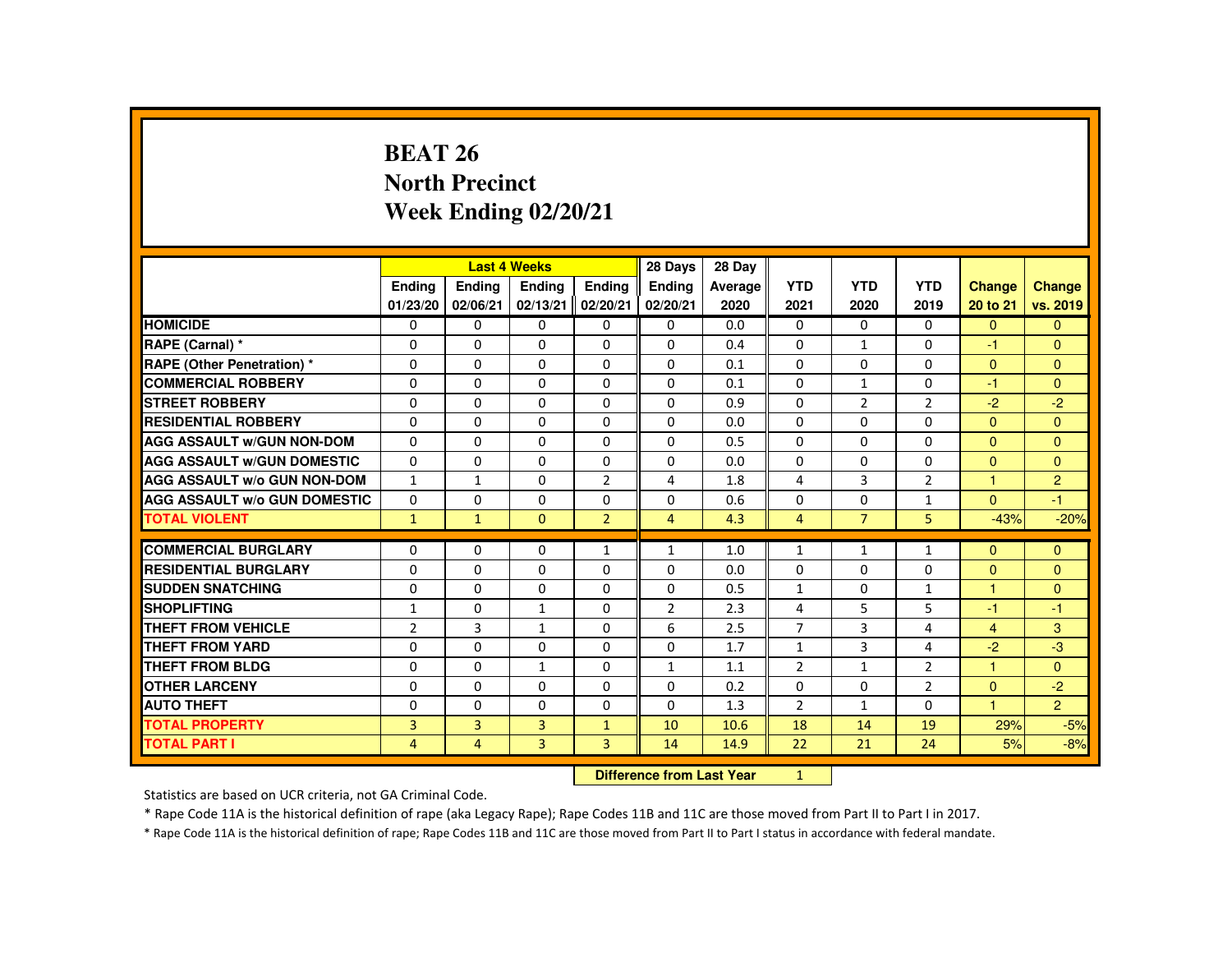### **BEAT 27 North PrecinctWeek Ending 02/20/21**

|                                     |               |                | <b>Last 4 Weeks</b> |                | 28 Days                   | 28 Day  |                |                |                |                      |                |
|-------------------------------------|---------------|----------------|---------------------|----------------|---------------------------|---------|----------------|----------------|----------------|----------------------|----------------|
|                                     | <b>Endina</b> | Ending         | Ending              | <b>Endina</b>  | <b>Endina</b>             | Average | <b>YTD</b>     | <b>YTD</b>     | <b>YTD</b>     | <b>Change</b>        | <b>Change</b>  |
|                                     | 01/23/20      | 02/06/21       | 02/13/21            | 02/20/21       | 02/20/21                  | 2020    | 2021           | 2020           | 2019           | 20 to 21             | vs. 2019       |
| <b>HOMICIDE</b>                     | $\Omega$      | $\Omega$       | $\Omega$            | $\Omega$       | $\Omega$                  | 0.0     | $\mathbf{1}$   | $\Omega$       | $\Omega$       | 1.                   | 1              |
| RAPE (Carnal) *                     | $\Omega$      | $\Omega$       | $\Omega$            | $\Omega$       | $\Omega$                  | 0.3     | $\Omega$       | $\mathbf{1}$   | $\Omega$       | $-1$                 | $\Omega$       |
| RAPE (Other Penetration) *          | $\Omega$      | $\Omega$       | $\Omega$            | $\Omega$       | $\Omega$                  | 0.1     | $\Omega$       | $\Omega$       | $\Omega$       | $\Omega$             | $\Omega$       |
| <b>COMMERCIAL ROBBERY</b>           | $\Omega$      | $\Omega$       | $\Omega$            | $\Omega$       | $\Omega$                  | 0.1     | $\Omega$       | $\Omega$       | $\Omega$       | $\Omega$             | $\Omega$       |
| <b>STREET ROBBERY</b>               | $\Omega$      | $\Omega$       | $\Omega$            | $\Omega$       | $\Omega$                  | 1.2     | $\Omega$       | $\mathbf{1}$   | $\Omega$       | $-1$                 | $\Omega$       |
| <b>RESIDENTIAL ROBBERY</b>          | 0             | $\mathbf{0}$   | 0                   | 0              | $\mathbf{0}$              | 0.0     | $\mathbf{0}$   | 0              | 0              | $\Omega$             | $\Omega$       |
| <b>AGG ASSAULT W/GUN NON-GUN</b>    | $\Omega$      | $\Omega$       | $\Omega$            | $\Omega$       | $\Omega$                  | 1.3     | $\Omega$       | $\overline{2}$ | $\Omega$       | $-2$                 | $\Omega$       |
| <b>AGG ASSAULT W/GUN DOMESTIC</b>   | $\Omega$      | $\Omega$       | $\Omega$            | $\Omega$       | $\Omega$                  | 0.1     | $\Omega$       | $\mathbf{1}$   | $\mathbf{1}$   | $-1$                 | $-1$           |
| <b>AGG ASSAULT W/o GUN NON-DOM</b>  | $\Omega$      | $\mathbf{1}$   | $\Omega$            | $\overline{2}$ | 3                         | 1.8     | 6              | 4              | $\overline{3}$ | 2                    | $\mathbf{3}$   |
| <b>AGG ASSAULT W/o GUN DOMESTIC</b> | $\Omega$      | $\Omega$       | 0                   | $\Omega$       | $\Omega$                  | 0.6     | 3              | $\overline{2}$ | $\mathbf{1}$   | $\blacktriangleleft$ | $\overline{2}$ |
| <b>TOTAL VIOLENT</b>                | $\mathbf{0}$  | $\mathbf{1}$   | $\mathbf{0}$        | 2 <sup>1</sup> | $\overline{3}$            | 5.4     | 10             | 11             | 5              | $-9%$                | 100%           |
| <b>COMMERCIAL BURGLARY</b>          | $\Omega$      | $\mathbf{1}$   | $\Omega$            | $\Omega$       | $\mathbf{1}$              | 0.3     | $\mathbf{1}$   | $\Omega$       | $\mathbf{1}$   | ۴                    | $\Omega$       |
| <b>RESIDENTIAL BURGLARY</b>         | $\Omega$      | $\Omega$       | $\Omega$            | $\Omega$       | $\Omega$                  | 0.4     | $\Omega$       | $\overline{2}$ | 0              | $-2$                 | $\Omega$       |
| <b>SUDDEN SNATCHING</b>             | $\Omega$      | $\Omega$       | $\Omega$            | $\Omega$       | $\Omega$                  | 0.5     | $\Omega$       | $\mathbf{1}$   | $\overline{2}$ | $-1$                 | $-2$           |
| <b>SHOPLIFTING</b>                  | $\mathbf{1}$  | $\Omega$       | $\Omega$            | $\Omega$       | $\mathbf{1}$              | 1.8     | $\mathbf{1}$   | 5              | 5              | $-4$                 | $-4$           |
| <b>THEFT FROM VEHICLE</b>           | $\Omega$      | $\Omega$       | $\Omega$            | $\mathbf{1}$   | $\mathbf{1}$              | 1.9     | 3              | $\overline{2}$ | $\overline{7}$ | $\blacktriangleleft$ | $-4$           |
| THEFT FROM YARD                     | $\Omega$      | $\Omega$       | $\mathbf{1}$        | $\Omega$       | $\mathbf{1}$              | 1.6     | 3              | $\Omega$       | $\mathbf{1}$   | $\mathbf{3}$         | $\overline{2}$ |
| <b>THEFT FROM BLDG</b>              | 0             | $\Omega$       | $\Omega$            | $\Omega$       | $\mathbf{0}$              | 2.1     | $\mathbf{1}$   | 3              | 6              | $-2$                 | $-5$           |
| <b>OTHER LARCENY</b>                | 0             | $\mathbf{0}$   | $\Omega$            | $\Omega$       | $\Omega$                  | 0.0     | $\Omega$       | $\Omega$       | $\Omega$       | $\mathbf{0}$         | $\Omega$       |
| <b>AUTO THEFT</b>                   | $\Omega$      | $\mathbf{1}$   | $\Omega$            | $\Omega$       | $\mathbf{1}$              | 1.4     | $\overline{2}$ | 2              | $\Omega$       | $\Omega$             | $\overline{2}$ |
| <b>TOTAL PROPERTY</b>               | $\mathbf{1}$  | $\overline{2}$ | $\mathbf{1}$        | $\mathbf{1}$   | 5                         | 10.0    | 11             | 15             | 22             | $-27%$               | $-50%$         |
| <b>TOTAL PART I</b>                 | $\mathbf{1}$  | 3              | $\mathbf{1}$        | $\overline{3}$ | 8                         | 15.5    | 21             | 26             | 27             | $-19%$               | $-22%$         |
|                                     |               |                |                     |                | Difference from Leat Vacu |         | m.             |                |                |                      |                |

 **Difference from Last Year**-5

Statistics are based on UCR criteria, not GA Criminal Code.

\* Rape Code 11A is the historical definition of rape (aka Legacy Rape); Rape Codes 11B and 11C are those moved from Part II to Part I in 2017.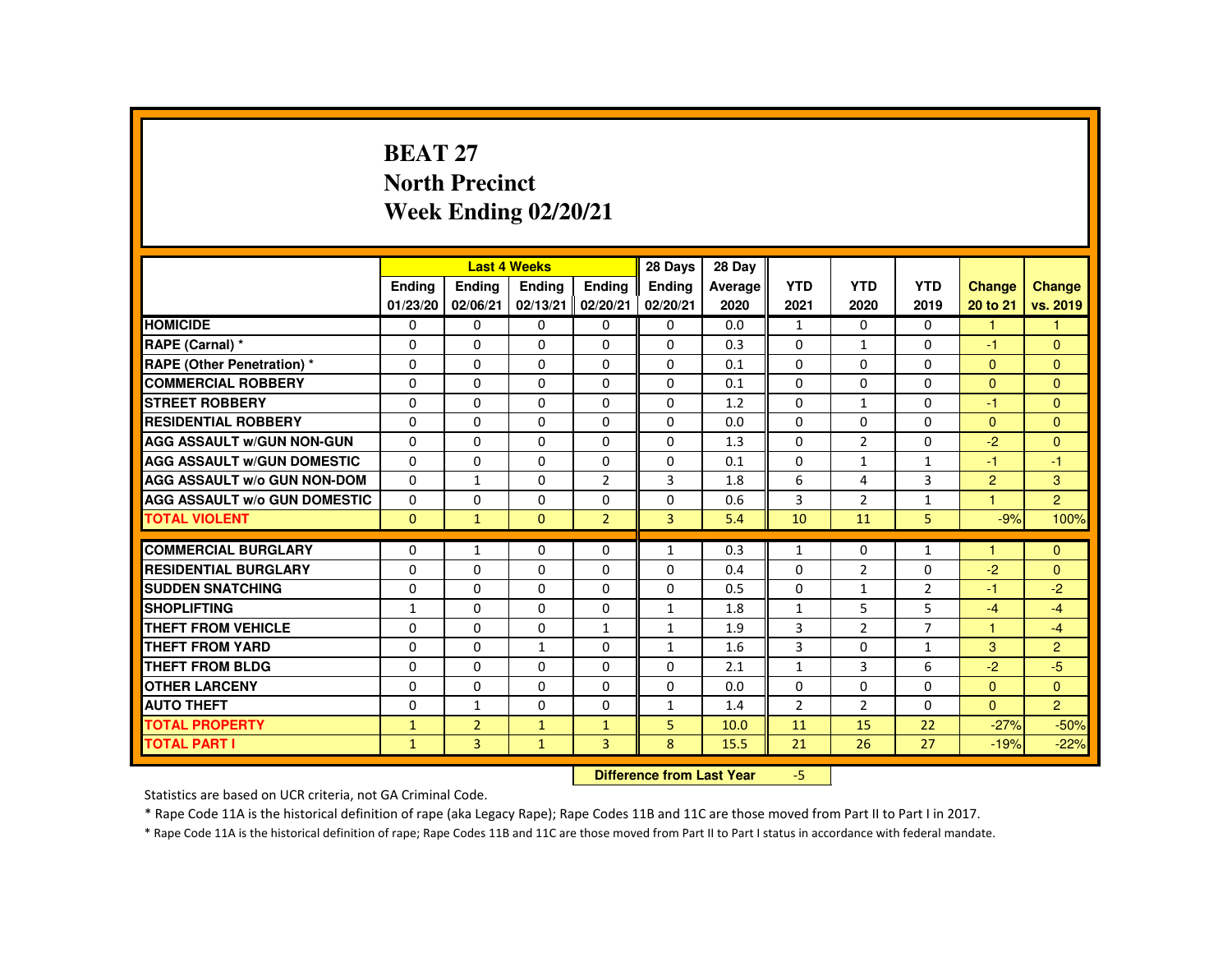# **BEAT 31 Central PrecinctWeek Ending 02/20/21**

|                                     |                |                | <b>Last 4 Weeks</b> |                | 28 Days                   | 28 Day  |                  |                |                |               |               |
|-------------------------------------|----------------|----------------|---------------------|----------------|---------------------------|---------|------------------|----------------|----------------|---------------|---------------|
|                                     | <b>Endina</b>  | <b>Ending</b>  | <b>Endina</b>       | Ending         | <b>Ending</b>             | Average | <b>YTD</b>       | <b>YTD</b>     | <b>YTD</b>     | <b>Change</b> | <b>Change</b> |
|                                     | 01/23/20       | 02/06/21       | 02/13/21            | 02/20/21       | 02/20/21                  | 2020    | 2021             | 2020           | 2019           | 20 to 21      | vs. 2019      |
| <b>HOMICIDE</b>                     | $\Omega$       | $\Omega$       | $\Omega$            | 0              | 0                         | 0.1     | $\Omega$         | $\mathbf{1}$   | $\Omega$       | $-1$          | $\Omega$      |
| RAPE (Carnal) *                     | $\Omega$       | $\Omega$       | $\Omega$            | $\mathbf{1}$   | $\mathbf{1}$              | 0.3     | $\mathbf{1}$     | 3              | $\mathbf{1}$   | $-2$          | $\Omega$      |
| <b>RAPE (Other Penetration) *</b>   | $\Omega$       | $\Omega$       | $\Omega$            | $\Omega$       | $\Omega$                  | 0.1     | $\Omega$         | $\Omega$       | $\Omega$       | $\Omega$      | $\Omega$      |
| <b>COMMERCIAL ROBBERY</b>           | $\Omega$       | $\Omega$       | $\Omega$            | $\Omega$       | $\Omega$                  | 0.1     | $\Omega$         | $\Omega$       | $\Omega$       | $\Omega$      | $\Omega$      |
| <b>STREET ROBBERY</b>               | $\Omega$       | $\Omega$       | $\Omega$            | $\Omega$       | $\Omega$                  | 0.3     | $\mathbf{1}$     | $\Omega$       | $\Omega$       | 1             | $\mathbf{1}$  |
| <b>RESIDENTIAL ROBBERY</b>          | $\Omega$       | $\Omega$       | $\mathbf{0}$        | 0              | 0                         | 0.3     | $\Omega$         | $\Omega$       | 0              | $\mathbf{0}$  | $\Omega$      |
| <b>AGG ASSAULT w/GUN NON-DOM</b>    | $\overline{2}$ | $\overline{2}$ | $\mathbf{1}$        | $\mathbf{1}$   | 6                         | 1.2     | 6                | 3              | $\mathbf{1}$   | 3             | 5             |
| <b>AGG ASSAULT W/GUN DOMESTIC</b>   | $\Omega$       | $\Omega$       | $\Omega$            | $\Omega$       | $\Omega$                  | 0.2     | $\Omega$         | $\Omega$       | $\Omega$       | $\Omega$      | $\Omega$      |
| <b>AGG ASSAULT W/o GUN NON-DOM</b>  | $\Omega$       | $\Omega$       | $\Omega$            | $\Omega$       | $\Omega$                  | 0.5     | $\Omega$         | $\mathbf{1}$   | $\mathbf{1}$   | $-1$          | $-1$          |
| <b>AGG ASSAULT W/o GUN DOMESTIC</b> | $\Omega$       | $\Omega$       | $\Omega$            | $\Omega$       | $\Omega$                  | 0.8     | $\Omega$         | $\overline{2}$ | $\overline{2}$ | $-2$          | $-2$          |
| <b>TOTAL VIOLENT</b>                | $\overline{2}$ | $\overline{2}$ | $\mathbf{1}$        | $\overline{2}$ | $\overline{7}$            | 3.7     | 8                | 10             | 5              | $-20%$        | 60%           |
|                                     |                |                |                     |                |                           |         |                  |                |                |               |               |
| <b>COMMERCIAL BURGLARY</b>          | $\Omega$       | $\Omega$       | $\Omega$            | $\Omega$       | $\Omega$                  | 0.6     | 0                | $\mathbf{1}$   | 0              | -1            | $\mathbf{0}$  |
| <b>RESIDENTIAL BURGLARY</b>         | $\Omega$       | $\Omega$       | $\Omega$            | $\Omega$       | $\Omega$                  | 2.6     | $\Omega$         | 9              | 3              | $-9$          | $-3$          |
| <b>SUDDEN SNATCHING</b>             | 0              | $\Omega$       | $\mathbf{0}$        | $\mathbf{0}$   | 0                         | 0.1     | $\Omega$         | $\Omega$       | $\mathbf{1}$   | $\Omega$      | $-1$          |
| <b>SHOPLIFTING</b>                  | $\Omega$       | $\Omega$       | $\Omega$            | $\Omega$       | $\Omega$                  | 0.5     | $\Omega$         | $\mathbf{1}$   | $\mathbf{1}$   | -1            | $-1$          |
| <b>THEFT FROM VEHICLE</b>           | 3              | $\mathbf{1}$   | $\mathbf{1}$        | $\mathbf{1}$   | 6                         | 2.8     | 8                | $\overline{3}$ | 5              | 5             | 3             |
| <b>THEFT FROM YARD</b>              | $\Omega$       | $\mathbf{1}$   | $\mathbf{1}$        | $\Omega$       | $\overline{2}$            | 2.7     | $\overline{2}$   | 4              | 3              | $-2$          | $-1$          |
| <b>THEFT FROM BLDG</b>              | $\Omega$       | $\Omega$       | $\Omega$            | 1              | $\mathbf{1}$              | 1.4     | $\overline{2}$   | $\mathbf{1}$   | 3              | 4             | -1            |
| <b>OTHER LARCENY</b>                | 1              | $\mathbf{1}$   | $\Omega$            | $\Omega$       | $\overline{2}$            | 1.5     | 3                | $\overline{2}$ | 4              | 1             | $-1$          |
| <b>AUTO THEFT</b>                   | $\overline{2}$ | $\Omega$       | $\Omega$            | $\Omega$       | 2                         | 2.0     | $\overline{2}$   | 6              | 4              | $-4$          | $-2$          |
| <b>TOTAL PROPERTY</b>               | 6              | $\overline{3}$ | $\overline{2}$      | $\overline{2}$ | 13                        | 14.1    | 17               | 27             | 24             | $-37%$        | $-29%$        |
| <b>TOTAL PART I</b>                 | 8              | 5              | $\overline{3}$      | 4              | 20                        | 17.8    | 25               | 37             | 29             | $-32%$        | $-14%$        |
|                                     |                |                |                     |                | Difference from Leat Vacu |         | 4.2 <sub>1</sub> |                |                |               |               |

 **Difference from Last Year**-12

Statistics are based on UCR criteria, not GA Criminal Code.

\* Rape Code 11A is the historical definition of rape (aka Legacy Rape); Rape Codes 11B and 11C are those moved from Part II to Part I in 2017.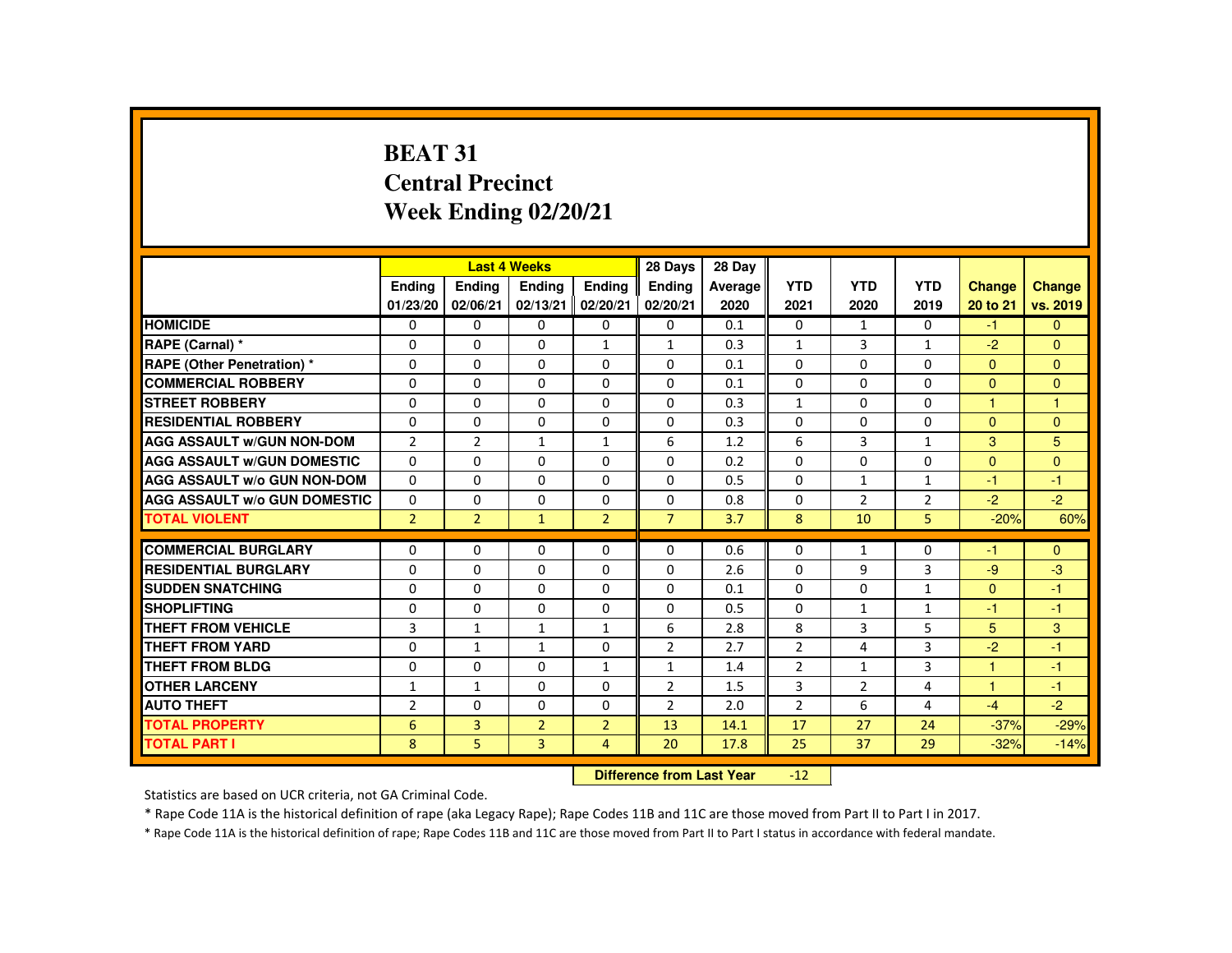# **BEAT 32 Central PrecinctWeek Ending 02/20/21**

|                                     |                |                | <b>Last 4 Weeks</b> |                | 28 Days        | 28 Day  |                |                |                |                |                |
|-------------------------------------|----------------|----------------|---------------------|----------------|----------------|---------|----------------|----------------|----------------|----------------|----------------|
|                                     | Ending         | Ending         | <b>Endina</b>       | <b>Endina</b>  | <b>Endina</b>  | Average | <b>YTD</b>     | <b>YTD</b>     | <b>YTD</b>     | Change         | <b>Change</b>  |
|                                     | 01/23/20       | 02/06/21       | 02/13/21            | 02/20/21       | 02/20/21       | 2020    | 2021           | 2020           | 2019           | 20 to 21       | vs. 2019       |
| <b>HOMICIDE</b>                     | 0              | $\mathbf{0}$   | 0                   | 0              | 0              | 0.0     | 0              | 0              | $\mathbf{0}$   | $\mathbf{0}$   | $\mathbf{0}$   |
| RAPE (Carnal) *                     | 0              | $\Omega$       | $\Omega$            | $\Omega$       | $\Omega$       | 0.1     | $\Omega$       | $\Omega$       | $\Omega$       | $\Omega$       | $\mathbf{0}$   |
| <b>RAPE (Other Penetration) *</b>   | $\Omega$       | $\Omega$       | $\mathbf{1}$        | $\Omega$       | $\mathbf{1}$   | 0.0     | $\mathbf{1}$   | $\Omega$       | $\Omega$       | $\mathbf{1}$   | $\mathbf{1}$   |
| <b>COMMERCIAL ROBBERY</b>           | 0              | $\mathbf{0}$   | $\Omega$            | $\Omega$       | $\Omega$       | 0.5     | $\Omega$       | 2              | $\mathbf{1}$   | $-2$           | $-1$           |
| <b>STREET ROBBERY</b>               | 0              | $\Omega$       | $\Omega$            | $\Omega$       | 0              | 0.2     | $\Omega$       | $\Omega$       | $\Omega$       | $\Omega$       | $\mathbf{0}$   |
| <b>RESIDENTIAL ROBBERY</b>          | $\Omega$       | $\Omega$       | $\Omega$            | $\Omega$       | $\Omega$       | 0.0     | $\Omega$       | $\Omega$       | $\Omega$       | $\Omega$       | $\Omega$       |
| <b>AGG ASSAULT W/GUN NON-DOM</b>    | $\Omega$       | $\Omega$       | $\Omega$            | $\Omega$       | $\Omega$       | 0.5     | $\mathbf{1}$   | $\overline{2}$ | $\overline{2}$ | $-1$           | $-1$           |
| <b>AGG ASSAULT W/GUN DOMESTIC</b>   | $\Omega$       | $\Omega$       | $\Omega$            | $\Omega$       | $\Omega$       | 0.1     | $\Omega$       | $\mathbf{1}$   | $\Omega$       | $-1$           | $\Omega$       |
| <b>AGG ASSAULT W/o GUN NON-DOM</b>  | $\Omega$       | $\Omega$       | $\Omega$            | $\Omega$       | $\Omega$       | 0.4     | $\Omega$       | $\Omega$       | $\Omega$       | $\Omega$       | $\Omega$       |
| <b>AGG ASSAULT W/o GUN DOMESTIC</b> | $\Omega$       | $\Omega$       | $\Omega$            | $\Omega$       | $\Omega$       | 0.3     | $\Omega$       | 0              | $\Omega$       | $\Omega$       | $\overline{0}$ |
| <b>TOTAL VIOLENT</b>                | $\Omega$       | $\Omega$       | $\mathbf{1}$        | $\Omega$       | $\mathbf{1}$   | 2.1     | $\overline{2}$ | 5              | 3              | $-60%$         | $-33%$         |
| <b>COMMERCIAL BURGLARY</b>          | $\Omega$       | $\overline{2}$ | $\Omega$            | $\Omega$       | $\overline{2}$ | 0.6     | $\overline{2}$ | 1              | $\Omega$       | 1              | $\overline{2}$ |
| <b>RESIDENTIAL BURGLARY</b>         | $\Omega$       | $\Omega$       | 3                   | 0              | 3              | 1.9     | 3              | 4              | 3              | $-1$           | $\mathbf{0}$   |
| <b>SUDDEN SNATCHING</b>             | $\Omega$       | $\Omega$       | $\Omega$            | $\Omega$       | $\Omega$       | 0.0     | $\Omega$       | $\Omega$       | $\Omega$       | $\Omega$       | $\Omega$       |
| <b>SHOPLIFTING</b>                  | 4              | 0              | 1                   | $\mathbf{1}$   | 6              | 2.4     | 8              | 6              | 6              | $\overline{2}$ | $\overline{2}$ |
| <b>THEFT FROM VEHICLE</b>           | $\mathbf{1}$   | $\mathbf{1}$   | $\mathbf{1}$        | $\mathbf{1}$   | $\overline{4}$ | 2.5     | 6              | 2              | 5              | $\overline{4}$ | $\mathbf{1}$   |
| <b>THEFT FROM YARD</b>              | $\Omega$       | $\Omega$       | $\Omega$            | $\mathbf{1}$   | 1              | 2.1     | $\overline{2}$ | 4              | $\overline{2}$ | $-2$           | $\overline{0}$ |
| <b>THEFT FROM BLDG</b>              | $\Omega$       | $\Omega$       | $\overline{2}$      | $\Omega$       | $\overline{2}$ | 1.2     | 3              | $\mathbf{1}$   | $\Omega$       | $\overline{2}$ | 3              |
| <b>OTHER LARCENY</b>                | 0              | $\mathbf{0}$   | $\mathbf{1}$        | $\Omega$       | 1              | 1.5     | $\mathbf{1}$   | 3              | 0              | $-2$           | 1              |
| <b>AUTO THEFT</b>                   | $\overline{2}$ | $\Omega$       | $\mathbf{1}$        | $\Omega$       | 3              | 1.1     | 5              | $\mathbf{1}$   | $\overline{2}$ | $\overline{4}$ | 3              |
| <b>TOTAL PROPERTY</b>               | $\overline{7}$ | $\overline{3}$ | $\overline{9}$      | $\overline{3}$ | 22             | 13.4    | 30             | 22             | 18             | 36%            | 67%            |
| <b>TOTAL PART I</b>                 | $\overline{7}$ | 3              | 10                  | $\overline{3}$ | 23             | 15.6    | 32             | 27             | 21             | 19%            | 52%            |
|                                     |                |                |                     |                |                |         | 5.             |                |                |                |                |

 **Difference from Last Year**

Statistics are based on UCR criteria, not GA Criminal Code.

\* Rape Code 11A is the historical definition of rape (aka Legacy Rape); Rape Codes 11B and 11C are those moved from Part II to Part I in 2017.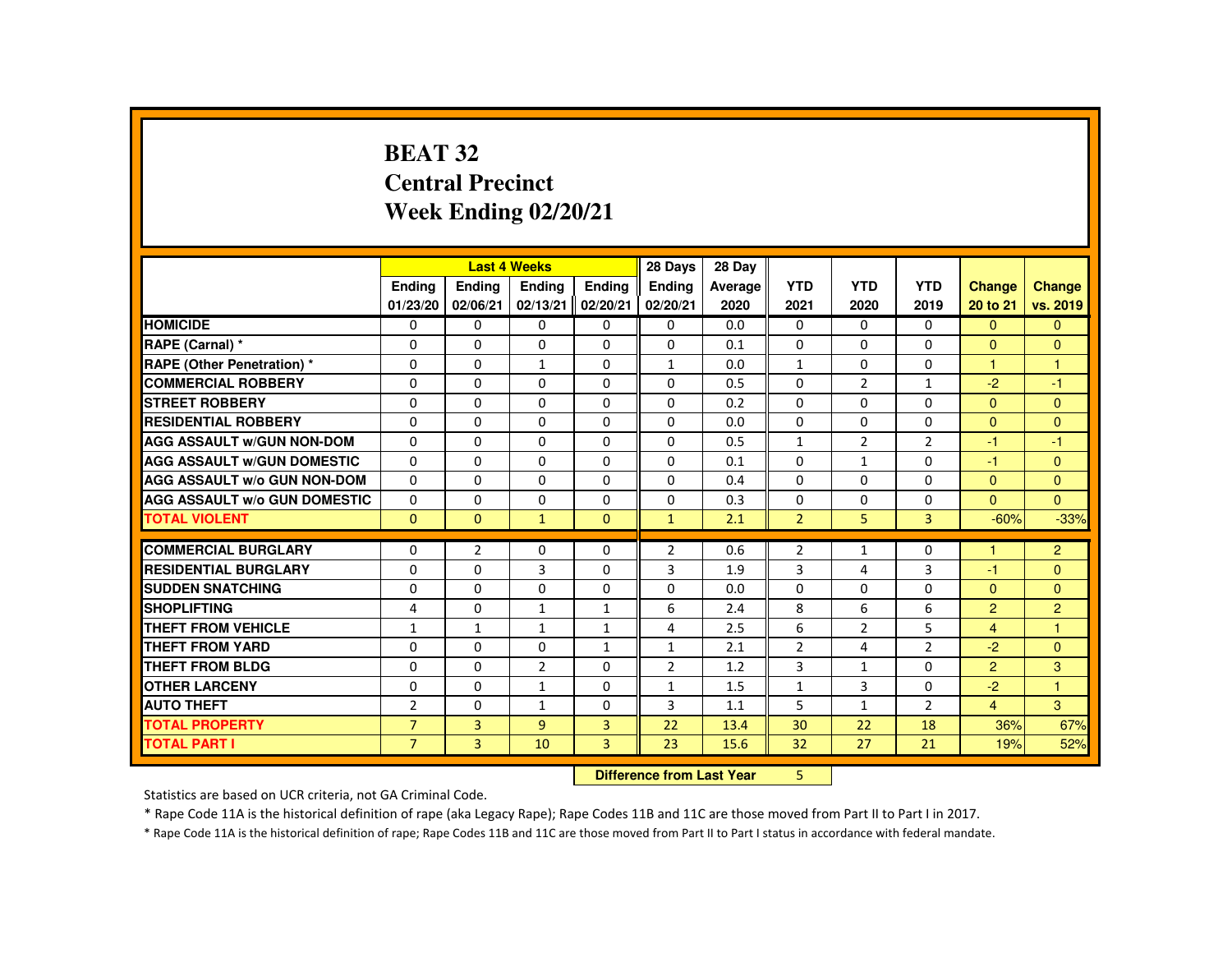# **BEAT 33 Central PrecinctWeek Ending 02/20/21**

|                                     |              | <b>Last 4 Weeks</b> |                                  |                | 28 Days        | 28 Day  |                |                |                |               |                |
|-------------------------------------|--------------|---------------------|----------------------------------|----------------|----------------|---------|----------------|----------------|----------------|---------------|----------------|
|                                     | Ending       | Ending              | Ending                           | Ending         | Ending         | Average | <b>YTD</b>     | <b>YTD</b>     | <b>YTD</b>     | <b>Change</b> | <b>Change</b>  |
|                                     | 01/23/20     | 02/06/21            | 02/13/21                         | 02/20/21       | 02/20/21       | 2020    | 2021           | 2020           | 2019           | 20 to 21      | vs. 2019       |
| <b>HOMICIDE</b>                     | 0            | 0                   | 0                                | 0              | 0              | 0.2     | $\mathbf{0}$   | 0              | $\mathbf{1}$   | $\mathbf{0}$  | $-1$           |
| RAPE (Carnal) *                     | $\Omega$     | $\Omega$            | $\Omega$                         | $\Omega$       | $\Omega$       | 0.2     | $\Omega$       | $\Omega$       | $\Omega$       | $\Omega$      | $\Omega$       |
| <b>RAPE (Other Penetration) *</b>   | $\Omega$     | $\Omega$            | $\Omega$                         | $\Omega$       | $\Omega$       | 0.0     | $\Omega$       | $\Omega$       | $\Omega$       | $\Omega$      | $\Omega$       |
| <b>COMMERCIAL ROBBERY</b>           | $\Omega$     | 0                   | $\Omega$                         | 0              | $\Omega$       | 0.3     | $\Omega$       | 0              | $\Omega$       | $\mathbf{0}$  | $\Omega$       |
| <b>STREET ROBBERY</b>               | $\Omega$     | $\Omega$            | $\Omega$                         | $\Omega$       | $\Omega$       | 1.0     | $\mathbf{1}$   | 2              | $\mathbf{1}$   | $-1$          | $\Omega$       |
| <b>RESIDENTIAL ROBBERY</b>          | $\Omega$     | $\Omega$            | $\Omega$                         | $\Omega$       | $\Omega$       | 0.0     | $\Omega$       | $\Omega$       | $\Omega$       | $\Omega$      | $\mathbf{0}$   |
| <b>AGG ASSAULT W/GUN NON-DOM</b>    | $\Omega$     | $\Omega$            | $\Omega$                         | $\mathbf{1}$   | $\mathbf{1}$   | 0.7     | 3              | 3              | $\overline{2}$ | $\Omega$      | $\overline{1}$ |
| <b>AGG ASSAULT W/GUN DOMESTIC</b>   | 0            | 0                   | 0                                | 0              | 0              | 0.1     | 0              | 0              | 0              | $\mathbf{0}$  | $\mathbf{0}$   |
| AGG ASSAULT W/o GUN NON-DOM         | $\Omega$     | $\Omega$            | $\Omega$                         | $\Omega$       | $\Omega$       | 0.6     | $\mathbf{1}$   | $\mathbf{1}$   | 3              | $\Omega$      | $-2$           |
| <b>AGG ASSAULT W/o GUN DOMESTIC</b> | $\Omega$     | $\Omega$            | $\Omega$                         | $\Omega$       | $\Omega$       | 0.8     | $\mathbf 0$    | $\mathbf{1}$   | $\overline{2}$ | $-1$          | $-2$           |
| <b>TOTAL VIOLENT</b>                | $\Omega$     | $\mathbf{0}$        | $\mathbf{0}$                     | $\mathbf{1}$   | $\mathbf{1}$   | 3.8     | 5              | $\overline{7}$ | 9              | $-29%$        | $-44%$         |
| <b>COMMERCIAL BURGLARY</b>          |              |                     |                                  |                |                |         |                |                |                |               |                |
|                                     | 0            | 0                   | 0                                | $\Omega$       | 0              | 0.8     | $\mathbf{1}$   | 3              | $\mathbf{0}$   | $-2$          | $\mathbf{1}$   |
| <b>RESIDENTIAL BURGLARY</b>         | 0            | $\mathbf{1}$        | $\Omega$                         | $\Omega$       | $\mathbf{1}$   | 1.2     | $\mathbf{1}$   | 2              | 3              | $-1$          | $-2$           |
| <b>SUDDEN SNATCHING</b>             | $\Omega$     | $\Omega$            | $\Omega$                         | $\Omega$       | $\Omega$       | 0.2     | 0              | $\Omega$       | $\Omega$       | $\Omega$      | $\mathbf{0}$   |
| <b>SHOPLIFTING</b>                  | 0            | $\mathbf{1}$        | $\Omega$                         | $\overline{2}$ | 3              | 2.4     | 4              | $\overline{7}$ | 13             | $-3$          | $-9$           |
| <b>THEFT FROM VEHICLE</b>           | $\Omega$     | $\mathbf{1}$        | 2                                | $\Omega$       | 3              | 2.9     | 4              | 3              | $\overline{2}$ | 1             | $\overline{2}$ |
| <b>THEFT FROM YARD</b>              | $\Omega$     | $\mathbf{1}$        | $\mathbf{1}$                     | $\Omega$       | $\overline{2}$ | 3.3     | $\overline{2}$ | 9              | $\overline{7}$ | $-7$          | $-5$           |
| <b>THEFT FROM BLDG</b>              | $\Omega$     | 0                   | $\Omega$                         | 0              | 0              | 1.2     | 0              | 0              | $\overline{2}$ | $\Omega$      | $-2$           |
| <b>OTHER LARCENY</b>                | 0            | 0                   | 0                                | $\mathbf{1}$   | $\mathbf{1}$   | 1.0     | $\mathbf{1}$   | 0              | 3              | $\mathbf{1}$  | $-2$           |
| <b>AUTO THEFT</b>                   | $\Omega$     | $\Omega$            | $\mathbf{1}$                     | $\mathbf{1}$   | $\overline{2}$ | 1.5     | 3              | 5              | $\overline{a}$ | $-2$          | $-1$           |
| <b>TOTAL PROPERTY</b>               | $\mathbf{0}$ | $\overline{4}$      | 4                                | 4              | 12             | 14.4    | 16             | 29             | 34             | $-45%$        | $-53%$         |
| <b>TOTAL PART I</b>                 | $\mathbf{0}$ | $\overline{4}$      | $\overline{4}$                   | 5              | 13             | 18.3    | 21             | 36             | 43             | $-42%$        | $-51%$         |
|                                     |              |                     | <b>Difference from Last Year</b> |                | $-15$          |         |                |                |                |               |                |

Statistics are based on UCR criteria, not GA Criminal Code.

\* Rape Code 11A is the historical definition of rape (aka Legacy Rape); Rape Codes 11B and 11C are those moved from Part II to Part I in 2017.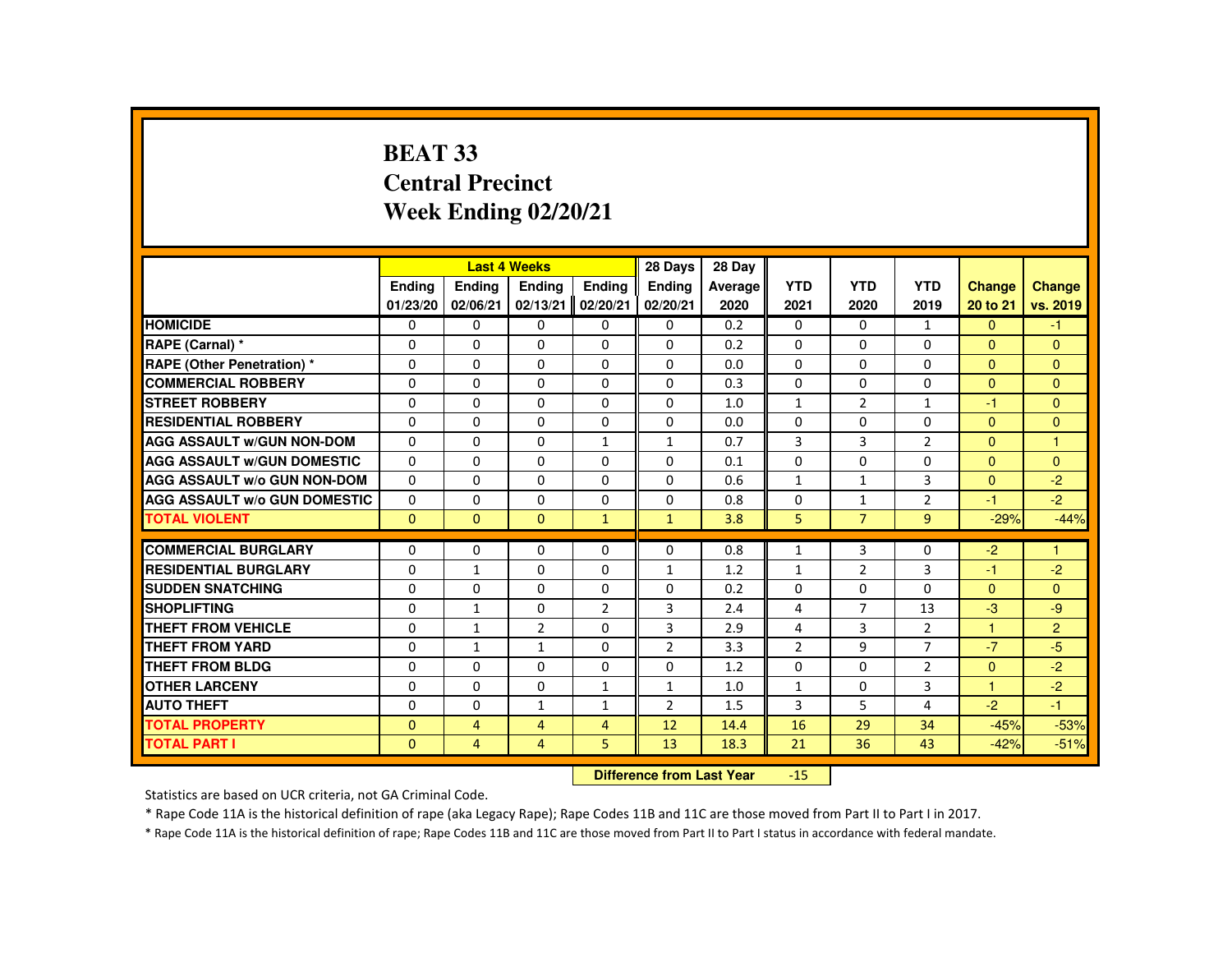# **BEAT 34 Central PrecinctWeek Ending 02/20/21**

|                                     |                |                | <b>Last 4 Weeks</b>       |                | 28 Days        | 28 Day  |                |                |                |                |                |
|-------------------------------------|----------------|----------------|---------------------------|----------------|----------------|---------|----------------|----------------|----------------|----------------|----------------|
|                                     | <b>Endina</b>  | <b>Ending</b>  | <b>Ending</b>             | Ending         | Ending         | Average | <b>YTD</b>     | <b>YTD</b>     | <b>YTD</b>     | <b>Change</b>  | <b>Change</b>  |
|                                     | 01/23/20       | 02/06/21       | 02/13/21                  | 02/20/21       | 02/20/21       | 2020    | 2021           | 2020           | 2019           | 20 to 21       | vs. 2019       |
| <b>HOMICIDE</b>                     | $\mathbf{0}$   | $\Omega$       | $\Omega$                  | $\mathbf{1}$   | $\mathbf{1}$   | 0.2     | $\mathbf{1}$   | $\mathbf{1}$   | $\Omega$       | $\overline{0}$ | $\mathbf{1}$   |
| RAPE (Carnal) *                     | $\Omega$       | $\Omega$       | $\Omega$                  | $\Omega$       | $\Omega$       | 0.4     | $\Omega$       | $\mathbf{1}$   | 0              | -1             | $\mathbf{0}$   |
| <b>RAPE (Other Penetration) *</b>   | $\Omega$       | $\Omega$       | $\Omega$                  | $\Omega$       | $\Omega$       | 0.2     | $\Omega$       | $\mathbf{1}$   | $\mathbf{1}$   | -1             | $-1$           |
| <b>COMMERCIAL ROBBERY</b>           | $\Omega$       | $\Omega$       | $\Omega$                  | $\Omega$       | $\Omega$       | 0.1     | $\Omega$       | $\Omega$       | $\Omega$       | $\Omega$       | $\Omega$       |
| <b>STREET ROBBERY</b>               | $\mathbf{1}$   | $\Omega$       | $\Omega$                  | $\Omega$       | $\mathbf{1}$   | 1.1     | $\overline{2}$ | $\mathbf{1}$   | $\mathbf{1}$   | $\mathbf{1}$   | $\mathbf{1}$   |
| <b>RESIDENTIAL ROBBERY</b>          | $\Omega$       | $\Omega$       | $\Omega$                  | $\Omega$       | $\Omega$       | 0.0     | $\Omega$       | $\Omega$       | $\Omega$       | $\Omega$       | $\Omega$       |
| <b>AGG ASSAULT W/GUN NON-DOM</b>    | $\Omega$       | $\Omega$       | $\mathbf{1}$              | $\Omega$       | $\mathbf{1}$   | 1.8     | 3              | 3              | 3              | $\Omega$       | $\Omega$       |
| <b>AGG ASSAULT W/GUN DOMESTIC</b>   | $\Omega$       | $\Omega$       | $\Omega$                  | $\Omega$       | $\Omega$       | 0.0     | $\Omega$       | $\Omega$       | $\overline{2}$ | $\Omega$       | $-2$           |
| AGG ASSAULT W/o GUN NON-DOM         | $\Omega$       | $\Omega$       | $\Omega$                  | 0              | $\Omega$       | 1.1     | $\Omega$       | 3              | 0              | $-3$           | $\Omega$       |
| <b>AGG ASSAULT W/o GUN DOMESTIC</b> | $\Omega$       | $\Omega$       | 1                         | $\overline{2}$ | 3              | 1.4     | 4              | 1              | $\mathbf{1}$   | 3              | 3              |
| <b>TOTAL VIOLENT</b>                | $\mathbf{1}$   | $\Omega$       | $\overline{2}$            | $\overline{3}$ | 6              | 6.1     | 10             | 11             | 8              | $-9%$          | 25%            |
| <b>COMMERCIAL BURGLARY</b>          | 0              | $\mathbf{1}$   | $\mathbf{0}$              | $\Omega$       | $\mathbf{1}$   | 0.5     | $\overline{2}$ | 0              | 0              | $\overline{2}$ | $\overline{2}$ |
| <b>RESIDENTIAL BURGLARY</b>         | $\Omega$       | $\Omega$       | $\Omega$                  | $\Omega$       | $\Omega$       | 2.0     | $\overline{2}$ | 3              | 9              | -1             | $-7$           |
| <b>SUDDEN SNATCHING</b>             | $\mathbf{1}$   | $\Omega$       | $\Omega$                  | $\Omega$       | $\mathbf{1}$   | 0.1     | $\mathbf{1}$   | $\mathbf{1}$   | $\mathbf{1}$   | $\Omega$       | $\mathbf{0}$   |
| <b>SHOPLIFTING</b>                  | 0              | $\mathbf{1}$   | $\mathbf{0}$              | 0              | $\mathbf{1}$   | 0.6     | $\mathbf{1}$   | $\mathbf{0}$   | $\mathbf{1}$   | 1.             | $\Omega$       |
| <b>THEFT FROM VEHICLE</b>           | $\Omega$       | $\Omega$       | $\Omega$                  | $\Omega$       | $\Omega$       | 2.3     | 3              | 3              | $\overline{2}$ | $\Omega$       | 1              |
| <b>THEFT FROM YARD</b>              | $\mathbf{1}$   | $\Omega$       | $\Omega$                  | $\mathbf{1}$   | $\overline{2}$ | 1.3     | 4              | $\overline{2}$ | 6              | $\overline{2}$ | $-2$           |
| <b>THEFT FROM BLDG</b>              | $\Omega$       | $\Omega$       | $\Omega$                  | $\Omega$       | $\Omega$       | 1.4     | $\mathbf{1}$   | 4              | $\mathbf{1}$   | $-3$           | $\Omega$       |
| <b>OTHER LARCENY</b>                | 0              | $\Omega$       | $\Omega$                  | $\Omega$       | $\Omega$       | 0.4     | $\overline{2}$ | $\Omega$       | 1              | $\overline{2}$ | $\mathbf{1}$   |
| <b>AUTO THEFT</b>                   | $\Omega$       | $\Omega$       | $\Omega$                  | $\Omega$       | $\Omega$       | 2.1     | $\Omega$       | $\overline{2}$ | $\overline{2}$ | $-2$           | $-2$           |
| <b>TOTAL PROPERTY</b>               | $\overline{2}$ | $\overline{2}$ | $\Omega$                  | $\mathbf{1}$   | 5              | 10.7    | 16             | 15             | 23             | 7%             | $-30%$         |
| <b>TOTAL PART I</b>                 | $\overline{3}$ | $\overline{2}$ | $\overline{2}$            | $\overline{4}$ | 11             | 16.8    | 26             | 26             | 31             | 0%             | $-16%$         |
|                                     |                |                | Difference from Last Year |                | $\mathbf{0}$   |         |                |                |                |                |                |

 **Difference from Last Year**

Statistics are based on UCR criteria, not GA Criminal Code.

\* Rape Code 11A is the historical definition of rape (aka Legacy Rape); Rape Codes 11B and 11C are those moved from Part II to Part I in 2017.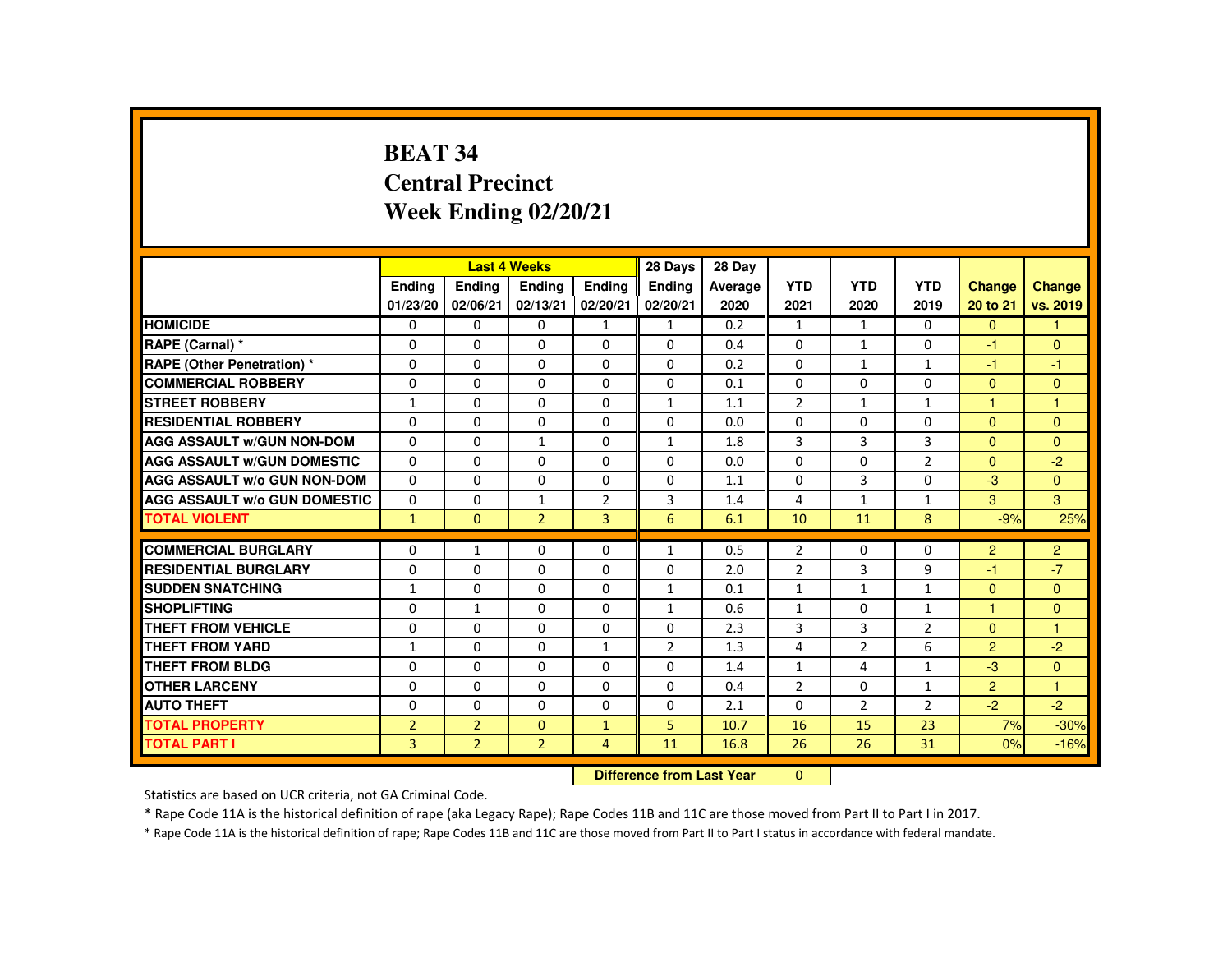# **BEAT 35 Central PrecinctWeek Ending 02/20/21**

|                                     |                |                | <b>Last 4 Weeks</b> |                | 28 Days                   | 28 Day  |                |                |                |                      |                |
|-------------------------------------|----------------|----------------|---------------------|----------------|---------------------------|---------|----------------|----------------|----------------|----------------------|----------------|
|                                     | <b>Endina</b>  | <b>Ending</b>  | <b>Ending</b>       | Ending         | Ending                    | Average | <b>YTD</b>     | <b>YTD</b>     | <b>YTD</b>     | <b>Change</b>        | <b>Change</b>  |
|                                     | 01/23/20       | 02/06/21       | 02/13/21            | 02/20/21       | 02/20/21                  | 2020    | 2021           | 2020           | 2019           | 20 to 21             | vs. 2019       |
| <b>HOMICIDE</b>                     | 0              | $\Omega$       | $\Omega$            | $\Omega$       | $\Omega$                  | 0.5     | $\mathbf{1}$   | $\overline{3}$ | $\Omega$       | $-2$                 | 1.             |
| RAPE (Carnal) *                     | 0              | $\Omega$       | $\Omega$            | 0              | $\Omega$                  | 0.2     | $\Omega$       | $\mathbf{1}$   | 0              | $-1$                 | $\Omega$       |
| RAPE (Other Penetration) *          | $\Omega$       | $\Omega$       | $\Omega$            | $\Omega$       | $\Omega$                  | 0.1     | $\Omega$       | $\Omega$       | 0              | $\mathbf{0}$         | $\Omega$       |
| <b>COMMERCIAL ROBBERY</b>           | $\Omega$       | $\Omega$       | $\mathbf{1}$        | $\Omega$       | $\mathbf{1}$              | 0.3     | $\overline{2}$ | $\Omega$       | 0              | $\overline{2}$       | $\overline{2}$ |
| <b>STREET ROBBERY</b>               | $\Omega$       | $\mathbf{1}$   | $\Omega$            | $\mathbf{1}$   | $\overline{2}$            | 0.5     | $\overline{2}$ | $\Omega$       | $\mathbf{1}$   | $\overline{2}$       | $\mathbf{1}$   |
| <b>RESIDENTIAL ROBBERY</b>          | $\Omega$       | $\Omega$       | $\Omega$            | $\Omega$       | 0                         | 0.1     | 0              | $\Omega$       | 0              | $\overline{0}$       | $\Omega$       |
| <b>AGG ASSAULT w/GUN NON-DOM</b>    | $\Omega$       | $\Omega$       | $\Omega$            | $\Omega$       | $\Omega$                  | 1.7     | $\mathbf{1}$   | $\mathbf{1}$   | $\overline{2}$ | $\Omega$             | $-1$           |
| <b>AGG ASSAULT W/GUN DOMESTIC</b>   | $\Omega$       | $\Omega$       | $\Omega$            | $\Omega$       | $\Omega$                  | 0.2     | $\Omega$       | $\mathbf{1}$   | $\mathbf{1}$   | -1                   | $-1$           |
| AGG ASSAULT w/o GUN NON-DOM         | $\Omega$       | $\Omega$       | $\Omega$            | $\Omega$       | $\Omega$                  | 0.5     | $\Omega$       | $\mathbf{1}$   | 0              | $-1$                 | $\Omega$       |
| <b>AGG ASSAULT W/o GUN DOMESTIC</b> | $\Omega$       | $\Omega$       | 0                   | $\Omega$       | 0                         | 1.1     | $\mathbf{1}$   | $\overline{2}$ | $\overline{2}$ | $-1$                 | $-1$           |
| <b>TOTAL VIOLENT</b>                | $\mathbf{0}$   | $\bullet$      | $\mathbf{1}$        | $\mathbf{1}$   | $\overline{3}$            | 5.1     | $\overline{7}$ | $\overline{9}$ | 6              | $-22%$               | 17%            |
| <b>COMMERCIAL BURGLARY</b>          | $\Omega$       | $\Omega$       | $\mathbf{1}$        | $\Omega$       | $\mathbf{1}$              | 0.5     | $\overline{2}$ | $\mathbf{1}$   | 0              | н                    | $\overline{2}$ |
|                                     |                |                |                     |                |                           |         |                |                |                |                      | 1              |
| <b>RESIDENTIAL BURGLARY</b>         | 0              | $\mathbf{1}$   | $\Omega$            | $\Omega$       | $\mathbf{1}$              | 2.3     | 6              | 12             | 5              | $-6$                 |                |
| <b>SUDDEN SNATCHING</b>             | $\Omega$       | $\Omega$       | $\mathbf{0}$        | $\mathbf{0}$   | $\Omega$                  | 0.0     | $\Omega$       | 0              | 0              | $\Omega$             | $\Omega$       |
| <b>SHOPLIFTING</b>                  | $\mathbf{1}$   | $\overline{2}$ | $\mathbf{1}$        | $\Omega$       | 4                         | 2.5     | 6              | 6              | 5              | $\mathbf{0}$         | $\mathbf{1}$   |
| <b>THEFT FROM VEHICLE</b>           | $\Omega$       | $\mathbf{1}$   | $\mathbf{1}$        | $\mathbf{1}$   | 3                         | 3.0     | 4              | $\overline{3}$ | $\overline{3}$ | $\blacktriangleleft$ | $\mathbf{1}$   |
| <b>THEFT FROM YARD</b>              | $\Omega$       | $\mathbf{1}$   | $\mathbf{1}$        | $\mathbf{1}$   | 3                         | 0.5     | 3              | $\Omega$       | $\mathbf{1}$   | 3                    | $\overline{2}$ |
| <b>THEFT FROM BLDG</b>              | $\Omega$       | $\mathbf{1}$   | $\mathbf{1}$        | $\Omega$       | $\overline{2}$            | 1.2     | 3              | $\overline{2}$ | $\overline{2}$ | 1.                   | $\mathbf{1}$   |
| <b>OTHER LARCENY</b>                | $\Omega$       | $\mathbf{1}$   | $\Omega$            | $\mathbf{1}$   | $\overline{2}$            | 0.3     | $\overline{2}$ | $\Omega$       | $\overline{2}$ | $\overline{2}$       | $\Omega$       |
| <b>AUTO THEFT</b>                   | $\mathbf{1}$   | $\Omega$       | $\overline{2}$      | $\mathbf{1}$   | 4                         | 2.8     | 4              | 4              | 4              | $\overline{0}$       | $\mathbf{0}$   |
| <b>TOTAL PROPERTY</b>               | $\overline{2}$ | $\overline{7}$ | $\overline{7}$      | $\overline{4}$ | 20                        | 13.1    | 30             | 28             | 22             | 7%                   | 36%            |
| <b>TOTAL PART I</b>                 | $\overline{2}$ | 8              | 8                   | 5              | 23                        | 18.3    | 37             | 37             | 28             | 0%                   | 32%            |
|                                     |                |                |                     |                | Difference from Loot Voor |         | $\sim$         |                |                |                      |                |

 **Difference from Last Year**r 0

Statistics are based on UCR criteria, not GA Criminal Code.

\* Rape Code 11A is the historical definition of rape (aka Legacy Rape); Rape Codes 11B and 11C are those moved from Part II to Part I in 2017.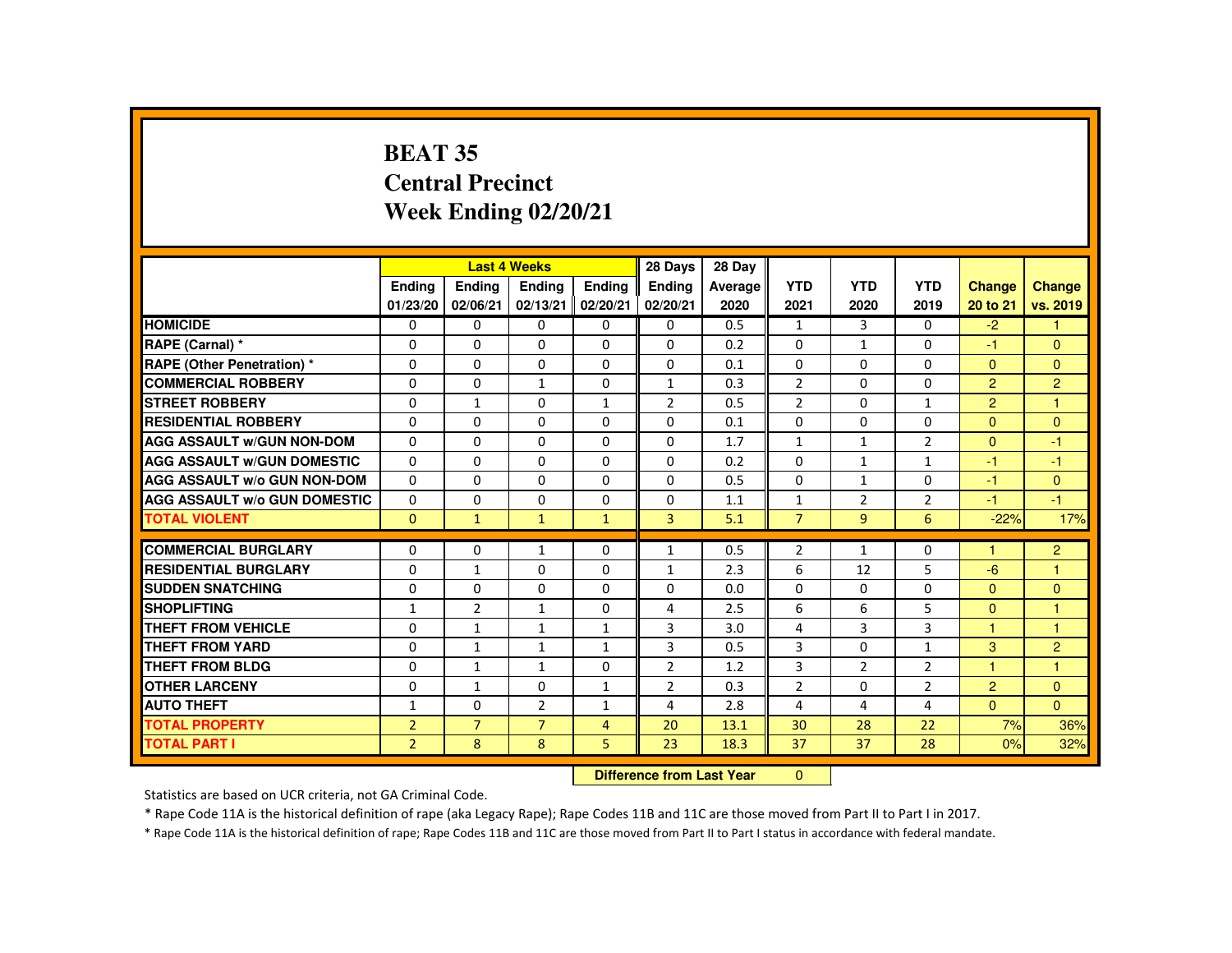#### **BEAT 36 Central PrecinctWeek Ending 02/20/21**

|                                     |                           |                | <b>Last 4 Weeks</b> |                | 28 Days        | 28 Day  |                |                |                |                |                |
|-------------------------------------|---------------------------|----------------|---------------------|----------------|----------------|---------|----------------|----------------|----------------|----------------|----------------|
|                                     | <b>Endina</b>             | <b>Endina</b>  | <b>Endina</b>       | <b>Endina</b>  | Ending         | Average | <b>YTD</b>     | <b>YTD</b>     | <b>YTD</b>     | <b>Change</b>  | <b>Change</b>  |
|                                     | 01/23/20                  | 02/06/21       | 02/13/21            | 02/20/21       | 02/20/21       | 2020    | 2021           | 2020           | 2019           | 20 to 21       | vs. 2019       |
| <b>HOMICIDE</b>                     | $\mathbf{0}$              | $\Omega$       | $\Omega$            | $\Omega$       | 0              | 0.2     | 0              | $\mathbf{0}$   | $\Omega$       | $\Omega$       | $\Omega$       |
| RAPE (Carnal) *                     | $\Omega$                  | $\Omega$       | $\Omega$            | $\Omega$       | $\Omega$       | 0.4     | $\Omega$       | $\Omega$       | $\Omega$       | $\Omega$       | $\Omega$       |
| <b>RAPE (Other Penetration) *</b>   | $\Omega$                  | $\mathbf{0}$   | $\mathbf{0}$        | 0              | 0              | 0.0     | $\Omega$       | 0              | $\Omega$       | $\Omega$       | $\Omega$       |
| <b>COMMERCIAL ROBBERY</b>           | 0                         | $\mathbf{0}$   | $\Omega$            | $\mathbf{1}$   | $\mathbf{1}$   | 0.0     | $\mathbf{1}$   | 0              | $\Omega$       | $\mathbf{1}$   | 1              |
| <b>STREET ROBBERY</b>               | $\Omega$                  | $\mathbf{0}$   | $\Omega$            | $\Omega$       | $\Omega$       | 0.2     | $\Omega$       | $\Omega$       | $\mathbf{1}$   | $\Omega$       | $-1$           |
| <b>RESIDENTIAL ROBBERY</b>          | $\Omega$                  | $\Omega$       | $\Omega$            | $\Omega$       | $\Omega$       | 0.3     | $\Omega$       | $\mathbf{1}$   | $\Omega$       | $-1$           | $\Omega$       |
| <b>AGG ASSAULT W/GUN NON-DOM</b>    | $\Omega$                  | $\Omega$       | $\Omega$            | $\Omega$       | $\Omega$       | 0.4     | $\overline{2}$ | 0              | $\overline{2}$ | $\overline{2}$ | $\mathbf{0}$   |
| <b>AGG ASSAULT W/GUN DOMESTIC</b>   | 0                         | $\mathbf{0}$   | 0                   | 0              | 0              | 0.2     | 0              | $\mathbf{1}$   | $\Omega$       | $-1$           | $\Omega$       |
| <b>AGG ASSAULT W/o GUN NON-DOM</b>  | 0                         | $\mathbf{0}$   | $\mathbf{0}$        | $\Omega$       | 0              | 0.5     | $\mathbf{1}$   | 0              | $\Omega$       | 1              | 1              |
| <b>AGG ASSAULT W/o GUN DOMESTIC</b> | $\Omega$                  | $\Omega$       | $\Omega$            | $\Omega$       | $\Omega$       | 1.0     | $\Omega$       | $\overline{2}$ | $\Omega$       | $-2$           | $\Omega$       |
| <b>TOTAL VIOLENT</b>                | $\mathbf{0}$              | $\mathbf{0}$   | $\mathbf{0}$        | $\mathbf{1}$   | $\mathbf{1}$   | 3.0     | $\overline{4}$ | 4              | 3              | 0%             | 33%            |
| <b>COMMERCIAL BURGLARY</b>          | $\overline{2}$            | $\mathbf{1}$   | $\Omega$            | 0              | 3              | 0.6     | 3              | 0              | $\mathbf{1}$   | 3              | $\overline{2}$ |
| <b>RESIDENTIAL BURGLARY</b>         | $\Omega$                  | $\Omega$       | $\Omega$            | $\mathbf{1}$   | $\mathbf{1}$   | 1.0     | $\overline{2}$ | $\overline{2}$ | $\Omega$       | $\Omega$       | $\overline{2}$ |
| <b>SUDDEN SNATCHING</b>             | 0                         | $\mathbf{0}$   | 0                   | 0              | 0              | 0.2     | 0              | 0              | 0              | $\Omega$       | $\mathbf{0}$   |
| <b>SHOPLIFTING</b>                  | 0                         | $\Omega$       | $\mathbf{1}$        | 0              | $\mathbf{1}$   | 3.9     | 4              | 6              | 5              | $-2$           | $-1$           |
| <b>THEFT FROM VEHICLE</b>           | $\Omega$                  | $\mathbf{1}$   | $\Omega$            | $\mathbf{1}$   | $\overline{2}$ | 2.8     | $\overline{7}$ | $\overline{7}$ | 4              | $\mathbf{0}$   | 3              |
| <b>THEFT FROM YARD</b>              | $\Omega$                  | $\Omega$       | $\Omega$            | $\mathbf{1}$   | $\mathbf{1}$   | 1.4     | $\overline{2}$ | 3              | 3              | $-1$           | $-1$           |
| <b>THEFT FROM BLDG</b>              | $\Omega$                  | 0              | $\Omega$            | 0              | 0              | 1.5     | 2              | 3              | 9              | $-1$           | $-7$           |
| <b>OTHER LARCENY</b>                | 0                         | $\mathbf{0}$   | $\Omega$            | 0              | 0              | 0.2     | $\Omega$       | $\mathbf{1}$   | $\Omega$       | $-1$           | $\Omega$       |
| <b>AUTO THEFT</b>                   | $\Omega$                  | $\Omega$       | $\mathbf{1}$        | $\Omega$       | $\mathbf{1}$   | 2.5     | $\overline{2}$ | 4              | 4              | $-2$           | $-2$           |
| <b>TOTAL PROPERTY</b>               | $\overline{2}$            | $\overline{2}$ | $\overline{2}$      | $\overline{3}$ | $\overline{9}$ | 14.0    | 22             | 26             | 26             | $-15%$         | $-15%$         |
| <b>TOTAL PART I</b>                 | $\overline{2}$            | $\overline{2}$ | $\overline{2}$      | $\overline{4}$ | 10             | 17.0    | 26             | 30             | 29             | $-13%$         | $-10%$         |
|                                     | Difference from Leat Vacu |                |                     |                |                |         | $\overline{a}$ |                |                |                |                |

 **Difference from Last Year**-4

Statistics are based on UCR criteria, not GA Criminal Code.

\* Rape Code 11A is the historical definition of rape (aka Legacy Rape); Rape Codes 11B and 11C are those moved from Part II to Part I in 2017.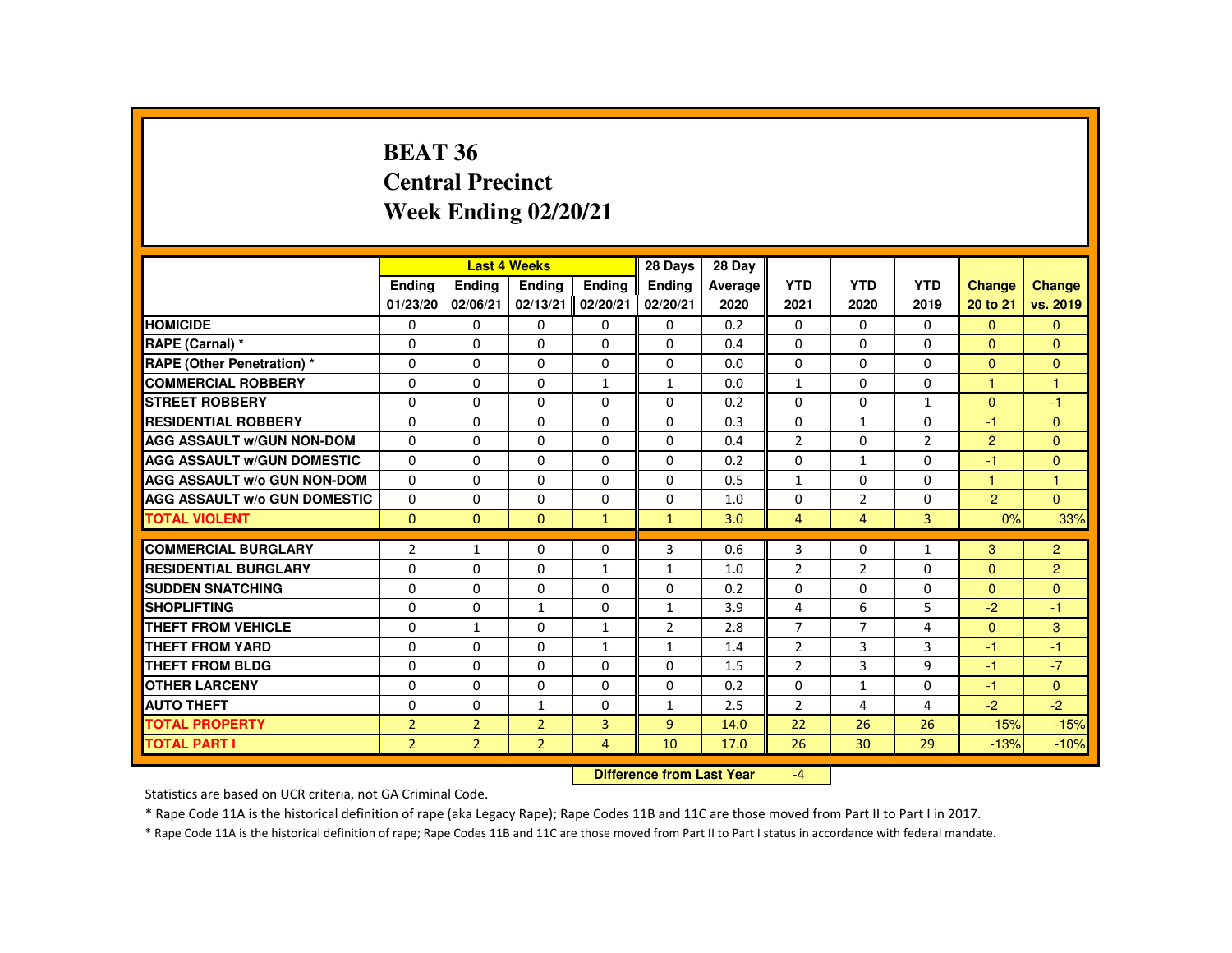### **BEAT 41 South PrecinctWeek Ending 02/20/21**

|                                     |                |                | <b>Last 4 Weeks</b> |                   | 28 Days        | 28 Day        |                |                |                |                |                |
|-------------------------------------|----------------|----------------|---------------------|-------------------|----------------|---------------|----------------|----------------|----------------|----------------|----------------|
|                                     | <b>Endina</b>  | <b>Endina</b>  | Ending              | <b>Endina</b>     | <b>Ending</b>  | Average       | <b>YTD</b>     | <b>YTD</b>     | <b>YTD</b>     | <b>Change</b>  | Change         |
|                                     | 01/23/20       | 02/06/21       | 02/13/21            | 02/20/21          | 02/20/21       | 2020          | 2021           | 2020           | 2019           | 20 to 21       | vs. 2019       |
| <b>HOMICIDE</b>                     | $\mathbf{0}$   | 0              | $\Omega$            | 0                 | 0              | 0.0           | 0              | $\Omega$       | $\Omega$       | $\Omega$       | $\Omega$       |
| RAPE (Carnal) *                     | 0              | $\Omega$       | $\Omega$            | $\Omega$          | $\Omega$       | 0.1           | $\Omega$       | $\Omega$       | $\mathbf{1}$   | $\Omega$       | $-1$           |
| <b>RAPE (Other Penetration) *</b>   | $\mathbf{1}$   | $\Omega$       | $\Omega$            | $\Omega$          | $\mathbf{1}$   | 0.1           | $\mathbf{1}$   | $\Omega$       | $\Omega$       | $\overline{1}$ | $\mathbf{1}$   |
| <b>COMMERCIAL ROBBERY</b>           | $\Omega$       | $\Omega$       | $\mathbf{1}$        | $\Omega$          | $\mathbf{1}$   | 0.2           | $\mathbf{1}$   | $\Omega$       | $\Omega$       | $\overline{1}$ | $\overline{1}$ |
| <b>STREET ROBBERY</b>               | $\Omega$       | $\mathbf{1}$   | $\Omega$            | $\Omega$          | $\mathbf{1}$   | 0.6           | $\mathbf{1}$   | $\mathbf{1}$   | $\mathbf{1}$   | $\Omega$       | $\Omega$       |
| <b>RESIDENTIAL ROBBERY</b>          | 0              | 0              | $\Omega$            | 0                 | 0              | 0.1           | 0              | 0              | 0              | $\mathbf{0}$   | $\mathbf{0}$   |
| <b>AGG ASSAULT W/GUN NON-DOM</b>    | $\Omega$       | $\Omega$       | $\Omega$            | $\Omega$          | $\Omega$       | 0.5           | $\overline{2}$ | $\Omega$       | $\Omega$       | $\overline{2}$ | $\overline{2}$ |
| <b>AGG ASSAULT W/GUN DOMESTIC</b>   | $\Omega$       | $\Omega$       | $\Omega$            | $\Omega$          | $\Omega$       | 0.1           | $\Omega$       | $\Omega$       | $\Omega$       | $\Omega$       | $\Omega$       |
| <b>AGG ASSAULT W/o GUN NON-DOM</b>  | $\Omega$       | $\Omega$       | $\Omega$            | $\Omega$          | $\Omega$       | 0.5           | $\Omega$       | $\mathbf{1}$   | $\mathbf{1}$   | $-1$           | $-1$           |
| <b>AGG ASSAULT W/o GUN DOMESTIC</b> | $\Omega$       | $\Omega$       | $\Omega$            | $\Omega$          | $\Omega$       | 0.6           | $\Omega$       | $\Omega$       | $\Omega$       | $\Omega$       | $\Omega$       |
| <b>TOTAL VIOLENT</b>                | $\mathbf{1}$   | $\mathbf{1}$   | $\mathbf{1}$        | $\mathbf{0}$      | $\overline{3}$ | 2.6           | 5              | $\overline{2}$ | $\overline{3}$ | 150%           | 67%            |
|                                     |                |                |                     |                   |                |               |                |                |                |                |                |
| <b>COMMERCIAL BURGLARY</b>          | 0              | 0              | $\overline{2}$      | $\overline{2}$    | 4              | 0.5           | 4              | 0              | $\mathbf{1}$   | $\overline{4}$ | 3              |
| <b>RESIDENTIAL BURGLARY</b>         | $\Omega$       | $\mathbf{1}$   | $\Omega$            | $\Omega$          | $\mathbf{1}$   | 0.9           | $\mathbf{1}$   | $\overline{2}$ | $\Omega$       | $-1$           | $\mathbf{1}$   |
| <b>SUDDEN SNATCHING</b>             | $\Omega$       | 0              | $\Omega$            | $\Omega$          | $\Omega$       | 0.1           | $\mathbf{1}$   | 0              | $\Omega$       | $\overline{1}$ | $\overline{1}$ |
| <b>SHOPLIFTING</b>                  | $\mathbf{1}$   | $\mathbf{1}$   | $\overline{2}$      | $\Omega$          | 4              | 0.9           | 6              | $\Omega$       | $\overline{7}$ | 6              | $-1$           |
| <b>THEFT FROM VEHICLE</b>           | $\Omega$       | $\Omega$       | $\mathbf{1}$        | $\mathbf{1}$      | $\overline{2}$ | 3.5           | $\overline{7}$ | 6              | 12             | $\overline{1}$ | $-5$           |
| <b>THEFT FROM YARD</b>              | $\Omega$       | $\Omega$       | $\Omega$            | $\Omega$          | $\Omega$       | 0.8           | $\mathbf{1}$   | $\Omega$       | 3              | $\overline{1}$ | $-2$           |
| <b>THEFT FROM BLDG</b>              | $\Omega$       | 0              | 0                   | 0                 | $\Omega$       | 2.3           | $\Omega$       | $\mathbf{1}$   | 9              | -1             | $-9$           |
| <b>OTHER LARCENY</b>                | $\Omega$       | $\mathbf{1}$   | $\Omega$            | $\Omega$          | $\mathbf{1}$   | 0.4           | $\mathbf{1}$   | $\mathbf{1}$   | 0              | $\overline{0}$ | $\overline{1}$ |
| <b>AUTO THEFT</b>                   | $\Omega$       | $\Omega$       | $\mathbf{1}$        | $\Omega$          | $\mathbf{1}$   | 1.7           | $\overline{2}$ | $\overline{2}$ | $\overline{2}$ | $\Omega$       | $\Omega$       |
| <b>TOTAL PROPERTY</b>               | $\mathbf{1}$   | 3              | 6                   | 3                 | 13             | 11.1          | 23             | 12             | 34             | 92%            | $-32%$         |
| <b>TOTAL PART I</b>                 | $\overline{2}$ | $\overline{4}$ | $\overline{7}$      | 3                 | 16             | 13.7          | 28             | 14             | 37             | 100%           | $-24%$         |
|                                     |                |                |                     | <b>COLLECTION</b> | .              | $-1 - -1$ M/s | $\overline{a}$ |                |                |                |                |

 **Difference from Last Year**<sup>14</sup>

Statistics are based on UCR criteria, not GA Criminal Code.

\* Rape Code 11A is the historical definition of rape (aka Legacy Rape); Rape Codes 11B and 11C are those moved from Part II to Part I in 2017.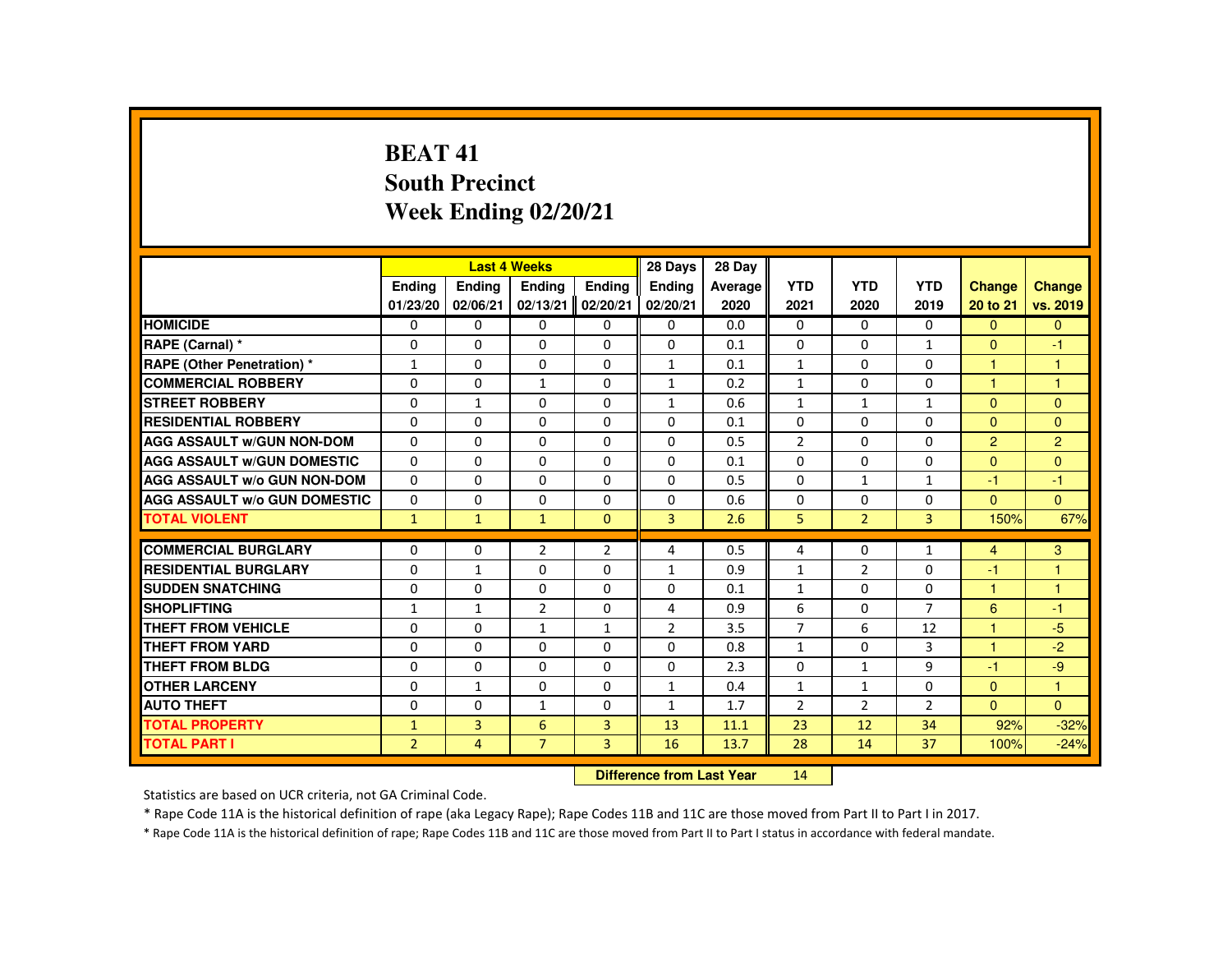# **BEAT 42 South PrecinctWeek Ending 02/20/21**

|                                     |                |               | <b>Last 4 Weeks</b>              |                | 28 Days        | 28 Day  |                |                |                |                      |                |
|-------------------------------------|----------------|---------------|----------------------------------|----------------|----------------|---------|----------------|----------------|----------------|----------------------|----------------|
|                                     | <b>Endina</b>  | <b>Endina</b> | <b>Endina</b>                    | <b>Endina</b>  | <b>Endina</b>  | Average | <b>YTD</b>     | <b>YTD</b>     | <b>YTD</b>     | <b>Change</b>        | <b>Change</b>  |
|                                     | 01/23/20       | 02/06/21      | 02/13/21                         | 02/20/21       | 02/20/21       | 2020    | 2021           | 2020           | 2019           | 20 to 21             | vs. 2019       |
| <b>HOMICIDE</b>                     | $\Omega$       | $\mathbf{0}$  | $\mathbf{0}$                     | $\mathbf{0}$   | 0              | 0.0     | 0              | $\Omega$       | $\Omega$       | $\Omega$             | $\mathbf{0}$   |
| RAPE (Carnal) *                     | $\Omega$       | $\Omega$      | $\Omega$                         | $\Omega$       | $\Omega$       | 0.3     | $\Omega$       | $\Omega$       | $\Omega$       | $\Omega$             | $\Omega$       |
| <b>RAPE (Other Penetration) *</b>   | $\Omega$       | $\Omega$      | $\Omega$                         | $\Omega$       | $\Omega$       | 0.2     | $\Omega$       | $\mathbf{1}$   | $\Omega$       | $-1$                 | $\Omega$       |
| <b>COMMERCIAL ROBBERY</b>           | $\Omega$       | $\Omega$      | $\Omega$                         | $\Omega$       | $\Omega$       | 0.5     | $\Omega$       | 4              | $\mathbf{1}$   | $-4$                 | $-1$           |
| <b>STREET ROBBERY</b>               | $\mathbf{0}$   | $\Omega$      | $\Omega$                         | $\Omega$       | $\Omega$       | 0.2     | $\overline{2}$ | $\Omega$       | $\mathbf{1}$   | $\overline{2}$       | 1              |
| <b>RESIDENTIAL ROBBERY</b>          | $\Omega$       | $\Omega$      | $\Omega$                         | $\Omega$       | $\Omega$       | 0.2     | $\mathbf{1}$   | $\mathbf{1}$   | $\Omega$       | $\Omega$             | $\mathbf{1}$   |
| <b>AGG ASSAULT W/GUN NON-DOM</b>    | $\Omega$       | $\Omega$      | $\Omega$                         | $\Omega$       | $\Omega$       | 0.3     | $\Omega$       | $\Omega$       | $\Omega$       | $\mathbf{0}$         | $\Omega$       |
| <b>AGG ASSAULT W/GUN DOMESTIC</b>   | $\Omega$       | $\Omega$      | $\Omega$                         | $\Omega$       | $\Omega$       | 0.0     | $\Omega$       | $\Omega$       | $\Omega$       | $\Omega$             | $\Omega$       |
| <b>AGG ASSAULT W/o GUN NON-DOM</b>  | $\mathbf{1}$   | $\Omega$      | $\Omega$                         | $\mathbf{0}$   | $\mathbf{1}$   | 0.6     | $\mathbf{1}$   | 0              | $\mathbf{1}$   | 1                    | $\Omega$       |
| <b>AGG ASSAULT W/o GUN DOMESTIC</b> | $\Omega$       | $\mathbf 0$   | $\Omega$                         | $\mathbf{1}$   | $\mathbf{1}$   | 0.2     | $\overline{2}$ | 1              | 0              | $\blacktriangleleft$ | $\overline{2}$ |
| <b>TOTAL VIOLENT</b>                | $\mathbf{1}$   | $\Omega$      | $\Omega$                         | $\mathbf{1}$   | $\overline{2}$ | 2.5     | 6              | $\overline{7}$ | $\overline{3}$ | $-14%$               | 100%           |
| <b>COMMERCIAL BURGLARY</b>          | $\Omega$       | $\Omega$      |                                  | 3              | 4              | 0.7     | 4              | $\Omega$       | $\Omega$       |                      |                |
|                                     |                |               | 1                                |                |                |         |                |                |                | 4                    | $\overline{4}$ |
| <b>RESIDENTIAL BURGLARY</b>         | $\Omega$       | $\Omega$      | $\Omega$                         | $\Omega$       | $\Omega$       | 0.2     | $\Omega$       | $\Omega$       | $\mathbf{1}$   | $\Omega$             | $-1$           |
| <b>SUDDEN SNATCHING</b>             | $\Omega$       | $\mathbf{1}$  | $\Omega$                         | $\Omega$       | $\mathbf{1}$   | 0.2     | $\mathbf{1}$   | $\Omega$       | $\mathbf{1}$   | $\mathbf{1}$         | $\Omega$       |
| <b>SHOPLIFTING</b>                  | 4              | 6             | 5                                | 6              | 21             | 13.3    | 33             | 35             | 48             | $-2$                 | $-15$          |
| <b>THEFT FROM VEHICLE</b>           | $\mathbf{1}$   | $\mathbf{1}$  | $\Omega$                         | $\Omega$       | 2              | 3.8     | 6              | 5              | 5              | 1                    | $\mathbf{1}$   |
| <b>THEFT FROM YARD</b>              | $\mathbf{0}$   | $\Omega$      | $\Omega$                         | $\Omega$       | $\Omega$       | 1.4     | $\mathbf{1}$   | $\mathbf{1}$   | $\mathbf{1}$   | $\Omega$             | $\overline{0}$ |
| <b>THEFT FROM BLDG</b>              | $\Omega$       | $\mathbf{1}$  | $\Omega$                         | $\overline{3}$ | 4              | 2.1     | 5              | 8              | $\overline{7}$ | $-3$                 | $-2$           |
| <b>OTHER LARCENY</b>                | $\Omega$       | $\Omega$      | $\Omega$                         | $\Omega$       | $\Omega$       | 0.6     | $\mathbf{1}$   | $\Omega$       | $\mathbf{1}$   | 1                    | $\Omega$       |
| <b>AUTO THEFT</b>                   | 1              | $\Omega$      | $\Omega$                         | $\mathbf{1}$   | $\overline{2}$ | 1.8     | 4              | $\overline{3}$ | $\overline{2}$ | 1                    | 2 <sup>1</sup> |
| <b>TOTAL PROPERTY</b>               | 6              | 9             | 6                                | 13             | 34             | 24.1    | 55             | 52             | 66             | 6%                   | $-17%$         |
| <b>TOTAL PART I</b>                 | $\overline{7}$ | 9             | 6                                | 14             | 36             | 26.5    | 61             | 59             | 69             | 3%                   | $-12%$         |
|                                     |                |               | <b>Difference from Last Year</b> |                | $\overline{2}$ |         |                |                |                |                      |                |

 **Difference from Last Year**

Statistics are based on UCR criteria, not GA Criminal Code.

\* Rape Code 11A is the historical definition of rape (aka Legacy Rape); Rape Codes 11B and 11C are those moved from Part II to Part I in 2017.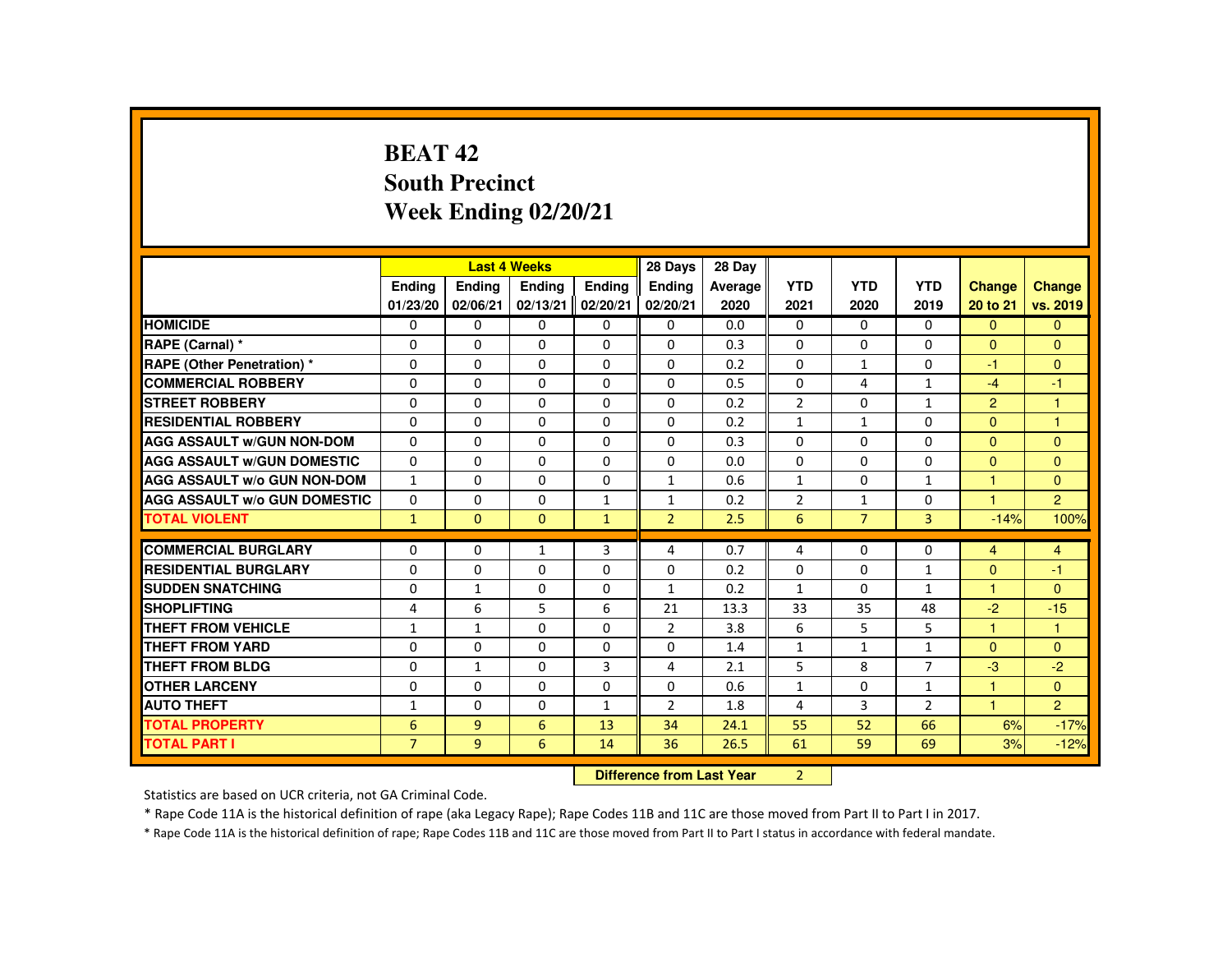# **BEAT 43 South PrecinctWeek Ending 02/20/21**

|                                     |                |                | <b>Last 4 Weeks</b> |                | 28 Days        | 28 Day  |                |                |                |                      |                      |
|-------------------------------------|----------------|----------------|---------------------|----------------|----------------|---------|----------------|----------------|----------------|----------------------|----------------------|
|                                     | <b>Ending</b>  | Ending         | <b>Ending</b>       | Ending         | <b>Ending</b>  | Average | <b>YTD</b>     | <b>YTD</b>     | <b>YTD</b>     | Change               | <b>Change</b>        |
|                                     | 01/23/20       | 02/06/21       | 02/13/21            | 02/20/21       | 02/20/21       | 2020    | 2021           | 2020           | 2019           | 20 to 21             | vs. 2019             |
| <b>HOMICIDE</b>                     | $\Omega$       | $\Omega$       | $\Omega$            | $\Omega$       | $\Omega$       | 0.0     | $\Omega$       | $\Omega$       | $\mathbf{1}$   | $\mathbf{0}$         | $-1$                 |
| RAPE (Carnal) *                     | $\Omega$       | $\Omega$       | $\Omega$            | $\Omega$       | $\Omega$       | 0.2     | $\Omega$       | $\Omega$       | $\Omega$       | $\overline{0}$       | $\mathbf{0}$         |
| <b>RAPE (Other Penetration) *</b>   | $\Omega$       | $\Omega$       | $\Omega$            | $\Omega$       | $\Omega$       | 0.2     | $\Omega$       | $\Omega$       | $\Omega$       | $\Omega$             | $\mathbf{0}$         |
| <b>COMMERCIAL ROBBERY</b>           | $\Omega$       | $\Omega$       | $\Omega$            | $\Omega$       | $\Omega$       | 0.7     | $\mathbf{1}$   | $\overline{2}$ | $\Omega$       | -1                   | 1                    |
| <b>STREET ROBBERY</b>               | $\Omega$       | $\Omega$       | $\mathbf{1}$        | $\Omega$       | $\mathbf{1}$   | 0.4     | $\mathbf{1}$   | $\Omega$       | $\Omega$       | $\blacktriangleleft$ | $\mathbf{1}$         |
| <b>RESIDENTIAL ROBBERY</b>          | $\Omega$       | $\Omega$       | $\Omega$            | $\Omega$       | $\Omega$       | 0.0     | $\Omega$       | $\Omega$       | $\Omega$       | $\mathbf{0}$         | $\mathbf{0}$         |
| <b>AGG ASSAULT W/GUN ON-DOM</b>     | $\Omega$       | $\Omega$       | $\Omega$            | $\Omega$       | $\Omega$       | 1.5     | $\mathbf{1}$   | 3              | 0              | $-2$                 | $\blacktriangleleft$ |
| <b>AGG ASSAULT W/GUN DOMESTIC</b>   | $\Omega$       | $\Omega$       | $\Omega$            | $\Omega$       | $\Omega$       | 0.2     | $\Omega$       | $\Omega$       | $\Omega$       | $\Omega$             | $\Omega$             |
| <b>AGG ASSAULT W/o GUN NON-DOM</b>  | $\Omega$       | $\Omega$       | $\mathbf{1}$        | $\Omega$       | $\mathbf{1}$   | 0.7     | $\mathbf{1}$   | $\Omega$       | $\mathbf{1}$   | 1                    | $\mathbf{0}$         |
| <b>AGG ASSAULT W/o GUN DOMESTIC</b> | $\Omega$       | $\Omega$       | $\mathbf{1}$        | $\Omega$       | $\mathbf{1}$   | 1.2     | $\overline{2}$ | 6              | $\mathbf{1}$   | $-4$                 | $\blacksquare$       |
| <b>TOTAL VIOLENT</b>                | $\Omega$       | $\mathbf{0}$   | 3                   | $\mathbf{0}$   | 3              | 5.0     | 6              | 11             | 3              | $-45%$               | 100%                 |
|                                     |                |                |                     |                |                |         |                |                |                | и                    |                      |
| <b>COMMERCIAL BURGLARY</b>          | $\mathbf{1}$   | $\Omega$       | $\Omega$            | $\Omega$       | $\mathbf{1}$   | 0.8     | $\mathbf{1}$   | $\Omega$       | 3              |                      | $-2$                 |
| <b>RESIDENTIAL BURGLARY</b>         | $\Omega$       | $\mathbf{1}$   | $\Omega$            | $\Omega$       | $\mathbf{1}$   | 1.8     | $\overline{2}$ | 6              | 3              | $-4$                 | $-1$                 |
| <b>SUDDEN SNATCHING</b>             | 0              | $\Omega$       | 0                   | $\mathbf{0}$   | 0              | 0.2     | $\Omega$       | 0              | 0              | $\mathbf{0}$         | $\Omega$             |
| <b>SHOPLIFTING</b>                  | $\mathbf{1}$   | $\overline{2}$ | 4                   | $\overline{2}$ | 9              | 2.8     | 14             | 6              | 19             | 8                    | $-5$                 |
| <b>THEFT FROM VEHICLE</b>           | $\Omega$       | $\mathbf{1}$   | $\Omega$            | $\Omega$       | $\mathbf{1}$   | 4.1     | 6              | 8              | 4              | $-2$                 | $\overline{2}$       |
| <b>THEFT FROM YARD</b>              | $\overline{2}$ | $\Omega$       | $\Omega$            | $\Omega$       | $\overline{2}$ | 1.3     | $\overline{2}$ | $\overline{2}$ | $\mathbf{1}$   | $\Omega$             | $\blacksquare$       |
| <b>THEFT FROM BLDG</b>              | $\overline{2}$ | $\mathbf{1}$   | $\Omega$            | $\Omega$       | 3              | 1.2     | 4              | $\mathbf{1}$   | 6              | 3                    | $-2$                 |
| <b>OTHER LARCENY</b>                | $\Omega$       | $\mathbf{0}$   | $\mathbf{1}$        | $\Omega$       | $\mathbf{1}$   | 0.6     | $\overline{2}$ | 0              | 0              | $\overline{2}$       | $\overline{2}$       |
| <b>AUTO THEFT</b>                   | $\Omega$       | $\Omega$       | $\mathbf{1}$        | $\Omega$       | $\mathbf{1}$   | 1.8     | $\overline{2}$ | $\Omega$       | $\overline{2}$ | $\overline{2}$       | $\Omega$             |
| <b>TOTAL PROPERTY</b>               | 6              | 5              | 6                   | $\overline{2}$ | 19             | 14.7    | 33             | 23             | 38             | 43%                  | $-13%$               |
| <b>TOTAL PART I</b>                 | 6              | 5              | 9                   | $\overline{2}$ | 22             | 19.6    | 39             | 34             | 41             | 15%                  | $-5%$                |
|                                     |                |                |                     |                |                |         |                |                |                |                      |                      |

 **Difference from Last Year**<sup>5</sup>

Statistics are based on UCR criteria, not GA Criminal Code.

\* Rape Code 11A is the historical definition of rape (aka Legacy Rape); Rape Codes 11B and 11C are those moved from Part II to Part I in 2017.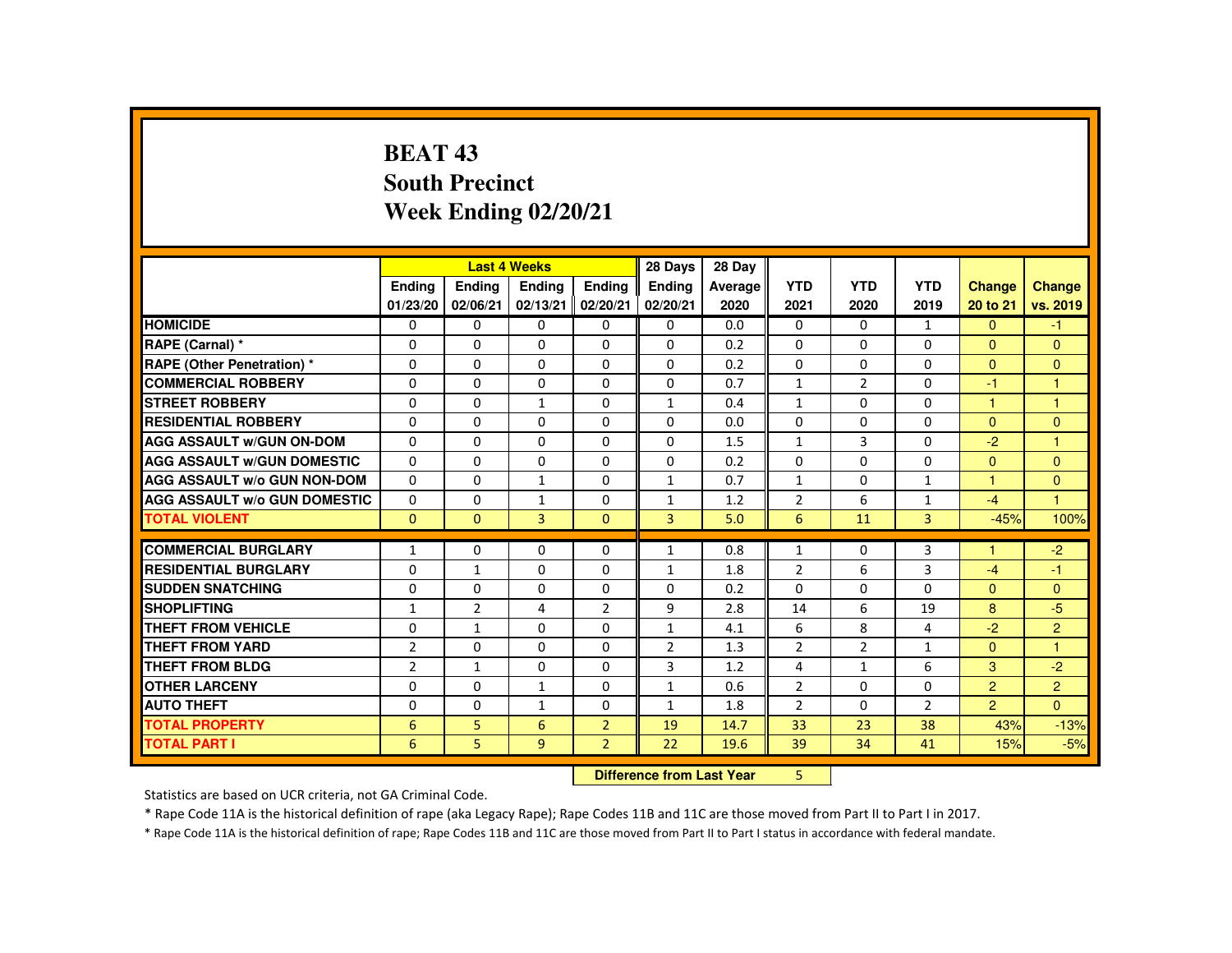# **BEAT 44 South PrecinctWeek Ending 02/20/21**

|                                     |                |                | <b>Last 4 Weeks</b> |                | 28 Days        | 28 Day  |                |                |                |                |                |
|-------------------------------------|----------------|----------------|---------------------|----------------|----------------|---------|----------------|----------------|----------------|----------------|----------------|
|                                     | <b>Endina</b>  | <b>Ending</b>  | <b>Ending</b>       | Ending         | Ending         | Average | <b>YTD</b>     | <b>YTD</b>     | <b>YTD</b>     | <b>Change</b>  | <b>Change</b>  |
|                                     | 01/23/20       | 02/06/21       | 02/13/21            | 02/20/21       | 02/20/21       | 2020    | 2021           | 2020           | 2019           | 20 to 21       | vs. 2019       |
| <b>HOMICIDE</b>                     | $\mathbf{0}$   | $\mathbf{0}$   | $\mathbf{1}$        | 0              | $\mathbf{1}$   | 0.1     | $\mathbf{1}$   | $\Omega$       | $\mathbf{1}$   | $\mathbf{1}$   | $\Omega$       |
| RAPE (Carnal) *                     | $\Omega$       | $\Omega$       | $\Omega$            | $\Omega$       | $\Omega$       | 0.2     | $\Omega$       | $\Omega$       | $\mathbf{1}$   | $\mathbf{0}$   | $-1$           |
| <b>RAPE (Other Penetration) *</b>   | $\Omega$       | $\Omega$       | $\Omega$            | $\Omega$       | $\Omega$       | 0.2     | $\Omega$       | $\overline{2}$ | $\Omega$       | $-2$           | $\Omega$       |
| <b>COMMERCIAL ROBBERY</b>           | $\Omega$       | $\Omega$       | $\Omega$            | $\Omega$       | $\Omega$       | 0.1     | $\Omega$       | $\Omega$       | $\Omega$       | $\mathbf{0}$   | $\Omega$       |
| <b>STREET ROBBERY</b>               | $\Omega$       | $\Omega$       | $\Omega$            | $\Omega$       | $\Omega$       | 0.5     | $\Omega$       | $\overline{2}$ | $\mathbf{1}$   | $-2$           | $-1$           |
| <b>RESIDENTIAL ROBBERY</b>          | $\Omega$       | $\mathbf{0}$   | $\Omega$            | 0              | $\mathbf{0}$   | 0.2     | $\mathbf{1}$   | $\mathbf{1}$   | $\Omega$       | $\Omega$       | $\overline{1}$ |
| <b>AGG ASSAULT w/GUN NON-DOM</b>    | $\Omega$       | $\Omega$       | $\overline{2}$      | $\Omega$       | $\overline{2}$ | 0.9     | 3              | 3              | $\overline{2}$ | $\Omega$       | 1              |
| <b>AGG ASSAULT W/GUN DOMESTIC</b>   | $\Omega$       | $\Omega$       | $\Omega$            | $\Omega$       | $\Omega$       | 0.1     | $\Omega$       | $\mathbf{1}$   | $\mathbf{1}$   | $-1$           | $-1$           |
| <b>AGG ASSAULT W/o GUN NON-DOM</b>  | $\Omega$       | $\Omega$       | $\Omega$            | $\Omega$       | $\Omega$       | 0.5     | $\Omega$       | $\Omega$       | $\Omega$       | $\mathbf{0}$   | $\Omega$       |
| <b>AGG ASSAULT W/o GUN DOMESTIC</b> | $\Omega$       | $\mathbf{1}$   | $\Omega$            | $\Omega$       | $\mathbf{1}$   | 1.1     | $\overline{2}$ | $\overline{2}$ | $\overline{2}$ | $\Omega$       | $\Omega$       |
| <b>TOTAL VIOLENT</b>                | $\mathbf{0}$   | $\mathbf{1}$   | 3                   | $\mathbf{0}$   | $\overline{4}$ | 3.6     | $\overline{7}$ | 11             | 8              | $-36%$         | $-13%$         |
|                                     |                |                |                     |                |                |         |                |                |                |                |                |
| <b>COMMERCIAL BURGLARY</b>          | $\Omega$       | $\Omega$       | $\mathbf{1}$        | $\Omega$       | $\mathbf{1}$   | 0.2     | $\mathbf{1}$   | $\mathbf{1}$   | $\overline{2}$ | $\Omega$       | $-1$           |
| <b>RESIDENTIAL BURGLARY</b>         | $\Omega$       | $\Omega$       | $\Omega$            | $\Omega$       | $\Omega$       | 2.1     | $\Omega$       | 6              | $\Omega$       | $-6$           | $\Omega$       |
| <b>SUDDEN SNATCHING</b>             | 0              | $\mathbf{0}$   | $\Omega$            | 0              | 0              | 0.0     | 0              | 0              | $\mathbf{1}$   | $\Omega$       | $-1$           |
| <b>SHOPLIFTING</b>                  | $\mathbf{1}$   | $\Omega$       | $\Omega$            | $\mathbf{1}$   | $\overline{2}$ | 1.8     | 5              | 3              | $\mathbf{1}$   | $\overline{2}$ | $\overline{4}$ |
| <b>THEFT FROM VEHICLE</b>           | $\overline{2}$ | $\Omega$       | $\Omega$            | $\Omega$       | $\overline{2}$ | 3.8     | 3              | 8              | 14             | $-5$           | $-11$          |
| <b>THEFT FROM YARD</b>              | $\Omega$       | $\Omega$       | $\Omega$            | $\mathbf{1}$   | 1              | 1.0     | $\overline{2}$ | $\Omega$       | $\mathbf{1}$   | $\overline{2}$ | $\overline{1}$ |
| <b>THEFT FROM BLDG</b>              | $\mathbf{1}$   | $\mathbf{1}$   | $\mathbf{1}$        | $\overline{2}$ | 5              | 2.1     | $\overline{7}$ | $\mathbf{1}$   | 4              | 6              | 3              |
| <b>OTHER LARCENY</b>                | $\Omega$       | $\mathbf{1}$   | $\Omega$            | $\overline{2}$ | 3              | 0.7     | 5              | $\mathbf{1}$   | $\overline{2}$ | $\overline{4}$ | 3              |
| <b>AUTO THEFT</b>                   | $\Omega$       | $\Omega$       | $\Omega$            | $\Omega$       | $\Omega$       | 1.7     | $\mathbf{1}$   | $\mathbf{1}$   | $\overline{3}$ | $\mathbf{0}$   | $-2$           |
| <b>TOTAL PROPERTY</b>               | $\overline{4}$ | $\overline{2}$ | $\overline{2}$      | 6              | 14             | 13.2    | 24             | 21             | 28             | 14%            | $-14%$         |
| <b>TOTAL PART I</b>                 | $\overline{4}$ | 3              | 5                   | 6              | 18             | 16.8    | 31             | 32             | 36             | $-3%$          | $-14%$         |
|                                     | <b>CARLES</b>  |                |                     |                |                |         |                |                |                |                |                |

 **Difference from Last Year**-1

Statistics are based on UCR criteria, not GA Criminal Code.

\* Rape Code 11A is the historical definition of rape (aka Legacy Rape); Rape Codes 11B and 11C are those moved from Part II to Part I in 2017.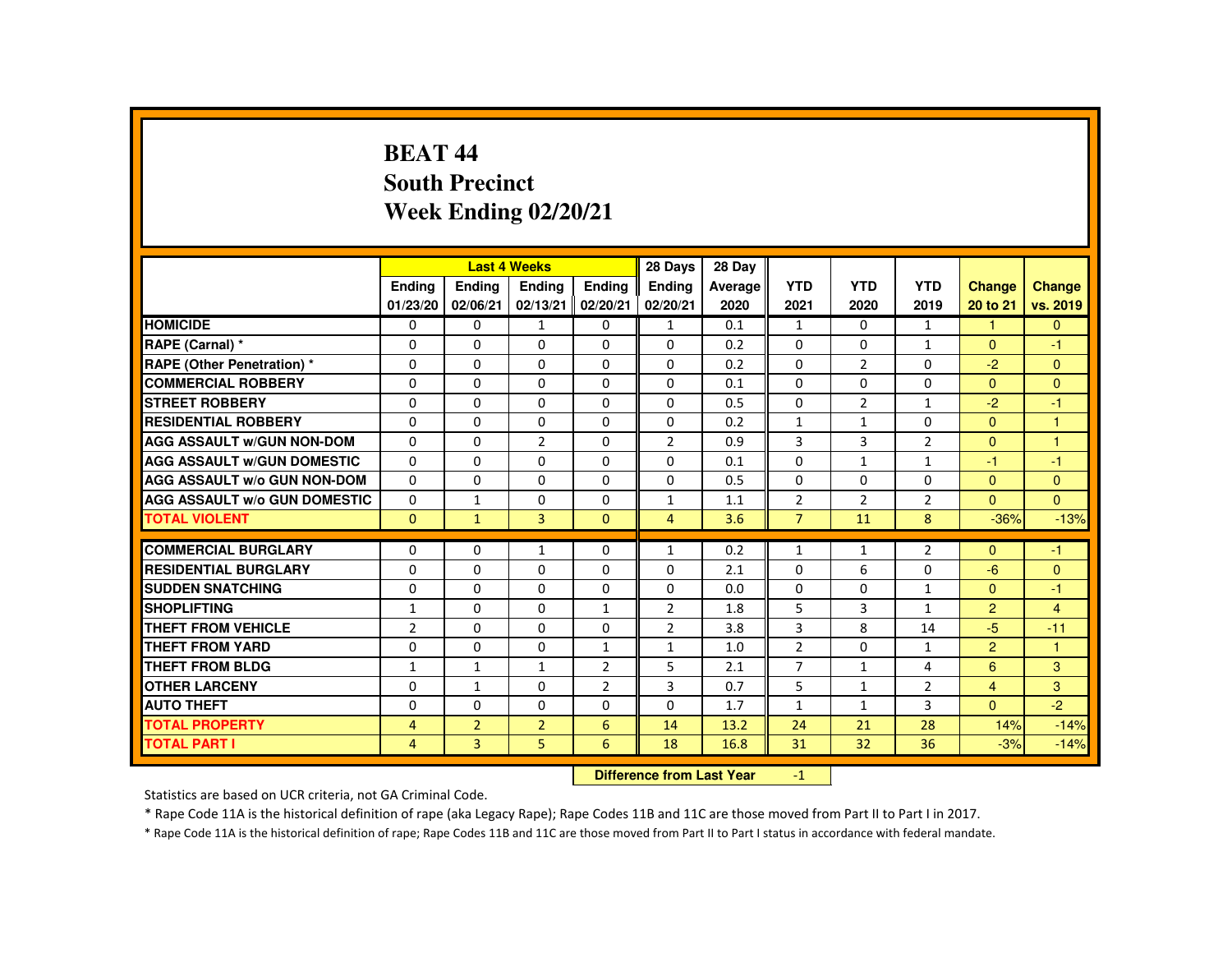### **BEAT 45 South PrecinctWeek Ending 02/20/21**

|                                     |                |                | <b>Last 4 Weeks</b>              |                | 28 Days      | 28 Day  |                |                |                |                      |                |
|-------------------------------------|----------------|----------------|----------------------------------|----------------|--------------|---------|----------------|----------------|----------------|----------------------|----------------|
|                                     | <b>Ending</b>  | <b>Ending</b>  | <b>Ending</b>                    | Ending         | Ending       | Average | <b>YTD</b>     | <b>YTD</b>     | <b>YTD</b>     | <b>Change</b>        | Change         |
|                                     | 01/23/20       | 02/06/21       | 02/13/21                         | 02/20/21       | 02/20/21     | 2020    | 2021           | 2020           | 2019           | 20 to 21             | vs. 2019       |
| <b>HOMICIDE</b>                     | 0              | $\Omega$       | $\mathbf{0}$                     | $\mathbf{0}$   | 0            | 0.1     | 0              | 1              | 0              | $-1$                 | $\mathbf{0}$   |
| RAPE (Carnal) *                     | $\Omega$       | $\Omega$       | $\Omega$                         | $\Omega$       | $\Omega$     | 0.2     | $\Omega$       | $\mathbf{1}$   | $\Omega$       | -1                   | $\Omega$       |
| <b>RAPE (Other Penetration) *</b>   | $\mathbf{0}$   | $\Omega$       | $\Omega$                         | $\Omega$       | $\Omega$     | 0.1     | $\Omega$       | $\mathbf{1}$   | $\Omega$       | $-1$                 | $\overline{0}$ |
| <b>COMMERCIAL ROBBERY</b>           | $\Omega$       | $\Omega$       | $\Omega$                         | $\Omega$       | 0            | 0.3     | $\Omega$       | $\mathbf{1}$   | $\Omega$       | $-1$                 | $\Omega$       |
| <b>STREET ROBBERY</b>               | 0              | $\Omega$       | 1                                | $\mathbf{0}$   | 1            | 0.2     | $\mathbf{1}$   | $\Omega$       | $\mathbf{1}$   | 1                    | $\mathbf{0}$   |
| <b>RESIDENTIAL ROBBERY</b>          | $\mathbf{0}$   | $\Omega$       | $\Omega$                         | $\Omega$       | $\Omega$     | 0.1     | $\Omega$       | $\Omega$       | $\Omega$       | $\Omega$             | $\Omega$       |
| <b>AGG ASSAULT W/GUN NON-DOM</b>    | $\mathbf{0}$   | $\Omega$       | $\Omega$                         | $\Omega$       | $\Omega$     | 0.6     | $\Omega$       | $\Omega$       | $\Omega$       | $\Omega$             | $\Omega$       |
| <b>AGG ASSAULT W/GUN DOMESTIC</b>   | $\Omega$       | $\Omega$       | $\Omega$                         | $\Omega$       | $\Omega$     | 0.2     | $\Omega$       | $\Omega$       | $\mathbf{1}$   | $\Omega$             | $-1$           |
| <b>AGG ASSAULT W/o GUN NON-DOM</b>  | $\Omega$       | $\Omega$       | $\mathbf{0}$                     | 0              | 0            | 0.6     | $\mathbf{1}$   | 0              | $\Omega$       | $\blacktriangleleft$ | $\mathbf{1}$   |
| <b>AGG ASSAULT W/o GUN DOMESTIC</b> | $\mathbf{0}$   | $\Omega$       | $\Omega$                         | $\Omega$       | $\Omega$     | 0.5     | $\mathbf{1}$   | $\mathbf{1}$   | $\overline{2}$ | $\Omega$             | $-1$           |
| <b>TOTAL VIOLENT</b>                | $\Omega$       | $\mathbf{0}$   | $\mathbf{1}$                     | $\mathbf{0}$   | $\mathbf{1}$ | 2.9     | 3              | 5              | $\overline{4}$ | $-40%$               | $-25%$         |
| <b>COMMERCIAL BURGLARY</b>          | $\mathbf{0}$   | $\Omega$       | $\Omega$                         | $\Omega$       | $\Omega$     | 0.2     | $\Omega$       | 0              | $\mathbf{1}$   | $\Omega$             | $-1$           |
| <b>RESIDENTIAL BURGLARY</b>         | $\Omega$       | $\Omega$       | $\Omega$                         | $\Omega$       | $\Omega$     | 0.8     | $\overline{2}$ | $\overline{2}$ | $\overline{2}$ | $\Omega$             | $\mathbf{0}$   |
| <b>SUDDEN SNATCHING</b>             | $\Omega$       | $\Omega$       | $\Omega$                         | $\Omega$       | $\Omega$     | 0.1     | $\Omega$       | $\Omega$       | $\Omega$       | $\Omega$             | $\Omega$       |
| <b>SHOPLIFTING</b>                  | $\mathbf{1}$   | 3              | 5                                | 3              | 12           | 2.5     | 14             | 3              | 22             | 11                   | $-8$           |
| <b>THEFT FROM VEHICLE</b>           | 1              | $\overline{2}$ | $\Omega$                         | $\Omega$       | 3            | 3.7     | 4              | 4              | 4              | $\Omega$             | $\Omega$       |
| <b>THEFT FROM YARD</b>              | $\mathbf{0}$   | $\Omega$       | $\Omega$                         | $\Omega$       | $\Omega$     | 1.2     | $\Omega$       | $\mathbf{1}$   | 6              | $-1$                 | $-6$           |
| <b>THEFT FROM BLDG</b>              | $\mathbf{0}$   | $\mathbf{1}$   | $\Omega$                         | $\Omega$       | $\mathbf{1}$ | 1.0     | $\mathbf{1}$   | $\mathbf{1}$   | $\mathbf{1}$   | $\Omega$             | $\Omega$       |
| <b>OTHER LARCENY</b>                | $\mathbf{0}$   | $\Omega$       | $\Omega$                         | $\Omega$       | $\Omega$     | 0.7     | $\Omega$       | 1              | $\Omega$       | -1                   | $\mathbf{0}$   |
| <b>AUTO THEFT</b>                   | $\Omega$       | $\Omega$       | $\overline{2}$                   | $\Omega$       | 2            | 1.7     | 3              | $\overline{2}$ | $\mathbf{1}$   | $\overline{1}$       | $\overline{2}$ |
| <b>TOTAL PROPERTY</b>               | $\overline{2}$ | 6              | $\overline{7}$                   | $\overline{3}$ | 18           | 11.9    | 24             | 14             | 37             | 71%                  | $-35%$         |
| <b>TOTAL PART I</b>                 | $\overline{2}$ | 6              | 8                                | $\overline{3}$ | 19           | 14.8    | 27             | 19             | 41             | 42%                  | $-34%$         |
|                                     |                |                | <b>Difference from Last Year</b> |                | 8            |         |                |                |                |                      |                |

 **Difference from Last Year**

Statistics are based on UCR criteria, not GA Criminal Code.

\* Rape Code 11A is the historical definition of rape (aka Legacy Rape); Rape Codes 11B and 11C are those moved from Part II to Part I in 2017.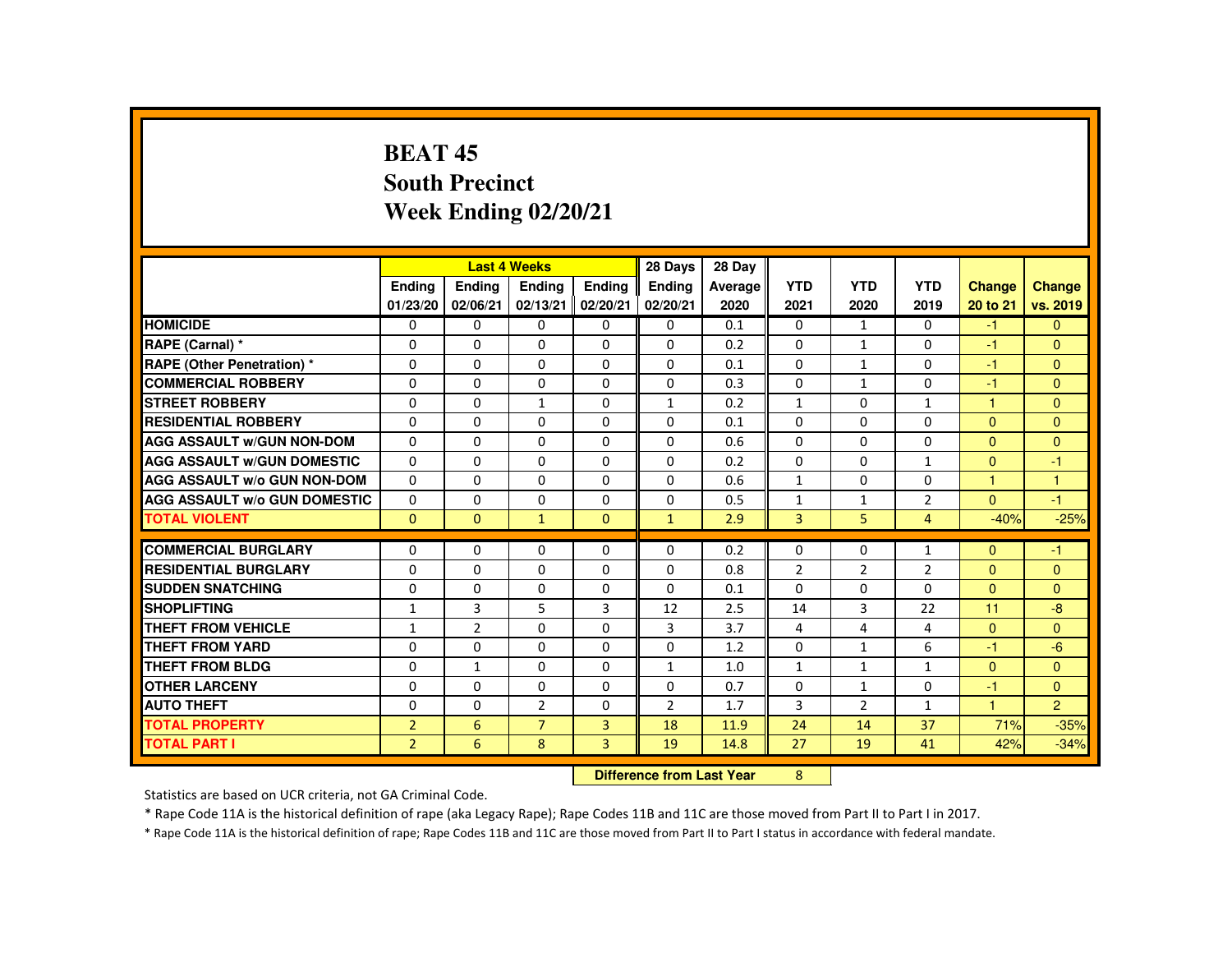### **BEAT 46 South PrecinctWeek Ending 02/20/21**

|                                     |                |                | <b>Last 4 Weeks</b> |                   | 28 Days        | 28 Day    |                |                |                |                |                |
|-------------------------------------|----------------|----------------|---------------------|-------------------|----------------|-----------|----------------|----------------|----------------|----------------|----------------|
|                                     | <b>Endina</b>  | Ending         | Ending              | <b>Endina</b>     | <b>Ending</b>  | Average   | <b>YTD</b>     | <b>YTD</b>     | <b>YTD</b>     | Change         | <b>Change</b>  |
|                                     | 01/23/20       | 02/06/21       | 02/13/21            | 02/20/21          | 02/20/21       | 2020      | 2021           | 2020           | 2019           | 20 to 21       | vs. 2020       |
| <b>HOMICIDE</b>                     | 0              | $\mathbf{0}$   | 0                   | $\mathbf{0}$      | 0              | 0.0       | $\mathbf{0}$   | 0              | 2              | $\mathbf{0}$   | $-2$           |
| RAPE (Carnal) *                     | 0              | $\Omega$       | $\mathbf{1}$        | $\Omega$          | $\mathbf{1}$   | 0.4       | $\mathbf{1}$   | $\mathbf{1}$   | 0              | $\mathbf{0}$   | 1              |
| <b>RAPE (Other Penetration) *</b>   | $\Omega$       | $\Omega$       | $\Omega$            | $\Omega$          | $\Omega$       | 0.1       | $\Omega$       | $\Omega$       | $\Omega$       | $\Omega$       | $\Omega$       |
| <b>COMMERCIAL ROBBERY</b>           | $\Omega$       | $\Omega$       | $\Omega$            | $\Omega$          | $\Omega$       | 0.1       | $\Omega$       | $\Omega$       | $\mathbf{1}$   | $\Omega$       | $-1$           |
| <b>STREET ROBBERY</b>               | $\Omega$       | $\Omega$       | $\Omega$            | $\Omega$          | $\Omega$       | 0.5       | $\Omega$       | $\mathbf{1}$   | $\Omega$       | $-1$           | $\Omega$       |
| <b>RESIDENTIAL ROBBERY</b>          | $\Omega$       | $\mathbf{0}$   | $\Omega$            | 0                 | 0              | 0.0       | 0              | 0              | 0              | $\mathbf{0}$   | $\mathbf{0}$   |
| <b>AGG ASSAULT W/GUN NON-DOM</b>    | $\Omega$       | $\Omega$       | 0                   | $\Omega$          | $\Omega$       | 0.8       | $\mathbf{1}$   | $\mathbf{1}$   | $\mathbf{1}$   | $\Omega$       | $\mathbf{0}$   |
| <b>AGG ASSAULT W/GUN DOMESTIC</b>   | $\Omega$       | $\Omega$       | $\Omega$            | $\Omega$          | $\Omega$       | 0.2       | $\Omega$       | $\Omega$       | $\Omega$       | $\Omega$       | $\Omega$       |
| <b>AGG ASSAULT W/o GUN NON-DOM</b>  | $\mathbf{1}$   | $\mathbf{1}$   | $\Omega$            | $\Omega$          | $\overline{2}$ | 0.5       | $\overline{2}$ | $\mathbf{1}$   | $\Omega$       | $\mathbf{1}$   | $\overline{2}$ |
| <b>AGG ASSAULT W/o GUN DOMESTIC</b> | $\mathbf{1}$   | $\Omega$       | $\Omega$            | $\mathbf{1}$      | $\overline{2}$ | 0.7       | 3              | $\Omega$       | $\overline{2}$ | 3              | $\mathbf{1}$   |
| <b>TOTAL VIOLENT</b>                | 2 <sup>1</sup> | $\mathbf{1}$   | $\mathbf{1}$        | $\mathbf{1}$      | 5              | 3.1       | $\overline{7}$ | $\overline{4}$ | 6              | 75%            | 17%            |
|                                     |                |                |                     |                   |                |           |                |                |                |                |                |
| <b>COMMERCIAL BURGLARY</b>          | $\Omega$       | $\mathbf{1}$   | $\Omega$            | 0                 | $\mathbf{1}$   | 0.3       | $\mathbf{1}$   | 0              | $\overline{2}$ | $\overline{1}$ | $-1$           |
| <b>RESIDENTIAL BURGLARY</b>         | $\Omega$       | $\mathbf{1}$   | $\Omega$            | $\Omega$          | $\mathbf{1}$   | 1.6       | $\mathbf{1}$   | $\overline{2}$ | $\mathbf{1}$   | $-1$           | $\Omega$       |
| <b>SUDDEN SNATCHING</b>             | 0              | $\mathbf{0}$   | $\Omega$            | 0                 | 0              | 0.2       | 0              | $\mathbf{1}$   | 0              | $-1$           | $\mathbf{0}$   |
| <b>SHOPLIFTING</b>                  | $\mathbf{1}$   | $\Omega$       | $\Omega$            | $\mathbf{1}$      | $\overline{2}$ | 5.6       | $\overline{7}$ | 13             | 23             | $-6$           | $-16$          |
| <b>THEFT FROM VEHICLE</b>           | $\overline{2}$ | $\Omega$       | $\mathbf{1}$        | $\Omega$          | 3              | 2.5       | 5              | $\overline{2}$ | 8              | 3              | $-3$           |
| <b>THEFT FROM YARD</b>              | $\Omega$       | $\Omega$       | $\mathbf{1}$        | $\Omega$          | $\mathbf{1}$   | 0.9       | $\overline{2}$ | $\mathbf{1}$   | $\mathbf{1}$   | $\mathbf{1}$   | $\mathbf{1}$   |
| <b>THEFT FROM BLDG</b>              | $\Omega$       | $\mathbf{1}$   | $\Omega$            | 0                 | $\mathbf{1}$   | 1.5       | $\overline{2}$ | 3              | $\overline{2}$ | $-1$           | $\mathbf{0}$   |
| <b>OTHER LARCENY</b>                | $\mathbf{1}$   | $\Omega$       | $\Omega$            | $\mathbf{1}$      | $\overline{2}$ | 0.4       | 3              | $\mathbf{1}$   | 0              | $\overline{2}$ | 3              |
| <b>AUTO THEFT</b>                   | $\Omega$       | $\Omega$       | $\mathbf{1}$        | $\Omega$          | $\mathbf{1}$   | 0.7       | 4              | $\mathbf{1}$   | $\overline{7}$ | 3              | $-3$           |
| <b>TOTAL PROPERTY</b>               | $\overline{4}$ | $\overline{3}$ | 3                   | $\overline{2}$    | 12             | 13.7      | 25             | 24             | 44             | 4%             | $-43%$         |
| <b>TOTAL PART I</b>                 | 6              | 4              | $\overline{4}$      | 3                 | 17             | 16.8      | 32             | 28             | 50             | 14%            | $-36%$         |
|                                     |                |                |                     | <b>CONTRACTOR</b> |                | $-1 - -1$ |                |                |                |                |                |

 **Difference from Last Year**r 4

Statistics are based on UCR criteria, not GA Criminal Code.

\* Rape Code 11A is the historical definition of rape (aka Legacy Rape); Rape Codes 11B and 11C are those moved from Part II to Part I in 2017.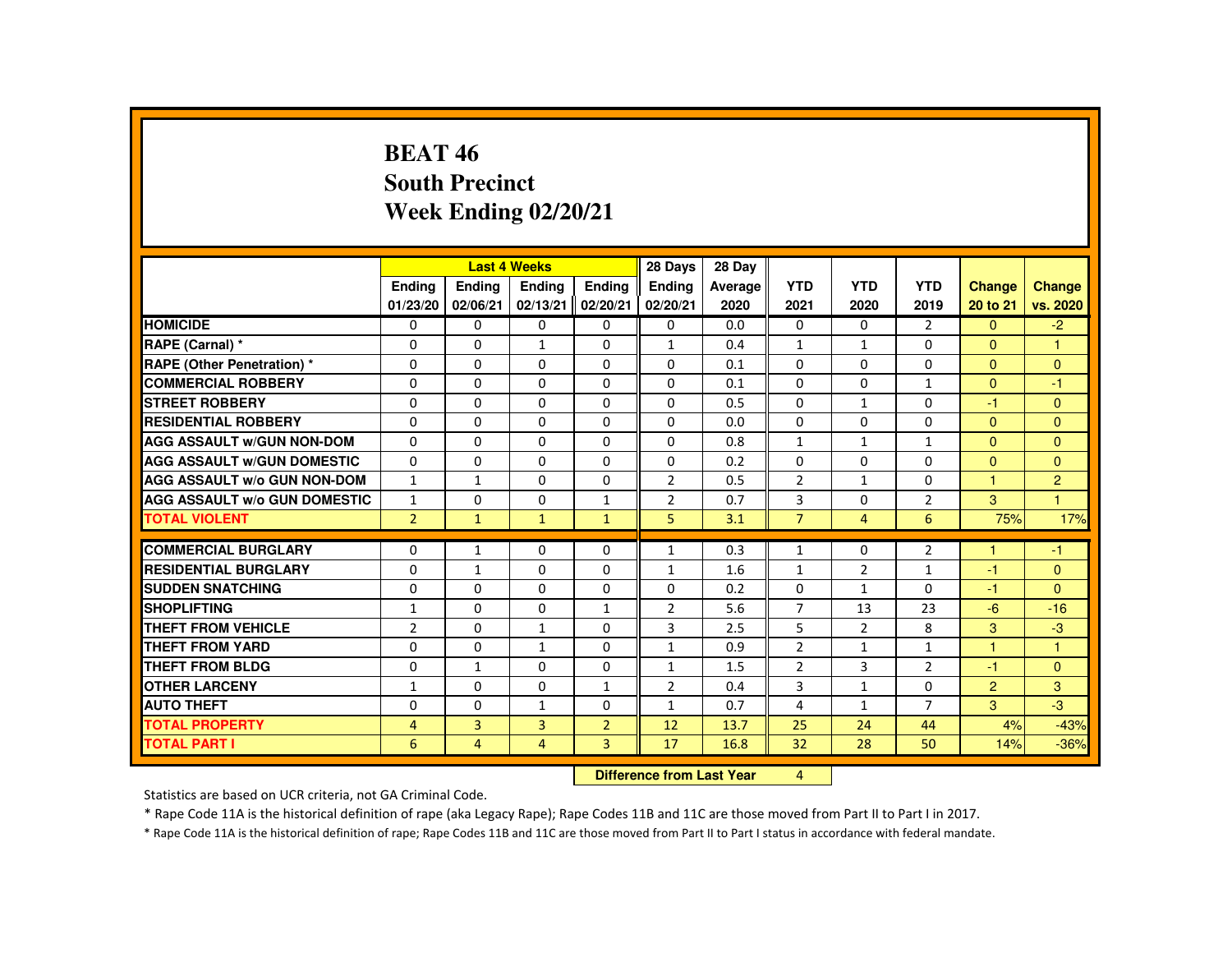# **BEAT 47 South PrecinctWeek Ending 02/20/21**

|                                     |              |                | <b>Last 4 Weeks</b>       |                | 28 Days       | 28 Day  |                |                |                |                |                |
|-------------------------------------|--------------|----------------|---------------------------|----------------|---------------|---------|----------------|----------------|----------------|----------------|----------------|
|                                     | Ending       | Ending         | <b>Endina</b>             | <b>Endina</b>  | <b>Endina</b> | Average | <b>YTD</b>     | <b>YTD</b>     | <b>YTD</b>     | Change         | <b>Change</b>  |
|                                     | 01/23/20     | 02/06/21       | 02/13/21                  | 02/20/21       | 02/20/21      | 2020    | 2021           | 2020           | 2019           | 20 to 21       | vs. 2019       |
| <b>HOMICIDE</b>                     | 0            | $\mathbf{0}$   | 0                         | 0              | 0             | 0.1     | 0              | 0              | $\Omega$       | $\mathbf{0}$   | $\mathbf{0}$   |
| RAPE (Carnal) *                     | 0            | $\Omega$       | $\Omega$                  | $\Omega$       | $\Omega$      | 0.0     | $\Omega$       | $\Omega$       | $\Omega$       | $\Omega$       | $\mathbf{0}$   |
| <b>RAPE (Other Penetration) *</b>   | $\Omega$     | $\Omega$       | $\Omega$                  | $\Omega$       | $\Omega$      | 0.0     | $\Omega$       | $\Omega$       | $\Omega$       | $\Omega$       | $\Omega$       |
| <b>COMMERCIAL ROBBERY</b>           | 0            | $\Omega$       | $\Omega$                  | $\Omega$       | $\Omega$      | 0.0     | $\Omega$       | $\Omega$       | $\Omega$       | $\mathbf{0}$   | $\Omega$       |
| <b>STREET ROBBERY</b>               | 0            | $\Omega$       | $\Omega$                  | $\Omega$       | 0             | 0.0     | $\Omega$       | $\Omega$       | $\Omega$       | $\Omega$       | $\Omega$       |
| <b>RESIDENTIAL ROBBERY</b>          | $\Omega$     | $\Omega$       | $\Omega$                  | $\Omega$       | $\Omega$      | 0.1     | $\Omega$       | $\Omega$       | $\Omega$       | $\Omega$       | $\Omega$       |
| <b>AGG ASSAULT W/GUN NON-GUN</b>    | $\Omega$     | $\Omega$       | $\Omega$                  | $\Omega$       | $\Omega$      | 0.1     | $\Omega$       | $\Omega$       | $\Omega$       | $\Omega$       | $\mathbf{0}$   |
| <b>AGG ASSAULT W/GUN DOMESTIC</b>   | $\Omega$     | $\Omega$       | $\Omega$                  | $\Omega$       | $\Omega$      | 0.0     | $\Omega$       | $\Omega$       | $\Omega$       | $\Omega$       | $\Omega$       |
| <b>AGG ASSAULT W/o GUN NON-DOM</b>  | $\Omega$     | $\Omega$       | $\Omega$                  | $\Omega$       | $\Omega$      | 0.0     | $\Omega$       | 0              | $\Omega$       | $\Omega$       | $\Omega$       |
| <b>AGG ASSAULT W/o GUN DOMESTIC</b> | $\Omega$     | $\Omega$       | $\Omega$                  | $\mathbf{1}$   | $\mathbf{1}$  | 0.2     | $\mathbf{1}$   | $\Omega$       | $\mathbf{1}$   | $\overline{1}$ | $\Omega$       |
| <b>TOTAL VIOLENT</b>                | $\Omega$     | $\Omega$       | $\Omega$                  | $\mathbf{1}$   | $\mathbf{1}$  | 0.4     | $\mathbf{1}$   | $\mathbf{0}$   | $\mathbf{1}$   | #DIV/0!        | 0%             |
| <b>COMMERCIAL BURGLARY</b>          | $\Omega$     | $\Omega$       | $\Omega$                  | $\Omega$       | $\Omega$      | 0.0     | $\Omega$       | 0              | $\Omega$       | $\Omega$       | $\mathbf{0}$   |
| <b>RESIDENTIAL BURGLARY</b>         | $\Omega$     | $\Omega$       | $\Omega$                  | 0              | $\mathbf 0$   | 0.5     | $\overline{2}$ | $\mathbf{1}$   | $\mathbf{1}$   | $\overline{1}$ | $\mathbf{1}$   |
| <b>SUDDEN SNATCHING</b>             | $\Omega$     | $\Omega$       | $\Omega$                  | $\Omega$       | $\Omega$      | 0.0     | $\Omega$       | $\Omega$       | $\Omega$       | $\Omega$       | $\mathbf{0}$   |
| <b>SHOPLIFTING</b>                  | 0            | 0              | 0                         | 0              | 0             | 0.0     | 0              | 0              | 0              | $\overline{0}$ | $\mathbf{0}$   |
| <b>THEFT FROM VEHICLE</b>           | $\Omega$     | $\Omega$       | $\Omega$                  | $\mathbf{1}$   | $\mathbf{1}$  | 1.0     | $\mathbf{1}$   | 2              | $\Omega$       | $-1$           | 1              |
| <b>THEFT FROM YARD</b>              | $\Omega$     | $\Omega$       | $\Omega$                  | $\mathbf{1}$   | 1             | 0.5     | $\mathbf{1}$   | $\overline{2}$ | $\Omega$       | $-1$           | $\mathbf{1}$   |
| <b>THEFT FROM BLDG</b>              | $\Omega$     | $\overline{2}$ | $\Omega$                  | $\mathbf{1}$   | 3             | 0.2     | 4              | $\mathbf{1}$   | $\Omega$       | 3              | $\overline{4}$ |
| <b>OTHER LARCENY</b>                | 0            | $\Omega$       | 0                         | $\Omega$       | $\Omega$      | 0.2     | $\Omega$       | 0              | $\mathbf{1}$   | $\mathbf{0}$   | $-1$           |
| <b>AUTO THEFT</b>                   | $\Omega$     | $\Omega$       | $\Omega$                  | $\Omega$       | $\Omega$      | 0.6     | $\Omega$       | $\Omega$       | $\Omega$       | $\Omega$       | $\Omega$       |
| <b>TOTAL PROPERTY</b>               | $\Omega$     | $\overline{2}$ | $\Omega$                  | $\overline{3}$ | 5             | 3.1     | 8              | 6              | $\overline{2}$ | 33%            | 300%           |
| <b>TOTAL PART I</b>                 | $\mathbf{0}$ | $\overline{2}$ | $\mathbf{0}$              | $\overline{4}$ | 6             | 3.5     | 9              | 6              | $\overline{3}$ | 50%            | 200%           |
|                                     |              |                |                           |                |               |         |                |                |                |                |                |
|                                     |              |                | Difference from Last Year |                | 3             |         |                |                |                |                |                |

 **Difference from Last Year**

Statistics are based on UCR criteria, not GA Criminal Code.

\* Rape Code 11A is the historical definition of rape (aka Legacy Rape); Rape Codes 11B and 11C are those moved from Part II to Part I in 2017.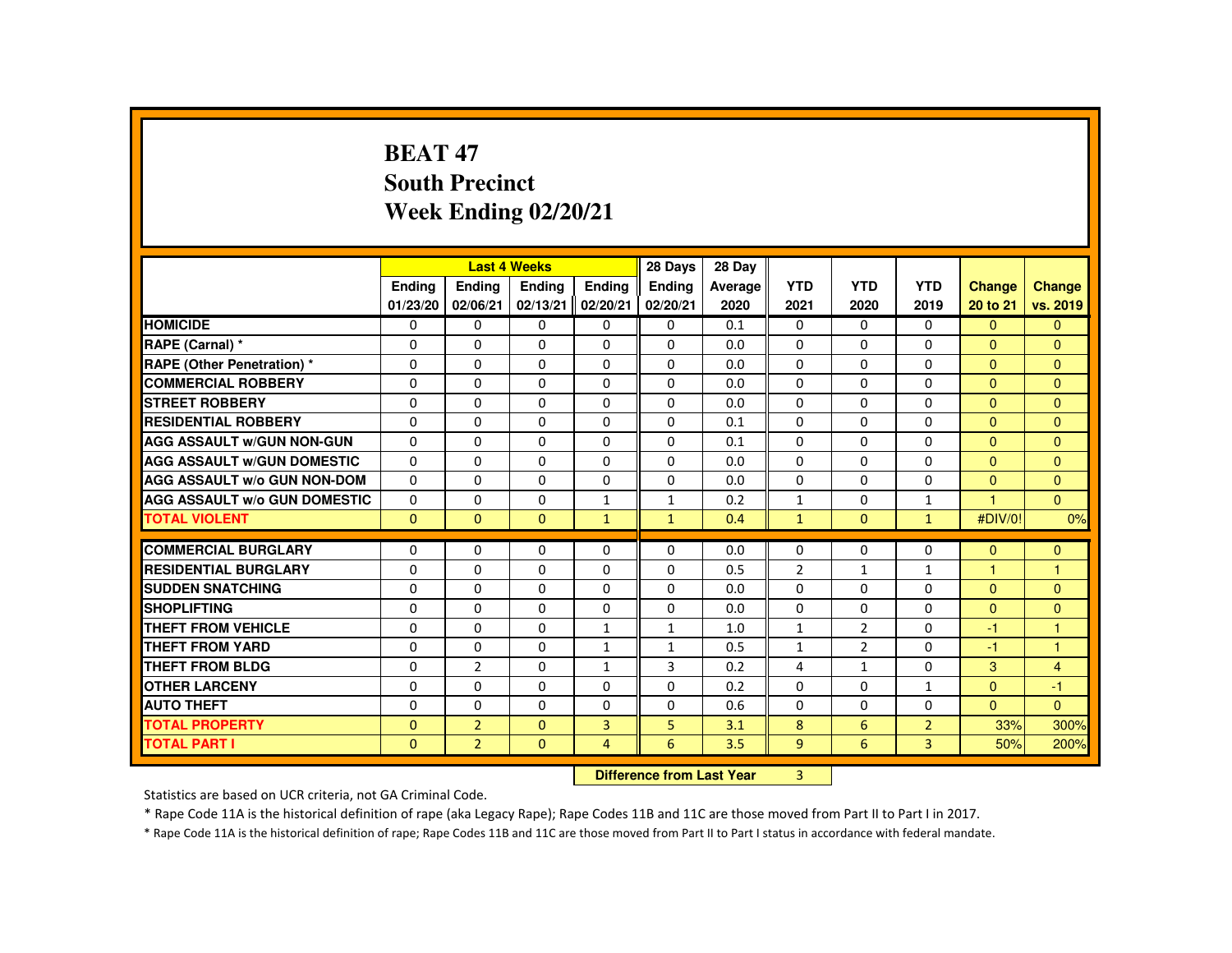# **BEAT 51 East PrecinctWeek Ending 02/20/21**

|                                     |                    |                                  | <b>Last 4 Weeks</b> |                           | 28 Days            | 28 Day          |                    |                    |                    |                           |                           |
|-------------------------------------|--------------------|----------------------------------|---------------------|---------------------------|--------------------|-----------------|--------------------|--------------------|--------------------|---------------------------|---------------------------|
|                                     | Ending<br>01/23/20 | Ending<br>02/06/21               | Ending<br>02/13/21  | <b>Endina</b><br>02/20/21 | Ending<br>02/20/21 | Average<br>2020 | <b>YTD</b><br>2021 | <b>YTD</b><br>2020 | <b>YTD</b><br>2019 | <b>Change</b><br>20 to 21 | <b>Change</b><br>vs. 2019 |
| <b>HOMICIDE</b>                     | 0                  | 0                                | 0                   | 0                         | 0                  | 0.2             | 0                  | $\Omega$           | $\mathbf{1}$       | $\Omega$                  | $-1$                      |
| RAPE (Carnal) *                     | 0                  | $\Omega$                         | 0                   | $\Omega$                  | $\Omega$           | 0.1             | $\Omega$           | $\Omega$           | $\Omega$           | $\Omega$                  | $\mathbf{0}$              |
| <b>RAPE (Other Penetration) *</b>   | $\Omega$           | $\Omega$                         | $\Omega$            | $\Omega$                  | $\Omega$           | 0.1             | $\mathbf{1}$       | $\Omega$           | $\Omega$           | $\mathbf{1}$              | $\overline{1}$            |
| <b>COMMERCIAL ROBBERY</b>           | $\Omega$           | $\Omega$                         | $\Omega$            | $\Omega$                  | $\Omega$           | 0.0             | $\Omega$           | $\Omega$           | $\Omega$           | $\Omega$                  | $\mathbf{0}$              |
| <b>STREET ROBBERY</b>               | $\mathbf{1}$       | $\Omega$                         | $\Omega$            | $\Omega$                  | $\mathbf{1}$       | 0.3             | $\overline{2}$     | $\Omega$           | $\Omega$           | $\overline{2}$            | 2                         |
| <b>RESIDENTIAL ROBBERY</b>          | $\mathbf{1}$       | 0                                | $\Omega$            | 0                         | $\mathbf{1}$       | 0.1             | $\mathbf{1}$       | 0                  | 0                  | 1                         | $\overline{1}$            |
| <b>AGG ASSAULT W/GUN NON-DOM</b>    | $\mathbf{1}$       | $\Omega$                         | $\mathbf{1}$        | $\mathbf{1}$              | 3                  | 2.1             | 3                  | 2                  | $\overline{2}$     | $\mathbf{1}$              | $\mathbf{1}$              |
| <b>AGG ASSAULT W/GUN DOMESTIC</b>   | $\Omega$           | $\Omega$                         | $\Omega$            | $\Omega$                  | $\Omega$           | 0.2             | $\Omega$           | $\Omega$           | $\Omega$           | $\Omega$                  | $\Omega$                  |
| <b>AGG ASSAULT W/o GUN NON-DOM</b>  | 0                  | $\mathbf{1}$                     | 0                   | 0                         | $\mathbf{1}$       | 1.5             | $\overline{2}$     | $\overline{2}$     | $\mathbf{1}$       | $\Omega$                  | $\overline{1}$            |
| <b>AGG ASSAULT W/o GUN DOMESTIC</b> | $\Omega$           | 0                                | $\Omega$            | $\Omega$                  | $\Omega$           | 1.5             | 0                  | 3                  | $\mathbf{1}$       | $-3$                      | $-1$                      |
| <b>TOTAL VIOLENT</b>                | $\overline{3}$     | $\mathbf{1}$                     | $\mathbf{1}$        | $\mathbf{1}$              | 6                  | 6.0             | 9                  | $\overline{7}$     | 5                  | 29%                       | 80%                       |
| <b>COMMERCIAL BURGLARY</b>          | 0                  | 0                                | $\Omega$            | $\mathbf{1}$              | $\mathbf{1}$       | 0.3             | $\mathbf{1}$       | 2                  | $\mathbf{1}$       | -1                        | $\mathbf{0}$              |
| <b>RESIDENTIAL BURGLARY</b>         | $\mathbf{1}$       | $\mathbf{1}$                     | $\mathbf{1}$        | $\mathbf{1}$              | $\overline{4}$     | 1.5             | 6                  | 5                  | 10                 | $\overline{1}$            | $-4$                      |
| <b>SUDDEN SNATCHING</b>             | 0                  | 0                                | 0                   | 0                         | 0                  | 0.1             | $\Omega$           | 0                  | 0                  | $\Omega$                  | $\Omega$                  |
| <b>SHOPLIFTING</b>                  | $\mathbf{1}$       | 0                                | $\Omega$            | $\mathbf{1}$              | 2                  | 1.2             | 3                  | 5                  | 3                  | $-2$                      | $\Omega$                  |
| <b>THEFT FROM VEHICLE</b>           | $\Omega$           | $\overline{2}$                   | $\overline{2}$      | $\mathbf{1}$              | 5                  | 2.2             | 5                  | $\overline{7}$     | 5                  | $-2$                      | $\Omega$                  |
| <b>THEFT FROM YARD</b>              | $\Omega$           | $\mathbf{1}$                     | $\Omega$            | $\Omega$                  | $\mathbf{1}$       | 1.2             | $\mathbf{1}$       | 6                  | $\mathbf{1}$       | $-5$                      | $\Omega$                  |
| <b>THEFT FROM BLDG</b>              | $\Omega$           | $\Omega$                         | $\overline{2}$      | $\Omega$                  | $\overline{2}$     | 1.8             | $\overline{2}$     | $\overline{7}$     | $\mathbf{1}$       | $-5$                      | $\overline{1}$            |
| <b>OTHER LARCENY</b>                | $\Omega$           | $\Omega$                         | $\Omega$            | $\Omega$                  | $\Omega$           | 0.6             | $\mathbf{1}$       | 2                  | 4                  | $-1$                      | -3                        |
| <b>AUTO THEFT</b>                   | $\Omega$           | $\overline{2}$                   | $\Omega$            | $\mathbf{1}$              | 3                  | 1.5             | 3                  | $\overline{2}$     | 6                  | $\overline{1}$            | $-3$                      |
| <b>TOTAL PROPERTY</b>               | $\overline{2}$     | 6                                | 5                   | 5                         | 18                 | 10.4            | 22                 | 36                 | 31                 | $-39%$                    | $-29%$                    |
| <b>TOTAL PART I</b>                 | 5                  | $\overline{7}$                   | 6                   | 6                         | 24                 | 16.4            | 31                 | 43                 | 36                 | $-28%$                    | $-14%$                    |
|                                     |                    | <b>Difference from Last Year</b> |                     | $-12$                     |                    |                 |                    |                    |                    |                           |                           |

Statistics are based on UCR criteria, not GA Criminal Code.

\* Rape Code 11A is the historical definition of rape (aka Legacy Rape); Rape Codes 11B and 11C are those moved from Part II to Part I in 2017.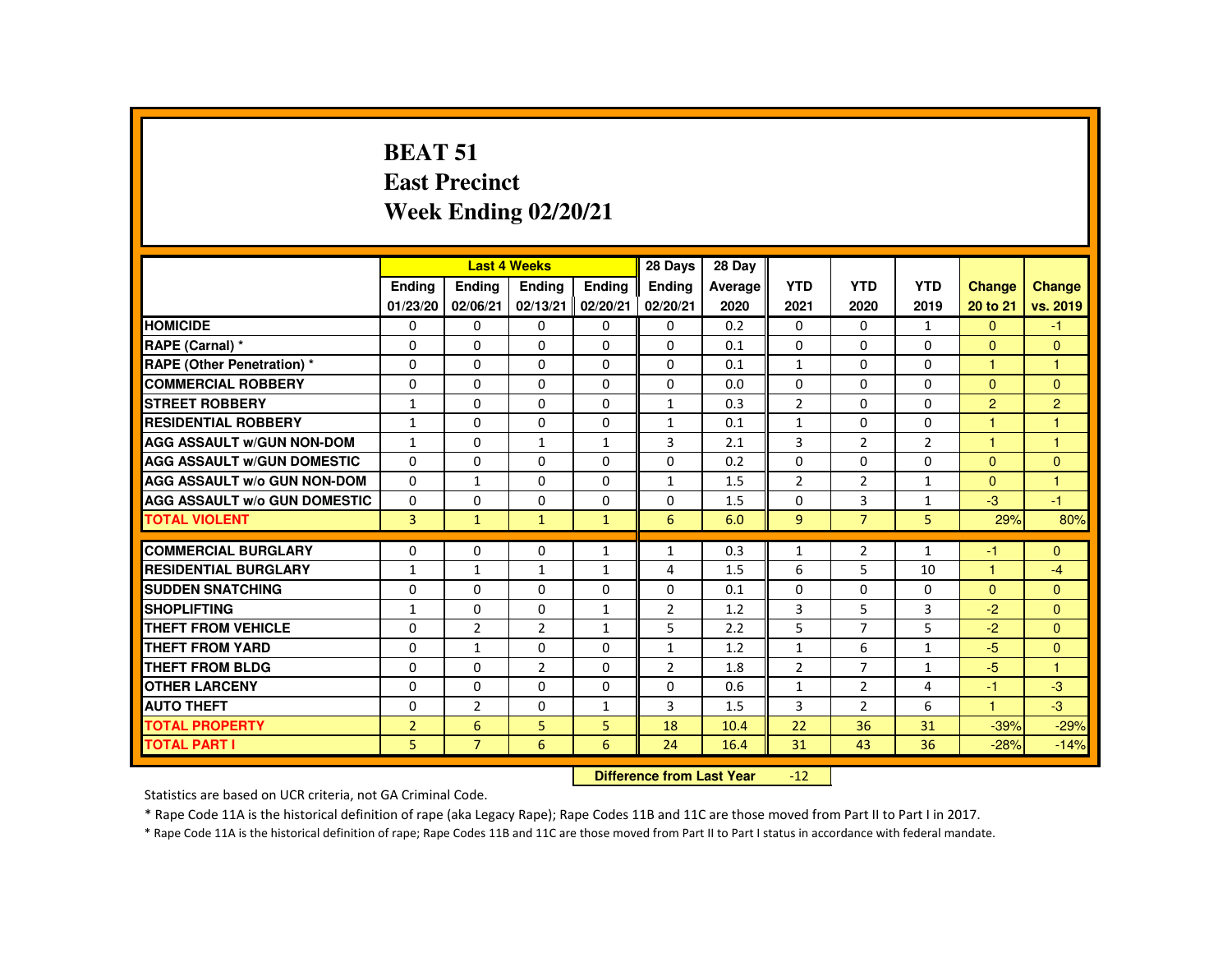#### **BEAT 52 East PrecinctWeek Ending 02/20/21**

|                                     |                |                | <b>Last 4 Weeks</b>              |               | 28 Days        | 28 Day  |                |                |                |                |              |
|-------------------------------------|----------------|----------------|----------------------------------|---------------|----------------|---------|----------------|----------------|----------------|----------------|--------------|
|                                     | <b>Endina</b>  | <b>Endina</b>  | <b>Endina</b>                    | <b>Endina</b> | <b>Endina</b>  | Average | <b>YTD</b>     | <b>YTD</b>     | <b>YTD</b>     | <b>Change</b>  | Change       |
|                                     | 01/23/20       | 02/06/21       | 02/13/21                         | 02/20/21      | 02/20/21       | 2020    | 2021           | 2020           | 2019           | 20 to 21       | vs. 2019     |
| <b>HOMICIDE</b>                     | 0              | 0              | 0                                | 0             | 0              | 0.1     | 0              | $\Omega$       | $\mathbf{0}$   | $\Omega$       | $\mathbf{0}$ |
| <b>RAPE (Carnal) *</b>              | $\Omega$       | $\Omega$       | $\Omega$                         | $\Omega$      | $\Omega$       | 0.1     | $\Omega$       | $\Omega$       | $\Omega$       | $\Omega$       | $\Omega$     |
| <b>RAPE (Other Penetration)*</b>    | $\Omega$       | $\Omega$       | $\Omega$                         | $\Omega$      | $\Omega$       | 0.0     | $\Omega$       | $\Omega$       | $\Omega$       | $\Omega$       | $\mathbf{0}$ |
| <b>COMMERCIAL ROBBERY</b>           | 0              | 0              | $\Omega$                         | $\Omega$      | $\Omega$       | 0.2     | $\Omega$       | $\Omega$       | $\Omega$       | $\Omega$       | $\Omega$     |
| <b>STREET ROBBERY</b>               | $\Omega$       | $\Omega$       | $\Omega$                         | $\Omega$      | $\Omega$       | 0.4     | $\Omega$       | $\Omega$       | $\Omega$       | $\Omega$       | $\Omega$     |
| <b>RESIDENTIAL ROBBERY</b>          | $\Omega$       | $\Omega$       | $\Omega$                         | $\Omega$      | $\Omega$       | 0.1     | $\Omega$       | $\Omega$       | $\overline{2}$ | $\Omega$       | $-2$         |
| <b>AGG ASSAULT W/GUN NON-DOM</b>    | $\Omega$       | $\Omega$       | $\Omega$                         | $\Omega$      | $\Omega$       | 1.0     | $\overline{2}$ | $\mathbf{1}$   | $\overline{2}$ | $\overline{1}$ | $\Omega$     |
| <b>AGG ASSAULT W/GUN DOMESTIC</b>   | 0              | 0              | 0                                | 0             | 0              | 0.3     | $\Omega$       | 0              | 0              | $\Omega$       | $\mathbf{0}$ |
| <b>AGG ASSAULT W/o GUN NON-DOM</b>  | $\Omega$       | $\Omega$       | $\Omega$                         | $\Omega$      | $\Omega$       | 0.9     | $\Omega$       | $\mathbf{1}$   | $\mathbf{1}$   | -1             | $-1$         |
| <b>AGG ASSAULT W/o GUN DOMESTIC</b> | $\mathbf{1}$   | $\mathbf{1}$   | $\Omega$                         | $\mathbf{1}$  | 3              | 1.1     | 3              | 3              | $\overline{2}$ | $\Omega$       | $\mathbf{1}$ |
| <b>TOTAL VIOLENT</b>                | $\mathbf{1}$   | $\mathbf{1}$   | $\Omega$                         | $\mathbf{1}$  | $\overline{3}$ | 4.1     | 5              | 5              | $\overline{7}$ | 0%             | $-29%$       |
| <b>COMMERCIAL BURGLARY</b>          | 0              | 0              | $\Omega$                         | $\Omega$      | $\Omega$       | 0.2     | 0              | $\Omega$       | $\Omega$       | $\mathbf{0}$   | $\mathbf{0}$ |
| <b>RESIDENTIAL BURGLARY</b>         | $\Omega$       | $\overline{2}$ | $\mathbf{1}$                     | 0             | 3              | 2.4     | 5              | 4              | 6              | $\overline{1}$ | $-1$         |
| <b>SUDDEN SNATCHING</b>             | $\Omega$       | $\Omega$       | $\Omega$                         | $\Omega$      | $\Omega$       | 0.2     | $\Omega$       | $\mathbf{1}$   | $\Omega$       | -1             | $\Omega$     |
| <b>SHOPLIFTING</b>                  | $\Omega$       | $\Omega$       | $\Omega$                         | $\Omega$      | $\Omega$       | 0.6     | $\Omega$       | 3              | $\Omega$       | $-3$           | $\Omega$     |
| <b>THEFT FROM VEHICLE</b>           | $\Omega$       | $\mathbf{1}$   | $\Omega$                         | $\Omega$      | $\mathbf{1}$   | 4.5     | $\overline{2}$ | 9              | 8              | $-7$           | $-6$         |
| <b>THEFT FROM YARD</b>              | $\Omega$       | $\Omega$       | $\Omega$                         | $\Omega$      | $\Omega$       | 2.0     | $\mathbf{1}$   | 2              | $\overline{2}$ | $-1$           | $-1$         |
| <b>THEFT FROM BLDG</b>              |                |                | $\Omega$                         | $\Omega$      |                | 1.7     | 3              | 5              | 5              | $-2$           | $-2$         |
|                                     | $\Omega$       | 0              |                                  |               | $\Omega$       |         |                |                |                |                |              |
| <b>OTHER LARCENY</b>                | $\mathbf{1}$   | $\mathbf{1}$   | $\mathbf{1}$                     | $\Omega$      | 3              | 2.0     | 3              | $\mathbf{1}$   | $\Omega$       | $\overline{2}$ | 3            |
| <b>AUTO THEFT</b>                   | $\Omega$       | $\Omega$       | $\Omega$                         | $\Omega$      | $\Omega$       | 1.5     | $\Omega$       | $\overline{2}$ | 4              | $-2$           | $-4$         |
| <b>TOTAL PROPERTY</b>               | $\mathbf{1}$   | $\overline{4}$ | $\overline{2}$                   | $\mathbf{0}$  | $\overline{7}$ | 15.1    | 14             | 27             | 25             | $-48%$         | $-44%$       |
| <b>TOTAL PART I</b>                 | $\overline{2}$ | 5              | $\overline{2}$                   | $\mathbf{1}$  | 10             | 19.3    | 19             | 32             | 32             | $-41%$         | $-41%$       |
|                                     |                |                | <b>Difference from Last Year</b> |               | $-13$          |         |                |                |                |                |              |

Statistics are based on UCR criteria, not GA Criminal Code.

\* Rape Code 11A is the historical definition of rape (aka Legacy Rape); Rape Codes 11B and 11C are those moved from Part II to Part I in 2017.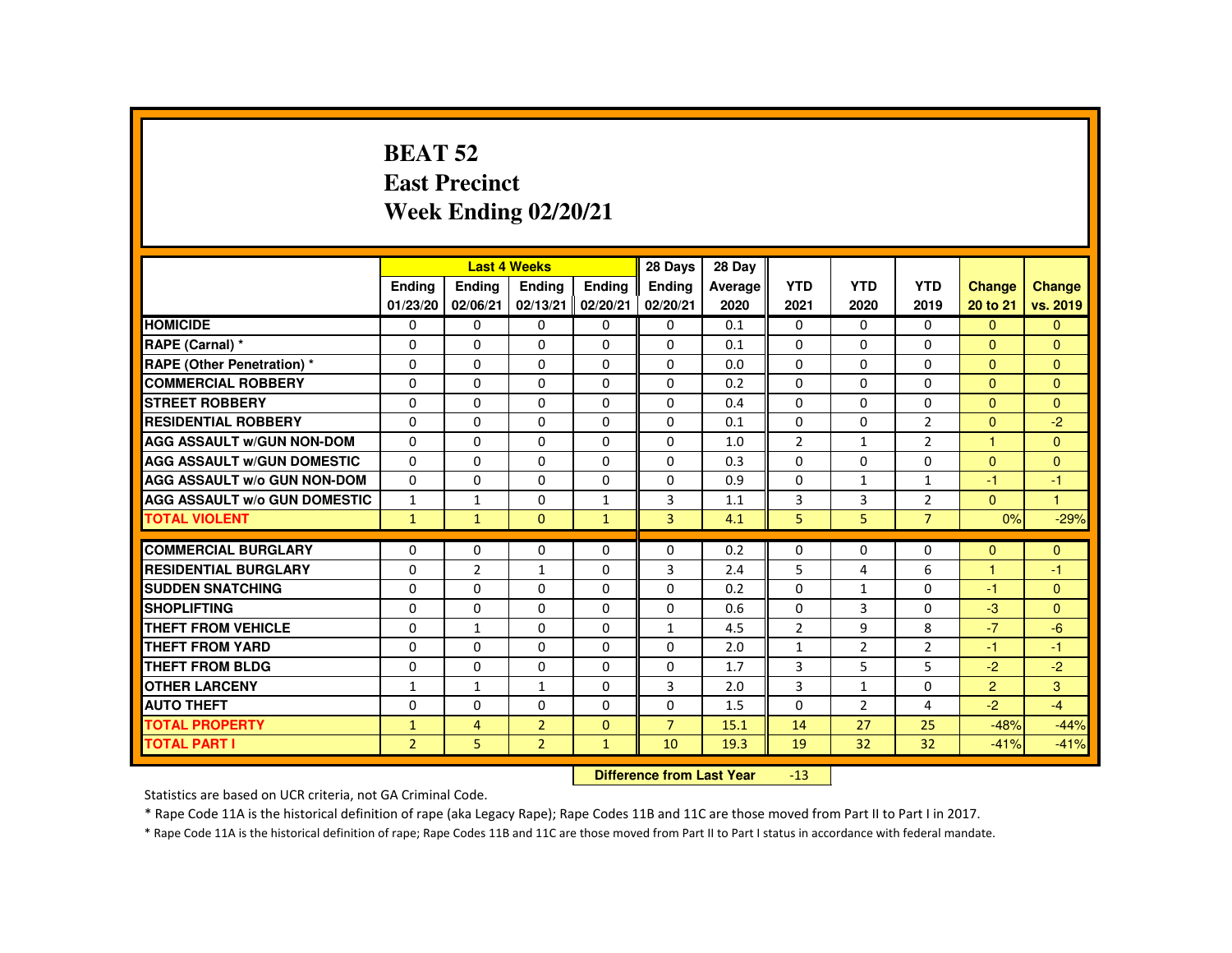# **BEAT 53 East PrecinctWeek Ending 02/20/21**

|                                     |                |                | <b>Last 4 Weeks</b> |                | 28 Days        | 28 Day                    |                |                |                |                |                |
|-------------------------------------|----------------|----------------|---------------------|----------------|----------------|---------------------------|----------------|----------------|----------------|----------------|----------------|
|                                     | <b>Endina</b>  | <b>Ending</b>  | <b>Ending</b>       | <b>Endina</b>  | <b>Endina</b>  | Average                   | <b>YTD</b>     | <b>YTD</b>     | <b>YTD</b>     | <b>Change</b>  | Change         |
|                                     | 01/23/20       | 02/06/21       | 02/13/21            | 02/20/21       | 02/20/21       | 2020                      | 2021           | 2020           | 2019           | 20 to 21       | vs. 2019       |
| <b>HOMICIDE</b>                     | $\Omega$       | $\Omega$       | $\Omega$            | $\Omega$       | 0              | 0.1                       | $\mathbf{1}$   | $\Omega$       | $\Omega$       | $\mathbf{1}$   | $\mathbf{1}$   |
| RAPE (Carnal) *                     | $\Omega$       | $\Omega$       | $\Omega$            | $\Omega$       | $\Omega$       | 0.0                       | $\Omega$       | $\Omega$       | $\Omega$       | $\mathbf{0}$   | $\mathbf{0}$   |
| RAPE (Other Penetration) *          | $\Omega$       | $\Omega$       | $\Omega$            | $\Omega$       | $\Omega$       | 0.2                       | $\Omega$       | 1              | $\Omega$       | $-1$           | $\Omega$       |
| <b>COMMERCIAL ROBBERY</b>           | $\mathbf{0}$   | $\Omega$       | $\Omega$            | $\Omega$       | $\Omega$       | 0.0                       | $\Omega$       | 0              | 0              | $\mathbf{0}$   | $\mathbf{0}$   |
| <b>STREET ROBBERY</b>               | $\Omega$       | $\Omega$       | $\Omega$            | $\Omega$       | $\Omega$       | 0.6                       | $\Omega$       | $\mathbf{1}$   | $\mathbf{1}$   | $-1$           | $-1$           |
| <b>RESIDENTIAL ROBBERY</b>          | $\mathbf{0}$   | $\Omega$       | $\mathbf{0}$        | 0              | 0              | 0.1                       | 0              | 1              | 0              | -1             | $\mathbf{0}$   |
| <b>AGG ASSAULT w/GUN NON-DOM</b>    | $\mathbf{1}$   | $\Omega$       | $\Omega$            | $\Omega$       | $\mathbf{1}$   | 1.2                       | $\mathbf{1}$   | $\overline{2}$ | $\overline{2}$ | -1             | $-1$           |
| <b>AGG ASSAULT W/GUN DOMESTIC</b>   | $\Omega$       | $\Omega$       | $\Omega$            | $\Omega$       | $\Omega$       | 0.4                       | $\mathbf{1}$   | $\mathbf{1}$   | $\Omega$       | $\Omega$       | $\mathbf{1}$   |
| AGG ASSAULT w/o GUN NON-DOM         | $\Omega$       | $\Omega$       | $\mathbf{1}$        | $\Omega$       | $\mathbf{1}$   | 1.2                       | $\overline{2}$ | $\overline{2}$ | $\Omega$       | $\mathbf{0}$   | $\overline{2}$ |
| <b>AGG ASSAULT W/o GUN DOMESTIC</b> | $\Omega$       | $\mathbf{1}$   | $\mathbf{0}$        | $\Omega$       | $\mathbf{1}$   | 1.5                       | 3              | $\mathbf{1}$   | $\overline{2}$ | $\overline{2}$ | 1              |
| <b>TOTAL VIOLENT</b>                | $\mathbf{1}$   | $\mathbf{1}$   | $\mathbf{1}$        | $\mathbf{0}$   | $\overline{3}$ | 5.2                       | 8              | 9 <sup>°</sup> | 5              | $-11%$         | 60%            |
| <b>COMMERCIAL BURGLARY</b>          | $\mathbf{1}$   | $\Omega$       | $\Omega$            | $\Omega$       | $\mathbf{1}$   | 0.2                       | $\mathbf{1}$   | $\mathbf{1}$   | $\Omega$       | $\Omega$       | 1              |
| <b>RESIDENTIAL BURGLARY</b>         | 0              | $\Omega$       | $\mathbf{1}$        | $\Omega$       | $\mathbf{1}$   | 3.0                       | $\mathbf{1}$   | 4              | 8              | $-3$           | $-7$           |
| <b>SUDDEN SNATCHING</b>             | $\Omega$       | $\Omega$       | $\Omega$            | $\Omega$       | $\Omega$       | 0.0                       | $\Omega$       | $\Omega$       | $\Omega$       | $\mathbf{0}$   | $\overline{0}$ |
| <b>SHOPLIFTING</b>                  | $\Omega$       | $\Omega$       | $\Omega$            | $\Omega$       | $\Omega$       | 0.2                       | $\Omega$       | $\Omega$       | $\Omega$       | $\Omega$       | $\Omega$       |
| <b>THEFT FROM VEHICLE</b>           | $\Omega$       | $\overline{2}$ | $\mathbf{1}$        | $\Omega$       | 3              | 3.6                       | $\overline{4}$ | 6              | $\overline{7}$ | $-2$           | $-3$           |
| <b>THEFT FROM YARD</b>              | $\Omega$       | $\Omega$       | $\Omega$            | $\mathbf{1}$   | $\mathbf{1}$   | 1.0                       | $\overline{2}$ | $\overline{2}$ | $\mathbf{1}$   | $\Omega$       | $\mathbf{1}$   |
| <b>THEFT FROM BLDG</b>              | $\mathbf{0}$   | $\Omega$       | $\mathbf{0}$        | $\overline{2}$ | $\overline{2}$ | 2.4                       | 3              | 0              | 8              | $\mathbf{3}$   | $-5$           |
| <b>OTHER LARCENY</b>                | $\mathbf{0}$   | $\Omega$       | $\Omega$            | $\Omega$       | $\Omega$       | 0.5                       | $\Omega$       | $\overline{2}$ | 3              | $-2$           | $-3$           |
| <b>AUTO THEFT</b>                   | $\mathbf{1}$   | $\Omega$       | $\Omega$            | $\Omega$       | $\mathbf{1}$   | 1.6                       | 4              | $\overline{2}$ | 6              | $\overline{2}$ | $-2$           |
| <b>TOTAL PROPERTY</b>               | $\overline{2}$ | $\overline{2}$ | $\overline{2}$      | $\overline{3}$ | $\overline{9}$ | 12.4                      | 15             | 17             | 33             | $-12%$         | $-55%$         |
| <b>TOTAL PART I</b>                 | 3              | 3              | 3                   | $\overline{3}$ | 12             | 17.6                      | 23             | 26             | 38             | $-12%$         | $-39%$         |
|                                     |                |                |                     |                |                | Difference from Loot Voor |                |                |                |                |                |

 **Difference from Last Year**r  $-3$ 

Statistics are based on UCR criteria, not GA Criminal Code.

\* Rape Code 11A is the historical definition of rape (aka Legacy Rape); Rape Codes 11B and 11C are those moved from Part II to Part I in 2017.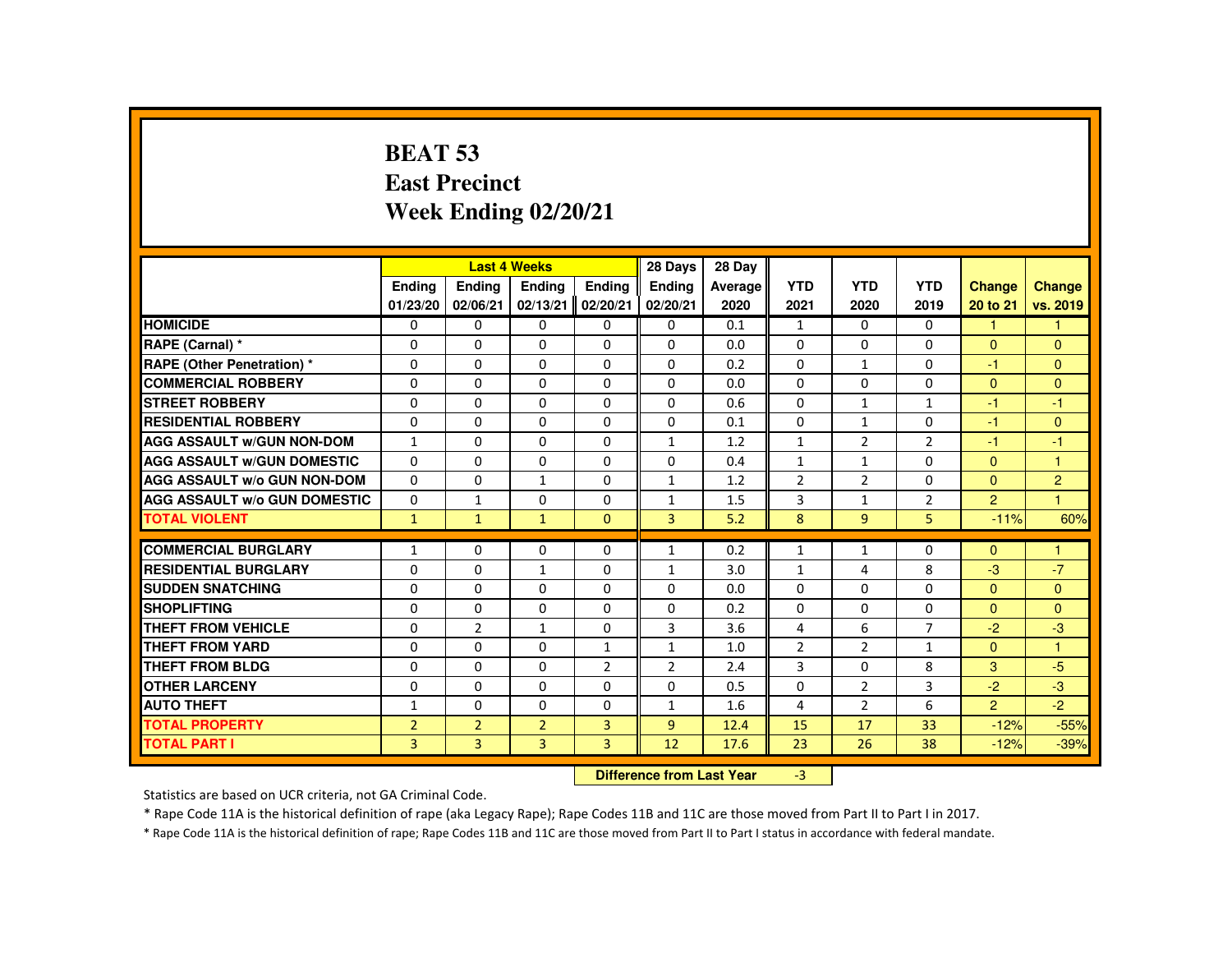#### **BEAT 54 East PrecinctWeek Ending 02/20/21**

|                                     |                |                           | <b>Last 4 Weeks</b> |                | 28 Days        | 28 Day  |                |                |                |                |                |
|-------------------------------------|----------------|---------------------------|---------------------|----------------|----------------|---------|----------------|----------------|----------------|----------------|----------------|
|                                     | <b>Endina</b>  | <b>Endina</b>             | <b>Endina</b>       | <b>Endina</b>  | <b>Endina</b>  | Average | <b>YTD</b>     | <b>YTD</b>     | <b>YTD</b>     | <b>Change</b>  | <b>Change</b>  |
|                                     | 01/23/20       | 02/06/21                  | 02/13/21            | 02/20/21       | 02/20/21       | 2020    | 2021           | 2020           | 2019           | 20 to 21       | vs. 2019       |
| <b>HOMICIDE</b>                     | $\mathbf{0}$   | 0                         | $\Omega$            | 0              | 0              | 0.0     | 0              | $\Omega$       | $\Omega$       | $\Omega$       | $\overline{0}$ |
| RAPE (Carnal) *                     | 0              | $\Omega$                  | $\Omega$            | $\Omega$       | $\Omega$       | 0.0     | $\mathbf{1}$   | $\Omega$       | $\Omega$       |                | 1              |
| <b>RAPE (Other Penetration) *</b>   | $\Omega$       | $\Omega$                  | $\Omega$            | $\Omega$       | $\Omega$       | 0.2     | $\Omega$       | $\Omega$       | $\Omega$       | $\Omega$       | $\Omega$       |
| <b>COMMERCIAL ROBBERY</b>           | $\Omega$       | $\Omega$                  | $\Omega$            | $\Omega$       | $\Omega$       | 0.5     | $\Omega$       | $\overline{3}$ | $\mathbf{1}$   | $-3$           | $-1$           |
| <b>STREET ROBBERY</b>               | $\Omega$       | $\Omega$                  | $\Omega$            | $\Omega$       | $\Omega$       | 0.5     | $\Omega$       | $\mathbf{1}$   | 3              | -1             | $-3$           |
| <b>RESIDENTIAL ROBBERY</b>          | $\Omega$       | 0                         | $\Omega$            | $\Omega$       | $\Omega$       | 0.0     | $\Omega$       | $\Omega$       | $\Omega$       | $\Omega$       | $\mathbf{0}$   |
| <b>AGG ASSAULT W/GUN NON-DOM</b>    | $\mathbf{1}$   | $\overline{2}$            | $\Omega$            | $\mathbf{1}$   | 4              | 1.5     | 5              | $\mathbf{1}$   | 4              | $\overline{4}$ | $\mathbf{1}$   |
| <b>AGG ASSAULT W/GUN DOMESTIC</b>   | $\Omega$       | $\Omega$                  | $\Omega$            | $\Omega$       | $\Omega$       | 0.2     | $\Omega$       | $\Omega$       | $\Omega$       | $\Omega$       | $\Omega$       |
| AGG ASSAULT W/o GUN NON-DOM         | 0              | 0                         | 0                   | 0              | 0              | 0.8     | $\Omega$       | $\mathbf{1}$   | 0              | -1             | $\mathbf{0}$   |
| <b>AGG ASSAULT W/o GUN DOMESTIC</b> | $\Omega$       | 0                         | $\Omega$            | 0              | $\Omega$       | 0.2     | $\Omega$       | $\mathbf{1}$   | $\mathbf{1}$   | -1             | $-1$           |
| <b>TOTAL VIOLENT</b>                | $\mathbf{1}$   | $\overline{2}$            | $\Omega$            | $\mathbf{1}$   | $\overline{4}$ | 3.8     | 6              | $\overline{7}$ | $\overline{9}$ | $-14%$         | $-33%$         |
| <b>COMMERCIAL BURGLARY</b>          | 0              | 0                         | 0                   | 0              | 0              | 0.1     | 0              | 0              | 0              | $\Omega$       | $\Omega$       |
| <b>RESIDENTIAL BURGLARY</b>         | $\Omega$       | $\mathbf{1}$              | $\Omega$            | $\mathbf{1}$   | $\overline{2}$ | 2.5     | $\overline{2}$ | 5              | 4              | $-3$           | $-2$           |
| <b>SUDDEN SNATCHING</b>             | $\Omega$       | $\Omega$                  | $\Omega$            | $\Omega$       | $\Omega$       | 0.2     | $\Omega$       | $\Omega$       | $\overline{2}$ | $\Omega$       | $-2$           |
| <b>SHOPLIFTING</b>                  | 3              | $\mathbf{1}$              | 0                   | 0              | 4              | 4.1     | 5              | 10             | 5              | $-5$           | $\Omega$       |
| <b>THEFT FROM VEHICLE</b>           | $\mathbf{1}$   | $\Omega$                  | $\Omega$            | $\Omega$       | $\mathbf{1}$   | 3.5     | $\overline{2}$ | 11             | 27             | $-9$           | $-25$          |
| <b>THEFT FROM YARD</b>              | $\mathbf{1}$   | $\Omega$                  | $\Omega$            | 0              | $\mathbf{1}$   | 2.0     | $\overline{2}$ | 3              | 6              | $-1$           | $-4$           |
| <b>THEFT FROM BLDG</b>              | 0              | $\Omega$                  | $\Omega$            | $\mathbf{1}$   | $\mathbf{1}$   | 1.6     | $\overline{2}$ | $\overline{7}$ | $\overline{2}$ | $-5$           | $\Omega$       |
| <b>OTHER LARCENY</b>                | 0              | $\mathbf{1}$              | $\Omega$            | $\Omega$       | $\mathbf{1}$   | 1.1     | 3              | 3              | $\overline{2}$ | $\mathbf{0}$   | $\overline{1}$ |
| <b>AUTO THEFT</b>                   | $\mathbf{1}$   | $\mathbf{1}$              | $\Omega$            | $\Omega$       | $\overline{2}$ | 1.9     | 5              | 2              | 8              | 3              | $-3$           |
| <b>TOTAL PROPERTY</b>               | 6              | $\overline{4}$            | $\mathbf{0}$        | $\overline{2}$ | 12             | 16.9    | 21             | 41             | 56             | $-49%$         | $-63%$         |
| <b>TOTAL PART I</b>                 | $\overline{7}$ | 6                         | $\mathbf{0}$        | $\overline{3}$ | 16             | 20.7    | 27             | 48             | 65             | $-44%$         | $-58%$         |
|                                     |                | Difference from Last Year |                     | $-21$          |                |         |                |                |                |                |                |

Statistics are based on UCR criteria, not GA Criminal Code.

\* Rape Code 11A is the historical definition of rape (aka Legacy Rape); Rape Codes 11B and 11C are those moved from Part II to Part I in 2017.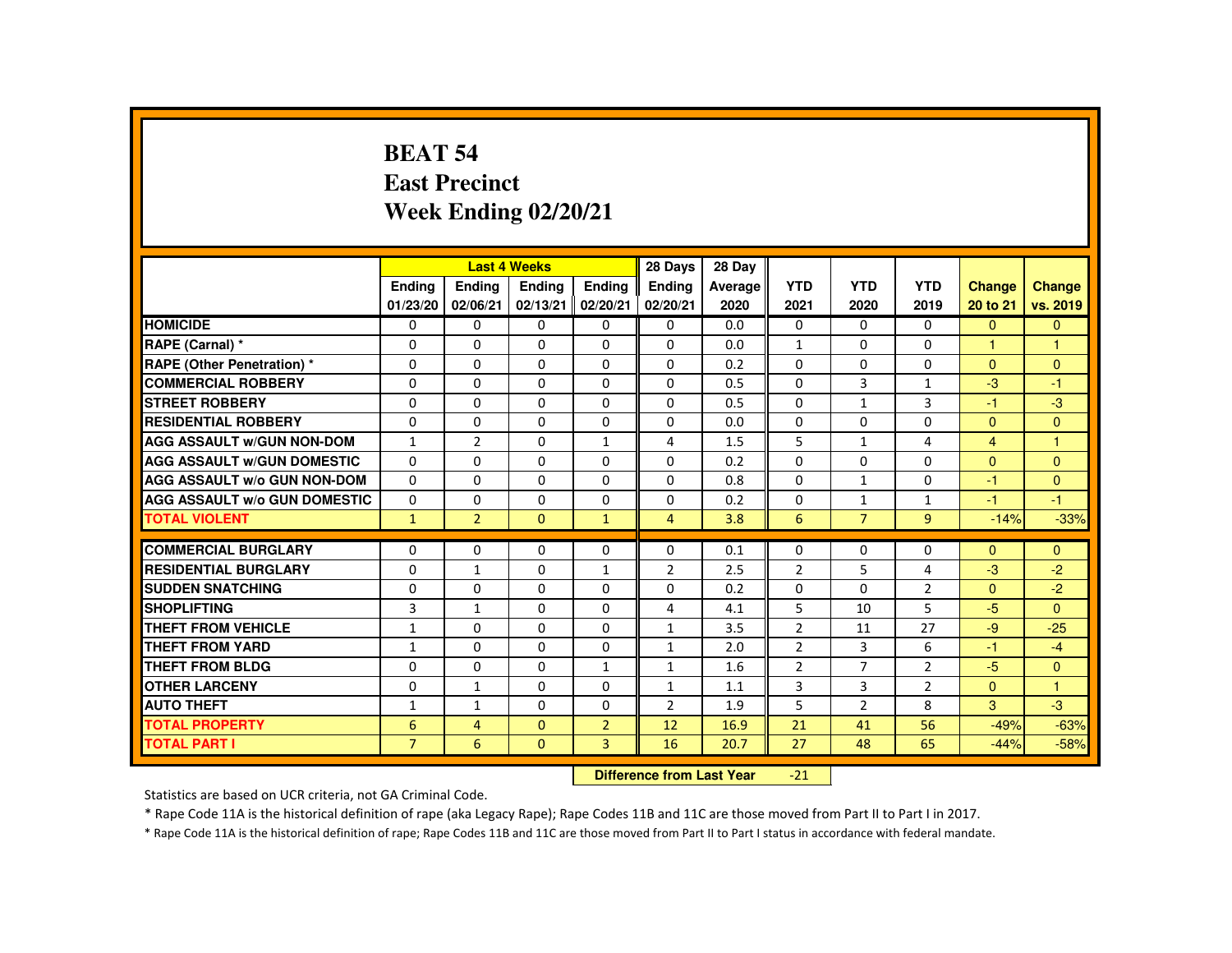#### **BEAT 55 East PrecinctWeek Ending 02/20/21**

|                                     |                           |               | <b>Last 4 Weeks</b> |                | 28 Days            | 28 Day  |                    |                |                    |                |                      |
|-------------------------------------|---------------------------|---------------|---------------------|----------------|--------------------|---------|--------------------|----------------|--------------------|----------------|----------------------|
|                                     | <b>Ending</b>             | <b>Ending</b> | <b>Ending</b>       | <b>Endina</b>  | <b>Endina</b>      | Average | <b>YTD</b>         | <b>YTD</b>     | <b>YTD</b>         | Change         | <b>Change</b>        |
|                                     | 01/23/20                  | 02/06/21      | 02/13/21            | 02/20/21       | 02/20/21           | 2020    | 2021               | 2020           | 2019               | 20 to 21       | vs. 2019             |
| <b>HOMICIDE</b>                     | $\Omega$                  | $\Omega$      | $\Omega$            | $\mathbf{0}$   | 0                  | 0.2     | $\Omega$           | $\Omega$       | $\Omega$           | $\mathbf{0}$   | $\mathbf{0}$         |
| RAPE (Carnal) *                     | 0                         | $\Omega$      | $\Omega$            | $\Omega$       | $\Omega$           | 0.0     | $\Omega$           | 0              | $\mathbf{1}$       | $\mathbf{0}$   | $-1$                 |
| RAPE (Other Penetration) *          | $\Omega$                  | $\Omega$      | $\Omega$            | $\Omega$       | $\Omega$           | 0.0     | $\Omega$           | $\Omega$       | $\Omega$           | $\Omega$       | $\mathbf{0}$         |
| <b>COMMERCIAL ROBBERY</b>           | $\Omega$                  | $\Omega$      | $\Omega$            | $\Omega$       | 0                  | 0.2     | 0                  | 0              | $\Omega$           | $\mathbf{0}$   | $\mathbf{0}$         |
| <b>STREET ROBBERY</b>               | $\Omega$                  | $\Omega$      | $\Omega$            | $\Omega$       | $\Omega$           | 0.2     | $\Omega$           | $\mathbf{1}$   | $\Omega$           | $-1$           | $\mathbf{0}$         |
| <b>RESIDENTIAL ROBBERY</b>          | $\Omega$                  | $\Omega$      | $\Omega$            | $\Omega$       | 0                  | 0.1     | 0                  | 0              | $\Omega$           | $\mathbf{0}$   | $\mathbf{0}$         |
| <b>AGG ASSAULT w/GUN NON- DOM</b>   | $\mathbf{1}$              | $\Omega$      | $\Omega$            | $\Omega$       | $\mathbf{1}$       | 0.5     | $\mathbf{1}$       | $\Omega$       | $\Omega$           | $\mathbf{1}$   | $\blacktriangleleft$ |
| <b>AGG ASSAULT W/GUN DOMESTIC</b>   | $\Omega$                  | $\Omega$      | $\Omega$            | $\Omega$       | $\Omega$           | 0.1     | $\Omega$           | $\Omega$       | $\Omega$           | $\Omega$       | $\Omega$             |
| <b>AGG ASSAULT w/o GUN NON-DOM</b>  | $\Omega$                  | $\Omega$      | $\Omega$            | $\Omega$       | $\Omega$           | 0.2     | $\Omega$           | $\Omega$       | $\mathbf{1}$       | $\Omega$       | $-1$                 |
| <b>AGG ASSAULT W/o GUN DOMESTIC</b> | $\Omega$                  | $\Omega$      | $\Omega$            | $\Omega$       | $\Omega$           | 0.5     | $\Omega$           | $\overline{2}$ | $\mathbf{1}$       | $-2$           | $-1$                 |
| <b>TOTAL VIOLENT</b>                | $\mathbf{1}$              | $\mathbf{0}$  | $\Omega$            | $\Omega$       | $\mathbf{1}$       | 2.0     | $\mathbf{1}$       | 3              | $\overline{3}$     | $-67%$         | $-67%$               |
| <b>COMMERCIAL BURGLARY</b>          | $\Omega$                  | $\Omega$      | $\Omega$            | $\Omega$       | $\Omega$           | 0.2     | $\Omega$           | $\mathbf{1}$   | 0                  | $-1$           | $\Omega$             |
| <b>RESIDENTIAL BURGLARY</b>         | $\Omega$                  | $\mathbf{1}$  | $\Omega$            | $\Omega$       | $\mathbf{1}$       | 0.6     | 3                  | 4              | 5                  | $-1$           | $-2$                 |
| <b>SUDDEN SNATCHING</b>             | $\Omega$                  | $\Omega$      | $\Omega$            | $\Omega$       | $\Omega$           | 0.0     | $\Omega$           | $\Omega$       | $\mathbf{1}$       | $\Omega$       | $-1$                 |
| <b>SHOPLIFTING</b>                  | 2                         | $\mathbf{1}$  | $\overline{7}$      | $\overline{2}$ | 12                 | 9.7     | 15                 | 34             | 22                 | $-19$          | $-7$                 |
| <b>THEFT FROM VEHICLE</b>           | $\Omega$                  | $\mathbf{1}$  | $\mathbf{1}$        | $\mathbf{1}$   | 3                  | 2.5     | 3                  | $\overline{2}$ | 6                  | $\mathbf{1}$   | $-3$                 |
| <b>THEFT FROM YARD</b>              | $\Omega$                  | $\Omega$      | $\Omega$            | $\Omega$       | $\Omega$           | 1.1     | $\mathbf{1}$       | $\overline{2}$ | $\overline{3}$     | $-1$           | $-2$                 |
| THEFT FROM BLDG                     | 1                         | $\mathbf{1}$  | $\Omega$            | $\Omega$       | $\overline{2}$     | 1.1     | $\overline{2}$     | $\overline{2}$ | $\mathbf{1}$       | $\overline{0}$ | 1                    |
| <b>OTHER LARCENY</b>                | $\Omega$                  | $\mathbf{1}$  | $\Omega$            | $\Omega$       | $\mathbf{1}$       | 0.2     | $\mathbf{1}$       | $\mathbf{1}$   | $\Omega$           | $\Omega$       | $\mathbf{1}$         |
| <b>AUTO THEFT</b>                   | $\Omega$                  | $\Omega$      | $\Omega$            | $\mathbf{1}$   |                    |         |                    | $\mathbf{1}$   |                    | $\Omega$       | $\Omega$             |
|                                     | $\overline{3}$            | 5             | 8                   |                | $\mathbf{1}$<br>20 | 1.1     | $\mathbf{1}$<br>26 | 47             | $\mathbf{1}$<br>39 |                |                      |
| <b>TOTAL PROPERTY</b>               |                           |               |                     | $\overline{4}$ |                    | 16.5    |                    |                |                    | $-45%$         | $-33%$               |
| <b>TOTAL PART I</b>                 | $\overline{4}$            | 5.            | 8                   | 4              | 21                 | 18.5    | 27                 | 50             | 42                 | $-46%$         | $-36%$               |
|                                     | Difference from Loot Vear |               |                     |                |                    |         |                    |                |                    |                |                      |

 **Difference from Last Year**-23

Statistics are based on UCR criteria, not GA Criminal Code.

\* Rape Code 11A is the historical definition of rape (aka Legacy Rape); Rape Codes 11B and 11C are those moved from Part II to Part I in 2017.